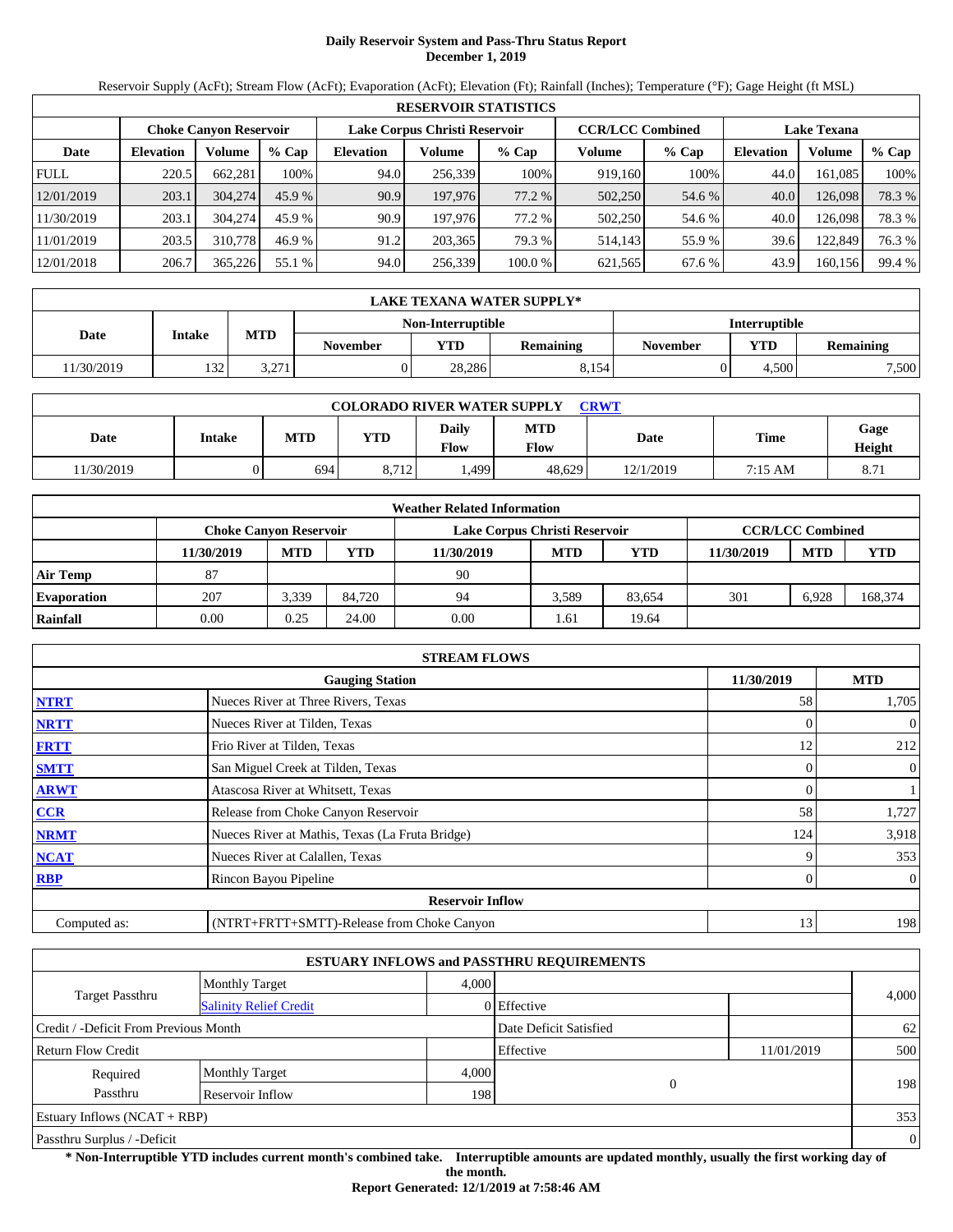# **Daily Reservoir System and Pass-Thru Status Report December 2, 2019**

Reservoir Supply (AcFt); Stream Flow (AcFt); Evaporation (AcFt); Elevation (Ft); Rainfall (Inches); Temperature (°F); Gage Height (ft MSL)

|             | <b>RESERVOIR STATISTICS</b> |                               |         |                  |                               |         |                         |         |                    |         |        |  |  |
|-------------|-----------------------------|-------------------------------|---------|------------------|-------------------------------|---------|-------------------------|---------|--------------------|---------|--------|--|--|
|             |                             | <b>Choke Canyon Reservoir</b> |         |                  | Lake Corpus Christi Reservoir |         | <b>CCR/LCC Combined</b> |         | <b>Lake Texana</b> |         |        |  |  |
| Date        | <b>Elevation</b>            | Volume                        | $%$ Cap | <b>Elevation</b> | Volume                        | $%$ Cap | Volume                  | $%$ Cap | <b>Elevation</b>   | Volume  | % Cap  |  |  |
| <b>FULL</b> | 220.5                       | 662,281                       | 100%    | 94.0             | 256,339                       | 100%    | 919,160                 | 100%    | 44.0               | 161,085 | 100%   |  |  |
| 12/02/2019  | 203.1                       | 304,274                       | 45.9%   | 90.8             | 197,976                       | 77.2 %  | 502,250                 | 54.6 %  | 40.0               | 126,098 | 78.3 % |  |  |
| 12/01/2019  | 203.1                       | 304,274                       | 45.9 %  | 90.9             | 197,976                       | 77.2 %  | 502,250                 | 54.6 %  | 40.0               | 126,098 | 78.3 % |  |  |
| 11/02/2019  | 203.4                       | 309.146                       | 46.6 %  | 91.2             | 203.365                       | 79.3 %  | 512.511                 | 55.8%   | 39.6               | 122,849 | 76.3 % |  |  |
| 12/02/2018  | 206.7                       | 365,226                       | 55.1 %  | 94.0             | 256,339                       | 100.0 % | 621,565                 | 67.6 %  | 43.9               | 160,156 | 99.4 % |  |  |

|            | LAKE TEXANA WATER SUPPLY* |            |                 |                   |                  |                      |       |                  |  |  |  |
|------------|---------------------------|------------|-----------------|-------------------|------------------|----------------------|-------|------------------|--|--|--|
|            |                           |            |                 | Non-Interruptible |                  | <b>Interruptible</b> |       |                  |  |  |  |
| Date       | <b>Intake</b>             | <b>MTD</b> | <b>November</b> | YTD-              | <b>Remaining</b> | <b>November</b>      | YTD   | <b>Remaining</b> |  |  |  |
| 12/01/2019 | 132                       | 132        |                 | 28.286            | 8.154            |                      | 4.500 | 7,500            |  |  |  |

| <b>COLORADO RIVER WATER SUPPLY</b><br><b>CRWT</b> |        |            |            |               |             |           |             |                |  |  |
|---------------------------------------------------|--------|------------|------------|---------------|-------------|-----------|-------------|----------------|--|--|
| Date                                              | Intake | <b>MTD</b> | <b>YTD</b> | Daily<br>Flow | MTD<br>Flow | Date      | <b>Time</b> | Gage<br>Height |  |  |
| 12/01/2019                                        |        |            | 8.018      | . 534         | .534        | 12/2/2019 | 7:15 AM     | 8.75           |  |  |

|                    |                               |            |        | <b>Weather Related Information</b> |            |            |            |                         |            |
|--------------------|-------------------------------|------------|--------|------------------------------------|------------|------------|------------|-------------------------|------------|
|                    | <b>Choke Canvon Reservoir</b> |            |        | Lake Corpus Christi Reservoir      |            |            |            | <b>CCR/LCC Combined</b> |            |
|                    | 12/01/2019                    | <b>MTD</b> | YTD    | 12/01/2019                         | <b>MTD</b> | <b>YTD</b> | 12/01/2019 | <b>MTD</b>              | <b>YTD</b> |
| <b>Air Temp</b>    | 66                            |            |        | 66                                 |            |            |            |                         |            |
| <b>Evaporation</b> | 189                           | 189        | 84.909 | 353                                | 353        | 84,007     | 542        | 542                     | 168,916    |
| Rainfall           | 0.00                          | 0.00       | 24.00  | 0.00                               | 0.00       | 19.64      |            |                         |            |

|              | <b>STREAM FLOWS</b>                             |            |                |
|--------------|-------------------------------------------------|------------|----------------|
|              | <b>Gauging Station</b>                          | 12/01/2019 | <b>MTD</b>     |
| <b>NTRT</b>  | Nueces River at Three Rivers, Texas             | 58         | 58             |
| <b>NRTT</b>  | Nueces River at Tilden, Texas                   | $\Omega$   | $\theta$       |
| <b>FRTT</b>  | Frio River at Tilden, Texas                     | 12         | 12             |
| <b>SMTT</b>  | San Miguel Creek at Tilden, Texas               | $\Omega$   | $\overline{0}$ |
| <b>ARWT</b>  | Atascosa River at Whitsett, Texas               | $\Omega$   | $\overline{0}$ |
| <b>CCR</b>   | Release from Choke Canyon Reservoir             | 58         | 58             |
| <b>NRMT</b>  | Nueces River at Mathis, Texas (La Fruta Bridge) | 133        | 133            |
| <b>NCAT</b>  | Nueces River at Calallen, Texas                 | 11         | 11             |
| <b>RBP</b>   | Rincon Bayou Pipeline                           | 0          | $\overline{0}$ |
|              | <b>Reservoir Inflow</b>                         |            |                |
| Computed as: | (NTRT+FRTT+SMTT)-Release from Choke Canyon      | 12         | 12             |

|                                       |                               |       | <b>ESTUARY INFLOWS and PASSTHRU REQUIREMENTS</b> |            |          |
|---------------------------------------|-------------------------------|-------|--------------------------------------------------|------------|----------|
|                                       | Monthly Target                | 4.500 |                                                  |            |          |
| Target Passthru                       | <b>Salinity Relief Credit</b> |       | 0 Effective                                      |            | 4,500    |
| Credit / -Deficit From Previous Month |                               |       | Date Deficit Satisfied                           |            | 353      |
| <b>Return Flow Credit</b>             |                               |       | Effective                                        | 12/01/2019 | 500      |
| Required                              | <b>Monthly Target</b>         | 4,500 |                                                  |            |          |
| Passthru                              | Reservoir Inflow              | 12    | 0                                                |            | 12       |
| Estuary Inflows $(NCAT + RBP)$        |                               |       |                                                  |            | 11       |
| Passthru Surplus / -Deficit           |                               |       |                                                  |            | $\theta$ |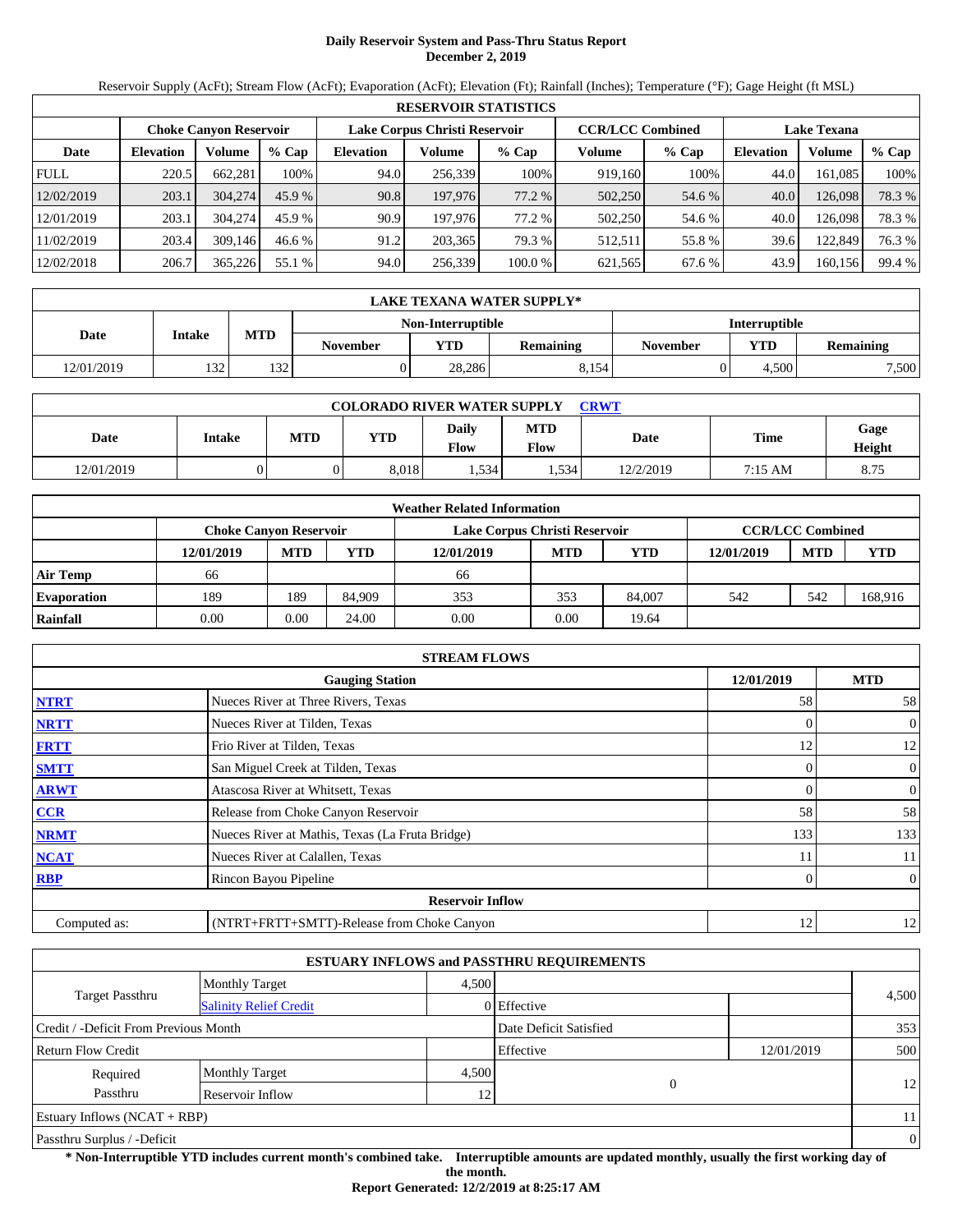# **Daily Reservoir System and Pass-Thru Status Report December 3, 2019**

Reservoir Supply (AcFt); Stream Flow (AcFt); Evaporation (AcFt); Elevation (Ft); Rainfall (Inches); Temperature (°F); Gage Height (ft MSL)

|             | <b>RESERVOIR STATISTICS</b> |                               |         |                  |                               |         |                         |         |                    |         |        |  |
|-------------|-----------------------------|-------------------------------|---------|------------------|-------------------------------|---------|-------------------------|---------|--------------------|---------|--------|--|
|             |                             | <b>Choke Canyon Reservoir</b> |         |                  | Lake Corpus Christi Reservoir |         | <b>CCR/LCC Combined</b> |         | <b>Lake Texana</b> |         |        |  |
| Date        | <b>Elevation</b>            | Volume                        | $%$ Cap | <b>Elevation</b> | Volume                        | $%$ Cap | Volume                  | $%$ Cap | Elevation          | Volume  | % Cap  |  |
| <b>FULL</b> | 220.5                       | 662,281                       | 100%    | 94.0             | 256,339                       | 100%    | 919.160                 | 100%    | 44.0               | 161,085 | 100%   |  |
| 12/03/2019  | 203.1                       | 304,274                       | 45.9%   | 90.8             | 196.197                       | 76.5 %  | 500,471                 | 54.4 %  | 39.9               | 125,280 | 77.8%  |  |
| 12/02/2019  | 203.1                       | 304,274                       | 45.9 %  | 90.8             | 197,976                       | 77.2 %  | 502,250                 | 54.6 %  | 40.0               | 126,098 | 78.3 % |  |
| 11/03/2019  | 203.5                       | 310,778                       | 46.9 %  | 91.2             | 203,365                       | 79.3 %  | 514.143                 | 55.9 %  | 39.7               | 123,656 | 76.8%  |  |
| 12/03/2018  | 206.6                       | 363,453                       | 54.8 %  | 94.0             | 256,339                       | 100.0 % | 619,792                 | 67.4 %  | 43.9               | 160,156 | 99.4 % |  |

|            | LAKE TEXANA WATER SUPPLY* |            |                 |                   |                  |                 |                      |           |  |  |  |
|------------|---------------------------|------------|-----------------|-------------------|------------------|-----------------|----------------------|-----------|--|--|--|
|            |                           |            |                 | Non-Interruptible |                  |                 | <b>Interruptible</b> |           |  |  |  |
| Date       | <b>Intake</b>             | <b>MTD</b> | <b>November</b> | <b>VTD</b>        | <b>Remaining</b> | <b>November</b> | <b>YTD</b>           | Remaining |  |  |  |
| 12/02/2019 | 94                        | 226        | 2.271<br>3.211  | 31,557            | 4.883            |                 | 4.500                | 7,500     |  |  |  |

| <b>COLORADO RIVER WATER SUPPLY</b><br>CRWT |        |            |       |                      |                    |           |             |                |  |  |
|--------------------------------------------|--------|------------|-------|----------------------|--------------------|-----------|-------------|----------------|--|--|
| Date                                       | Intake | <b>MTD</b> | YTD   | Daily<br><b>Flow</b> | <b>MTD</b><br>Flow | Date      | <b>Time</b> | Gage<br>Height |  |  |
| 12/02/2019                                 | 38     | 38         | 8.056 | .,530                | 3.065              | 12/3/2019 | 7:15 AM     | 8.60           |  |  |

|                    | <b>Weather Related Information</b> |            |        |                               |            |        |            |                         |         |  |  |
|--------------------|------------------------------------|------------|--------|-------------------------------|------------|--------|------------|-------------------------|---------|--|--|
|                    | <b>Choke Canvon Reservoir</b>      |            |        | Lake Corpus Christi Reservoir |            |        |            | <b>CCR/LCC Combined</b> |         |  |  |
|                    | 12/02/2019                         | <b>MTD</b> | YTD    | 12/02/2019                    | <b>MTD</b> | YTD    | 12/02/2019 | <b>MTD</b>              | YTD     |  |  |
| <b>Air Temp</b>    | 66                                 |            |        | 66                            |            |        |            |                         |         |  |  |
| <b>Evaporation</b> | 132                                | 321        | 85,041 | 62                            | 415        | 84,069 | 194        | 736                     | 169,110 |  |  |
| Rainfall           | 0.00                               | 0.00       | 24.00  | 0.00                          | 0.00       | 19.64  |            |                         |         |  |  |

|              | <b>STREAM FLOWS</b>                             |            |                |
|--------------|-------------------------------------------------|------------|----------------|
|              | <b>Gauging Station</b>                          | 12/02/2019 | <b>MTD</b>     |
| <b>NTRT</b>  | Nueces River at Three Rivers, Texas             | 57         | 115            |
| <b>NRTT</b>  | Nueces River at Tilden, Texas                   |            | $\overline{0}$ |
| <b>FRTT</b>  | Frio River at Tilden, Texas                     | 11         | 23             |
| <b>SMTT</b>  | San Miguel Creek at Tilden, Texas               | 0          | $\overline{0}$ |
| <b>ARWT</b>  | Atascosa River at Whitsett, Texas               | 0          | $\overline{0}$ |
| CCR          | Release from Choke Canyon Reservoir             | 58         | 115            |
| <b>NRMT</b>  | Nueces River at Mathis, Texas (La Fruta Bridge) | 117        | 250            |
| <b>NCAT</b>  | Nueces River at Calallen, Texas                 | 22         | 33             |
| <b>RBP</b>   | Rincon Bayou Pipeline                           | 0          | $\overline{0}$ |
|              | <b>Reservoir Inflow</b>                         |            |                |
| Computed as: | (NTRT+FRTT+SMTT)-Release from Choke Canyon      | 11         | 22             |

|                                       |                               |       | <b>ESTUARY INFLOWS and PASSTHRU REQUIREMENTS</b> |            |                |
|---------------------------------------|-------------------------------|-------|--------------------------------------------------|------------|----------------|
|                                       | <b>Monthly Target</b>         | 4.500 |                                                  |            |                |
| <b>Target Passthru</b>                | <b>Salinity Relief Credit</b> |       | 0 Effective                                      |            | 4,500          |
| Credit / -Deficit From Previous Month |                               |       | Date Deficit Satisfied                           |            | 353            |
| <b>Return Flow Credit</b>             |                               |       | Effective                                        | 12/01/2019 | 500            |
| Required                              | <b>Monthly Target</b>         | 4,500 |                                                  |            |                |
| Passthru                              | Reservoir Inflow              | 22    | 0                                                |            | 22             |
| Estuary Inflows $(NCAT + RBP)$        |                               |       |                                                  |            | 33             |
| Passthru Surplus / -Deficit           |                               |       |                                                  |            | $\overline{0}$ |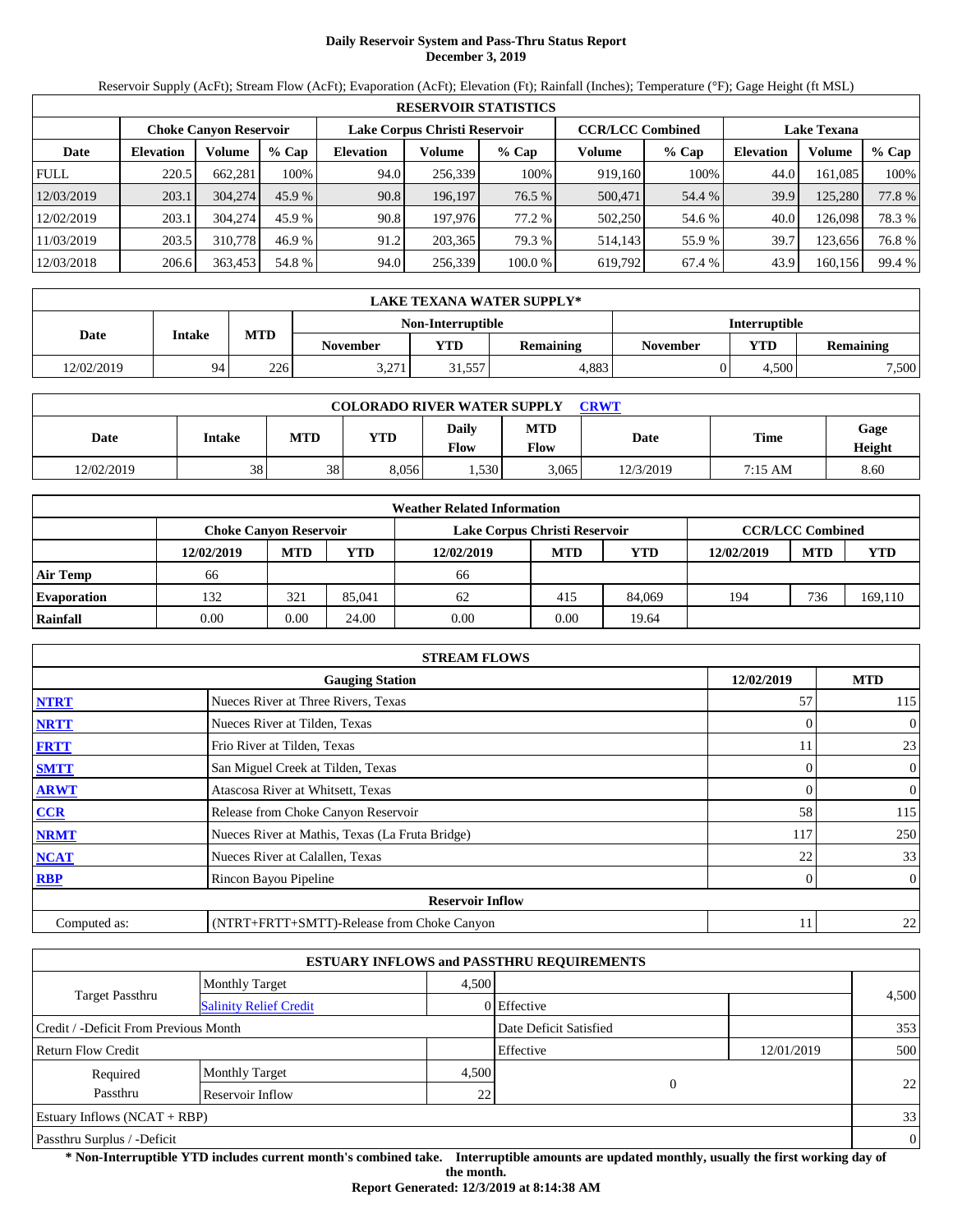# **Daily Reservoir System and Pass-Thru Status Report December 4, 2019**

Reservoir Supply (AcFt); Stream Flow (AcFt); Evaporation (AcFt); Elevation (Ft); Rainfall (Inches); Temperature (°F); Gage Height (ft MSL)

|             | <b>RESERVOIR STATISTICS</b> |                               |         |                  |                               |         |                         |         |                    |         |        |  |
|-------------|-----------------------------|-------------------------------|---------|------------------|-------------------------------|---------|-------------------------|---------|--------------------|---------|--------|--|
|             |                             | <b>Choke Canyon Reservoir</b> |         |                  | Lake Corpus Christi Reservoir |         | <b>CCR/LCC Combined</b> |         | <b>Lake Texana</b> |         |        |  |
| Date        | <b>Elevation</b>            | Volume                        | $%$ Cap | <b>Elevation</b> | Volume                        | $%$ Cap | Volume                  | $%$ Cap | <b>Elevation</b>   | Volume  | % Cap  |  |
| <b>FULL</b> | 220.5                       | 662.281                       | 100%    | 94.0             | 256,339                       | 100%    | 919,160                 | 100%    | 44.0               | 161.085 | 100%   |  |
| 12/04/2019  | 203.1                       | 304,274                       | 45.9%   | 90.8             | 196.197                       | 76.5 %  | 500,471                 | 54.4 %  | 39.9               | 125,280 | 77.8 % |  |
| 12/03/2019  | 203.1                       | 304,274                       | 45.9 %  | 90.8             | 196.197                       | 76.5 %  | 500,471                 | 54.4 %  | 39.9               | 125,280 | 77.8%  |  |
| 11/04/2019  | 203.5                       | 310,778                       | 46.9 %  | 91.2             | 203,365                       | 79.3 %  | 514,143                 | 55.9%   | 39.7               | 123,656 | 76.8%  |  |
| 12/04/2018  | 206.6                       | 363,453                       | 54.8 %  | 94.0             | 256,339                       | 100.0 % | 619,792                 | 67.4 %  | 43.8               | 159,229 | 98.8%  |  |

|            | LAKE TEXANA WATER SUPPLY* |            |                 |                   |           |                 |                      |                  |  |  |  |
|------------|---------------------------|------------|-----------------|-------------------|-----------|-----------------|----------------------|------------------|--|--|--|
|            |                           |            |                 | Non-Interruptible |           |                 | <b>Interruptible</b> |                  |  |  |  |
| Date       | <b>Intake</b>             | <b>MTD</b> | <b>November</b> | <b>YTD</b>        | Remaining | <b>November</b> | <b>YTD</b>           | <b>Remaining</b> |  |  |  |
| 12/03/2019 | 64                        | 2901       | 2.271<br>3.211  | 31,557            | 4.883     |                 | 4.500                | 7,500            |  |  |  |

| <b>COLORADO RIVER WATER SUPPLY</b><br>CRWT |        |            |            |                      |                    |           |             |                |  |  |
|--------------------------------------------|--------|------------|------------|----------------------|--------------------|-----------|-------------|----------------|--|--|
| Date                                       | Intake | <b>MTD</b> | <b>YTD</b> | Daily<br><b>Flow</b> | <b>MTD</b><br>Flow | Date      | <b>Time</b> | Gage<br>Height |  |  |
| 12/03/2019                                 | 68     | 106        | 8.124      | .386                 | 4.450              | 12/4/2019 | 7:15 AM     | 8.51           |  |  |

|                    |                               |            |        | <b>Weather Related Information</b> |            |            |            |                         |         |
|--------------------|-------------------------------|------------|--------|------------------------------------|------------|------------|------------|-------------------------|---------|
|                    | <b>Choke Canvon Reservoir</b> |            |        | Lake Corpus Christi Reservoir      |            |            |            | <b>CCR/LCC Combined</b> |         |
|                    | 12/03/2019                    | <b>MTD</b> | YTD    | 12/03/2019                         | <b>MTD</b> | <b>YTD</b> | 12/03/2019 | <b>MTD</b>              | YTD     |
| <b>Air Temp</b>    | 75                            |            |        | 75                                 |            |            |            |                         |         |
| <b>Evaporation</b> | 104                           | 425        | 85.145 | 238                                | 653        | 84.307     | 342        | 1,078                   | 169,452 |
| Rainfall           | 0.00                          | 0.00       | 24.00  | 0.00                               | 0.00       | 19.64      |            |                         |         |

|              | <b>STREAM FLOWS</b>                             |            |                |
|--------------|-------------------------------------------------|------------|----------------|
|              | <b>Gauging Station</b>                          | 12/03/2019 | <b>MTD</b>     |
| <b>NTRT</b>  | Nueces River at Three Rivers, Texas             | 64         | 179            |
| <b>NRTT</b>  | Nueces River at Tilden, Texas                   |            | $\overline{0}$ |
| <b>FRTT</b>  | Frio River at Tilden, Texas                     | 19         | 42             |
| <b>SMTT</b>  | San Miguel Creek at Tilden, Texas               | 0          | $\overline{0}$ |
| <b>ARWT</b>  | Atascosa River at Whitsett, Texas               | 0          | $\overline{0}$ |
| CCR          | Release from Choke Canyon Reservoir             | 58         | 173            |
| <b>NRMT</b>  | Nueces River at Mathis, Texas (La Fruta Bridge) | 124        | 374            |
| <b>NCAT</b>  | Nueces River at Calallen, Texas                 |            | 37             |
| <b>RBP</b>   | Rincon Bayou Pipeline                           | 0          | $\overline{0}$ |
|              | <b>Reservoir Inflow</b>                         |            |                |
| Computed as: | (NTRT+FRTT+SMTT)-Release from Choke Canyon      | 26         | 48             |

|                                       |                               |       | <b>ESTUARY INFLOWS and PASSTHRU REQUIREMENTS</b> |            |                |
|---------------------------------------|-------------------------------|-------|--------------------------------------------------|------------|----------------|
|                                       | <b>Monthly Target</b>         | 4.500 |                                                  |            |                |
| Target Passthru                       | <b>Salinity Relief Credit</b> |       | 0 Effective                                      |            | 4,500          |
| Credit / -Deficit From Previous Month |                               |       | Date Deficit Satisfied                           |            | 353            |
| <b>Return Flow Credit</b>             |                               |       | Effective                                        | 12/01/2019 | 500            |
| Required                              | <b>Monthly Target</b>         | 4,500 |                                                  |            |                |
| Passthru                              | Reservoir Inflow              | 48    | $\Omega$                                         |            | 48             |
| Estuary Inflows $(NCAT + RBP)$        |                               |       |                                                  |            | 37             |
| Passthru Surplus / -Deficit           |                               |       |                                                  |            | $\overline{0}$ |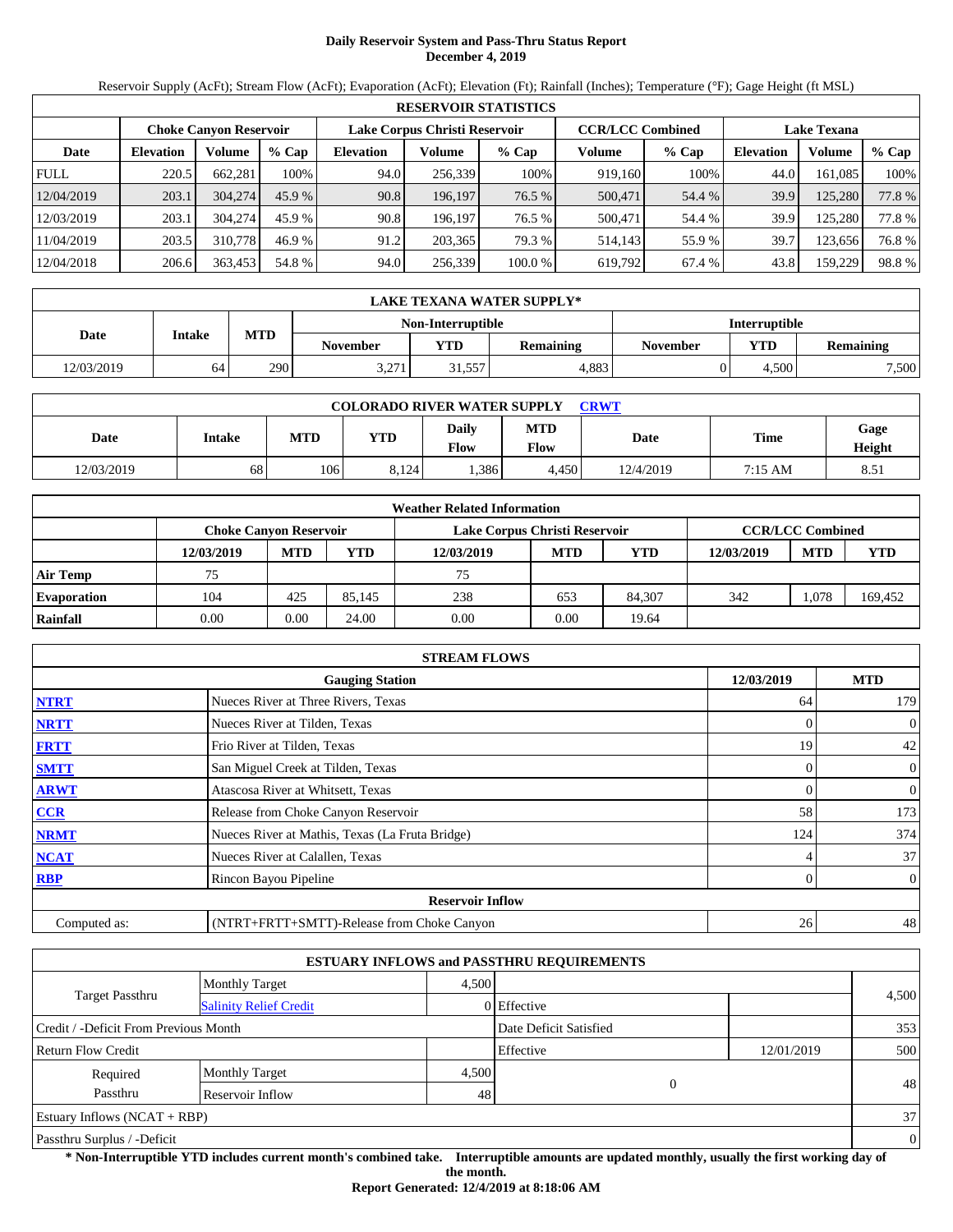# **Daily Reservoir System and Pass-Thru Status Report December 5, 2019**

Reservoir Supply (AcFt); Stream Flow (AcFt); Evaporation (AcFt); Elevation (Ft); Rainfall (Inches); Temperature (°F); Gage Height (ft MSL)

|             | <b>RESERVOIR STATISTICS</b> |                               |         |                  |                               |         |                         |         |                    |         |       |  |
|-------------|-----------------------------|-------------------------------|---------|------------------|-------------------------------|---------|-------------------------|---------|--------------------|---------|-------|--|
|             |                             | <b>Choke Canyon Reservoir</b> |         |                  | Lake Corpus Christi Reservoir |         | <b>CCR/LCC Combined</b> |         | <b>Lake Texana</b> |         |       |  |
| Date        | <b>Elevation</b>            | Volume                        | $%$ Cap | <b>Elevation</b> | Volume                        | $%$ Cap | Volume                  | $%$ Cap | <b>Elevation</b>   | Volume  | % Cap |  |
| <b>FULL</b> | 220.5                       | 662.281                       | 100%    | 94.0             | 256.339                       | 100%    | 919.160                 | 100%    | 44.0               | 161.085 | 100%  |  |
| 12/05/2019  | 203.1                       | 304,274                       | 45.9%   | 90.8             | 196.197                       | 76.5 %  | 500,471                 | 54.4 %  | 39.9               | 125.280 | 77.8% |  |
| 12/04/2019  | 203.1                       | 304,274                       | 45.9 %  | 90.8             | 196.197                       | 76.5 %  | 500,471                 | 54.4 %  | 39.9               | 125.280 | 77.8% |  |
| 11/05/2019  | 203.4                       | 309.146                       | 46.6%   | 91.2             | 203,365                       | 79.3 %  | 512.511                 | 55.8 %  | 39.7               | 123.656 | 76.8% |  |
| 12/05/2018  | 206.6                       | 363,453                       | 54.8 %  | 94.0             | 256,339                       | 100.0 % | 619,792                 | 67.4 %  | 43.7               | 159.229 | 98.8% |  |

|            | LAKE TEXANA WATER SUPPLY* |            |                 |                   |                  |                 |                      |           |  |  |  |
|------------|---------------------------|------------|-----------------|-------------------|------------------|-----------------|----------------------|-----------|--|--|--|
|            |                           |            |                 | Non-Interruptible |                  |                 | <b>Interruptible</b> |           |  |  |  |
| Date       | <b>Intake</b>             | <b>MTD</b> | <b>November</b> | <b>VTD</b>        | <b>Remaining</b> | <b>November</b> | <b>YTD</b>           | Remaining |  |  |  |
| 12/04/2019 | 63                        | 354        | 2.271<br>3.211  | 31,557            | 4.883            |                 | 4.500                | 7,500     |  |  |  |

| <b>COLORADO RIVER WATER SUPPLY</b><br>CRWT |        |            |            |                             |                    |           |             |                |  |  |
|--------------------------------------------|--------|------------|------------|-----------------------------|--------------------|-----------|-------------|----------------|--|--|
| Date                                       | Intake | <b>MTD</b> | <b>YTD</b> | <b>Daily</b><br><b>Flow</b> | <b>MTD</b><br>Flow | Date      | <b>Time</b> | Gage<br>Height |  |  |
| 12/04/2019                                 | 68     | 174        | 8,192      | 1,374                       | 5,824              | 12/5/2019 | 7:15 AM     | 8.68           |  |  |

|                    |                               |            |        | <b>Weather Related Information</b> |            |        |            |                         |         |
|--------------------|-------------------------------|------------|--------|------------------------------------|------------|--------|------------|-------------------------|---------|
|                    | <b>Choke Canvon Reservoir</b> |            |        | Lake Corpus Christi Reservoir      |            |        |            | <b>CCR/LCC Combined</b> |         |
|                    | 12/04/2019                    | <b>MTD</b> | YTD    | 12/04/2019                         | <b>MTD</b> | YTD    | 12/04/2019 | <b>MTD</b>              | YTD     |
| <b>Air Temp</b>    | 74                            |            |        | 75                                 |            |        |            |                         |         |
| <b>Evaporation</b> | 113                           | 538        | 85.258 | 93                                 | 746        | 84,400 | 206        | .284                    | 169,658 |
| Rainfall           | 0.01                          | 0.01       | 24.01  | 0.00                               | 0.00       | 19.64  |            |                         |         |

|              | <b>STREAM FLOWS</b>                             |            |                |
|--------------|-------------------------------------------------|------------|----------------|
|              | <b>Gauging Station</b>                          | 12/04/2019 | <b>MTD</b>     |
| <b>NTRT</b>  | Nueces River at Three Rivers, Texas             | 64         | 243            |
| <b>NRTT</b>  | Nueces River at Tilden, Texas                   |            | $\overline{0}$ |
| <b>FRTT</b>  | Frio River at Tilden, Texas                     | 19         | 61             |
| <b>SMTT</b>  | San Miguel Creek at Tilden, Texas               | 0          | $\overline{0}$ |
| <b>ARWT</b>  | Atascosa River at Whitsett, Texas               | 0          | $\overline{0}$ |
| CCR          | Release from Choke Canyon Reservoir             | 58         | 230            |
| <b>NRMT</b>  | Nueces River at Mathis, Texas (La Fruta Bridge) | 124        | 498            |
| <b>NCAT</b>  | Nueces River at Calallen, Texas                 |            | 43             |
| <b>RBP</b>   | Rincon Bayou Pipeline                           | 0          | $\overline{0}$ |
|              | <b>Reservoir Inflow</b>                         |            |                |
| Computed as: | (NTRT+FRTT+SMTT)-Release from Choke Canyon      | 26         | 74             |

|                                                         |                       |                 | <b>ESTUARY INFLOWS and PASSTHRU REQUIREMENTS</b> |            |                |
|---------------------------------------------------------|-----------------------|-----------------|--------------------------------------------------|------------|----------------|
|                                                         | <b>Monthly Target</b> | 4.500           |                                                  |            |                |
| <b>Target Passthru</b><br><b>Salinity Relief Credit</b> |                       |                 | 0 Effective                                      |            | 4,500          |
| Credit / -Deficit From Previous Month                   |                       |                 | Date Deficit Satisfied                           |            | 353            |
| <b>Return Flow Credit</b>                               |                       |                 | Effective                                        | 12/01/2019 | 500            |
| Required                                                | <b>Monthly Target</b> | 4,500           |                                                  |            |                |
| Passthru                                                | Reservoir Inflow      | 74 <sub>1</sub> | 0                                                |            | 74             |
| Estuary Inflows $(NCAT + RBP)$                          |                       |                 |                                                  |            | 43             |
| Passthru Surplus / -Deficit                             |                       |                 |                                                  |            | $\overline{0}$ |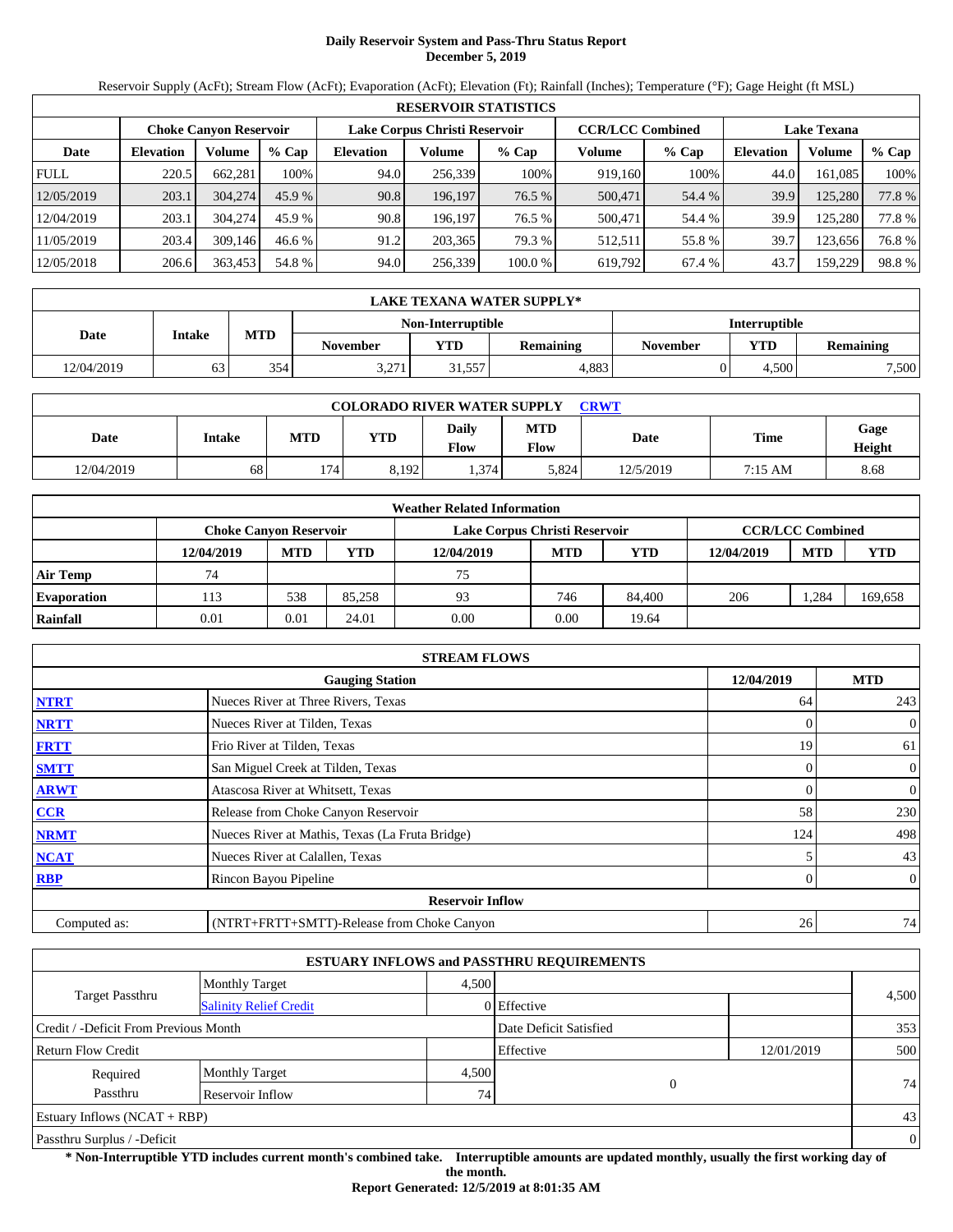# **Daily Reservoir System and Pass-Thru Status Report December 6, 2019**

Reservoir Supply (AcFt); Stream Flow (AcFt); Evaporation (AcFt); Elevation (Ft); Rainfall (Inches); Temperature (°F); Gage Height (ft MSL)

|             | <b>RESERVOIR STATISTICS</b> |                               |         |                  |                               |         |                         |         |                    |         |        |
|-------------|-----------------------------|-------------------------------|---------|------------------|-------------------------------|---------|-------------------------|---------|--------------------|---------|--------|
|             |                             | <b>Choke Canyon Reservoir</b> |         |                  | Lake Corpus Christi Reservoir |         | <b>CCR/LCC Combined</b> |         | <b>Lake Texana</b> |         |        |
| Date        | <b>Elevation</b>            | Volume                        | $%$ Cap | <b>Elevation</b> | Volume                        | $%$ Cap | Volume                  | $%$ Cap | <b>Elevation</b>   | Volume  | % Cap  |
| <b>FULL</b> | 220.5                       | 662.281                       | 100%    | 94.0             | 256,339                       | 100%    | 919,160                 | 100%    | 44.0               | 161.085 | 100%   |
| 12/06/2019  | 203.1                       | 304,274                       | 45.9%   | 90.8             | 196.197                       | 76.5 %  | 500,471                 | 54.4 %  | 39.9               | 125,280 | 77.8 % |
| 12/05/2019  | 203.1                       | 304,274                       | 45.9 %  | 90.8             | 196.197                       | 76.5 %  | 500,471                 | 54.4 %  | 39.9               | 125,280 | 77.8%  |
| 11/06/2019  | 203.4                       | 309.146                       | 46.6%   | 91.1             | 201,561                       | 78.6 %  | 510.707                 | 55.6 %  | 39.7               | 123,656 | 76.8%  |
| 12/06/2018  | 206.6                       | 363,453                       | 54.8 %  | 94.0             | 256,339                       | 100.0 % | 619,792                 | 67.4 %  | 43.7               | 158,306 | 98.3 % |

|            | LAKE TEXANA WATER SUPPLY* |            |                 |                   |                  |                      |            |                  |  |  |  |  |
|------------|---------------------------|------------|-----------------|-------------------|------------------|----------------------|------------|------------------|--|--|--|--|
|            |                           |            |                 | Non-Interruptible |                  | <b>Interruptible</b> |            |                  |  |  |  |  |
| Date       | <b>Intake</b>             | <b>MTD</b> | November        | <b>YTD</b>        | <b>Remaining</b> | <b>November</b>      | <b>YTD</b> | <b>Remaining</b> |  |  |  |  |
| 12/05/2019 | 63                        | 417        | 3.271<br>3.ZI 1 | 31,557            | 4.883            |                      | 4.500      | 7,500            |  |  |  |  |

| <b>COLORADO RIVER WATER SUPPLY</b><br>CRWT |        |            |       |                             |                    |           |             |                |  |  |
|--------------------------------------------|--------|------------|-------|-----------------------------|--------------------|-----------|-------------|----------------|--|--|
| Date                                       | Intake | <b>MTD</b> | VTD   | <b>Daily</b><br><b>Flow</b> | <b>MTD</b><br>Flow | Date      | <b>Time</b> | Gage<br>Height |  |  |
| 12/05/2019                                 | 68     | 241        | 8.259 | .441                        | 7,265              | 12/6/2019 | 7:15 AM     | 8.58           |  |  |

|                    |                               |            |        | <b>Weather Related Information</b> |            |        |            |                         |         |
|--------------------|-------------------------------|------------|--------|------------------------------------|------------|--------|------------|-------------------------|---------|
|                    | <b>Choke Canvon Reservoir</b> |            |        | Lake Corpus Christi Reservoir      |            |        |            | <b>CCR/LCC Combined</b> |         |
|                    | 12/05/2019                    | <b>MTD</b> | YTD    | 12/05/2019                         | <b>MTD</b> | YTD    | 12/05/2019 | <b>MTD</b>              | YTD     |
| <b>Air Temp</b>    | 78                            |            |        | 80                                 |            |        |            |                         |         |
| <b>Evaporation</b> | 94                            | 632        | 85.352 | 134                                | 880        | 84.534 | 228        | 1.512                   | 169,886 |
| Rainfall           | 0.00                          | 0.01       | 24.01  | 0.00                               | 0.00       | 19.64  |            |                         |         |

|              | <b>STREAM FLOWS</b>                             |            |                |
|--------------|-------------------------------------------------|------------|----------------|
|              | <b>Gauging Station</b>                          | 12/05/2019 | <b>MTD</b>     |
| <b>NTRT</b>  | Nueces River at Three Rivers, Texas             | 64         | 307            |
| <b>NRTT</b>  | Nueces River at Tilden, Texas                   | 0          | $\overline{0}$ |
| <b>FRTT</b>  | Frio River at Tilden, Texas                     | 19         | 81             |
| <b>SMTT</b>  | San Miguel Creek at Tilden, Texas               | 0          | $\overline{0}$ |
| <b>ARWT</b>  | Atascosa River at Whitsett, Texas               | 0          | $\overline{0}$ |
| CCR          | Release from Choke Canyon Reservoir             | 58         | 288            |
| <b>NRMT</b>  | Nueces River at Mathis, Texas (La Fruta Bridge) | 148        | 646            |
| <b>NCAT</b>  | Nueces River at Calallen, Texas                 |            | 43             |
| <b>RBP</b>   | Rincon Bayou Pipeline                           | 0          | $\overline{0}$ |
|              | <b>Reservoir Inflow</b>                         |            |                |
| Computed as: | (NTRT+FRTT+SMTT)-Release from Choke Canyon      | 26         | 100            |

|                                       |                               |       | <b>ESTUARY INFLOWS and PASSTHRU REQUIREMENTS</b> |            |                |
|---------------------------------------|-------------------------------|-------|--------------------------------------------------|------------|----------------|
|                                       | Monthly Target                | 4.500 |                                                  |            |                |
| <b>Target Passthru</b>                | <b>Salinity Relief Credit</b> |       | 0 Effective                                      |            | 4,500          |
| Credit / -Deficit From Previous Month |                               |       | Date Deficit Satisfied                           |            | 353            |
| <b>Return Flow Credit</b>             |                               |       | Effective                                        | 12/01/2019 | 500            |
| Required                              | <b>Monthly Target</b>         | 4,500 |                                                  |            |                |
| Passthru                              | Reservoir Inflow              | 100   | $\Omega$                                         |            | 100            |
| Estuary Inflows $(NCAT + RBP)$        |                               |       |                                                  |            | 43             |
| Passthru Surplus / -Deficit           |                               |       |                                                  |            | $\overline{0}$ |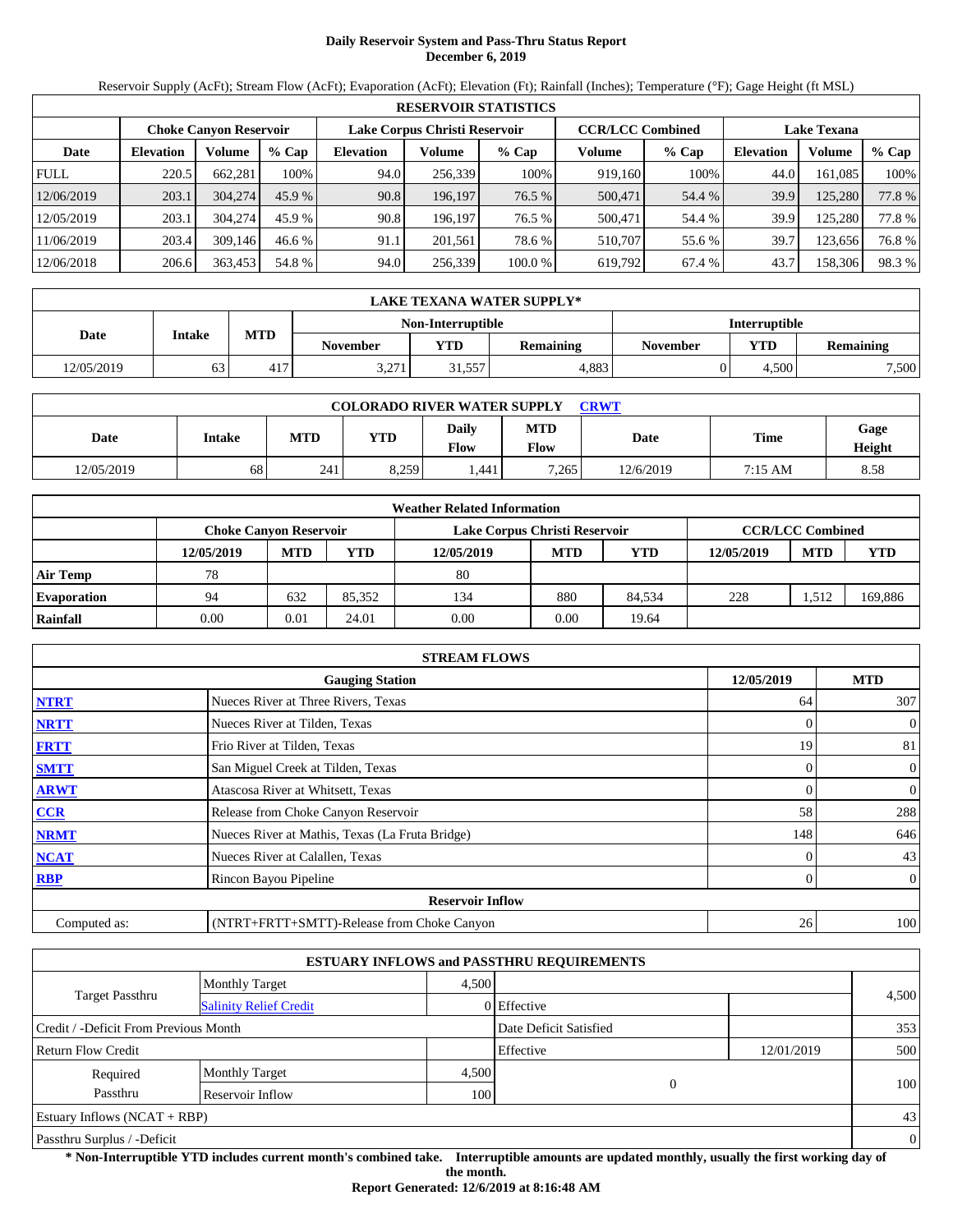# **Daily Reservoir System and Pass-Thru Status Report December 7, 2019**

Reservoir Supply (AcFt); Stream Flow (AcFt); Evaporation (AcFt); Elevation (Ft); Rainfall (Inches); Temperature (°F); Gage Height (ft MSL)

|             | <b>RESERVOIR STATISTICS</b>                                    |         |         |                  |         |         |                         |         |                  |                    |        |  |  |
|-------------|----------------------------------------------------------------|---------|---------|------------------|---------|---------|-------------------------|---------|------------------|--------------------|--------|--|--|
|             | Lake Corpus Christi Reservoir<br><b>Choke Canyon Reservoir</b> |         |         |                  |         |         | <b>CCR/LCC Combined</b> |         |                  | <b>Lake Texana</b> |        |  |  |
| Date        | <b>Elevation</b>                                               | Volume  | $%$ Cap | <b>Elevation</b> | Volume  | $%$ Cap | Volume                  | $%$ Cap | <b>Elevation</b> | Volume             | % Cap  |  |  |
| <b>FULL</b> | 220.5                                                          | 662,281 | 100%    | 94.0             | 256,339 | 100%    | 919,160                 | 100%    | 44.0             | 161.085            | 100%   |  |  |
| 12/07/2019  | 203.0                                                          | 302,657 | 45.7 %  | 90.8             | 196.197 | 76.5 %  | 498,854                 | 54.3 %  | 39.5             | 122,045            | 75.8%  |  |  |
| 12/06/2019  | 203.1                                                          | 304,274 | 45.9 %  | 90.8             | 196.197 | 76.5 %  | 500,471                 | 54.4 %  | 39.9             | 125.280            | 77.8 % |  |  |
| 11/07/2019  | 203.4                                                          | 309,146 | 46.6 %  | 91.1             | 201.561 | 78.6 %  | 510,707                 | 55.6 %  | 39.8             | 124.467            | 77.3 % |  |  |
| 12/07/2018  | 206.6                                                          | 363,453 | 54.8 %  | 94.0             | 256,339 | 100.0 % | 619,792                 | 67.4 %  | 43.7             | 158,306            | 98.3 % |  |  |

|            | LAKE TEXANA WATER SUPPLY* |            |                 |                   |           |                      |            |                  |  |  |  |
|------------|---------------------------|------------|-----------------|-------------------|-----------|----------------------|------------|------------------|--|--|--|
|            |                           |            |                 | Non-Interruptible |           | <b>Interruptible</b> |            |                  |  |  |  |
| Date       | <b>Intake</b>             | <b>MTD</b> | <b>November</b> | <b>YTD</b>        | Remaining | <b>November</b>      | <b>YTD</b> | <b>Remaining</b> |  |  |  |
| 12/06/2019 | 63                        | 479        | 2.271<br>3.211  | 31,557            | 4.883     |                      | 4.500      | 7,500            |  |  |  |

| <b>COLORADO RIVER WATER SUPPLY</b><br>CRWT |        |            |       |                      |                    |           |             |                |  |  |
|--------------------------------------------|--------|------------|-------|----------------------|--------------------|-----------|-------------|----------------|--|--|
| Date                                       | Intake | <b>MTD</b> | YTD   | Daily<br><b>Flow</b> | <b>MTD</b><br>Flow | Date      | <b>Time</b> | Gage<br>Height |  |  |
| 12/06/2019                                 | 68     | 309        | 8.327 | 1,390                | 8.655              | 12/7/2019 | 7:15 AM     | 8.61           |  |  |

|                    | <b>Weather Related Information</b> |            |        |                               |            |        |            |                         |            |  |  |
|--------------------|------------------------------------|------------|--------|-------------------------------|------------|--------|------------|-------------------------|------------|--|--|
|                    | <b>Choke Canvon Reservoir</b>      |            |        | Lake Corpus Christi Reservoir |            |        |            | <b>CCR/LCC Combined</b> |            |  |  |
|                    | 12/06/2019                         | <b>MTD</b> | YTD    | 12/06/2019                    | <b>MTD</b> | YTD    | 12/06/2019 | <b>MTD</b>              | <b>YTD</b> |  |  |
| <b>Air Temp</b>    | 75                                 |            |        | 76                            |            |        |            |                         |            |  |  |
| <b>Evaporation</b> | 216                                | 848        | 85,568 | 238                           | .118       | 84.772 | 454        | .966                    | 170,340    |  |  |
| Rainfall           | 0.00                               | 0.01       | 24.01  | 0.00                          | 0.00       | 19.64  |            |                         |            |  |  |

|              | <b>STREAM FLOWS</b>                             |            |                |
|--------------|-------------------------------------------------|------------|----------------|
|              | <b>Gauging Station</b>                          | 12/06/2019 | <b>MTD</b>     |
| <b>NTRT</b>  | Nueces River at Three Rivers, Texas             | 64         | 371            |
| <b>NRTT</b>  | Nueces River at Tilden, Texas                   |            | $\overline{0}$ |
| <b>FRTT</b>  | Frio River at Tilden, Texas                     | 20         | 100            |
| <b>SMTT</b>  | San Miguel Creek at Tilden, Texas               | $\Omega$   | $\overline{0}$ |
| <b>ARWT</b>  | Atascosa River at Whitsett, Texas               |            | $\overline{0}$ |
| <b>CCR</b>   | Release from Choke Canyon Reservoir             | 58         | 345            |
| <b>NRMT</b>  | Nueces River at Mathis, Texas (La Fruta Bridge) | 178        | 824            |
| <b>NCAT</b>  | Nueces River at Calallen, Texas                 |            | 43             |
| <b>RBP</b>   | Rincon Bayou Pipeline                           | 0          | $\overline{0}$ |
|              | <b>Reservoir Inflow</b>                         |            |                |
| Computed as: | (NTRT+FRTT+SMTT)-Release from Choke Canyon      | 26         | 126            |

|                                       |                               |       | <b>ESTUARY INFLOWS and PASSTHRU REQUIREMENTS</b> |            |                |
|---------------------------------------|-------------------------------|-------|--------------------------------------------------|------------|----------------|
|                                       | <b>Monthly Target</b>         | 4.500 |                                                  |            |                |
| Target Passthru                       | <b>Salinity Relief Credit</b> |       | 0 Effective                                      |            | 4,500          |
| Credit / -Deficit From Previous Month |                               |       | Date Deficit Satisfied                           |            | 353            |
| <b>Return Flow Credit</b>             |                               |       | Effective                                        | 12/01/2019 | 500            |
| Required                              | <b>Monthly Target</b>         | 4,500 |                                                  |            |                |
| Passthru                              | Reservoir Inflow              | 126   |                                                  | 0          | 126            |
| <b>Estuary Inflows (NCAT + RBP)</b>   |                               |       |                                                  |            | 43             |
| Passthru Surplus / -Deficit           |                               |       |                                                  |            | $\overline{0}$ |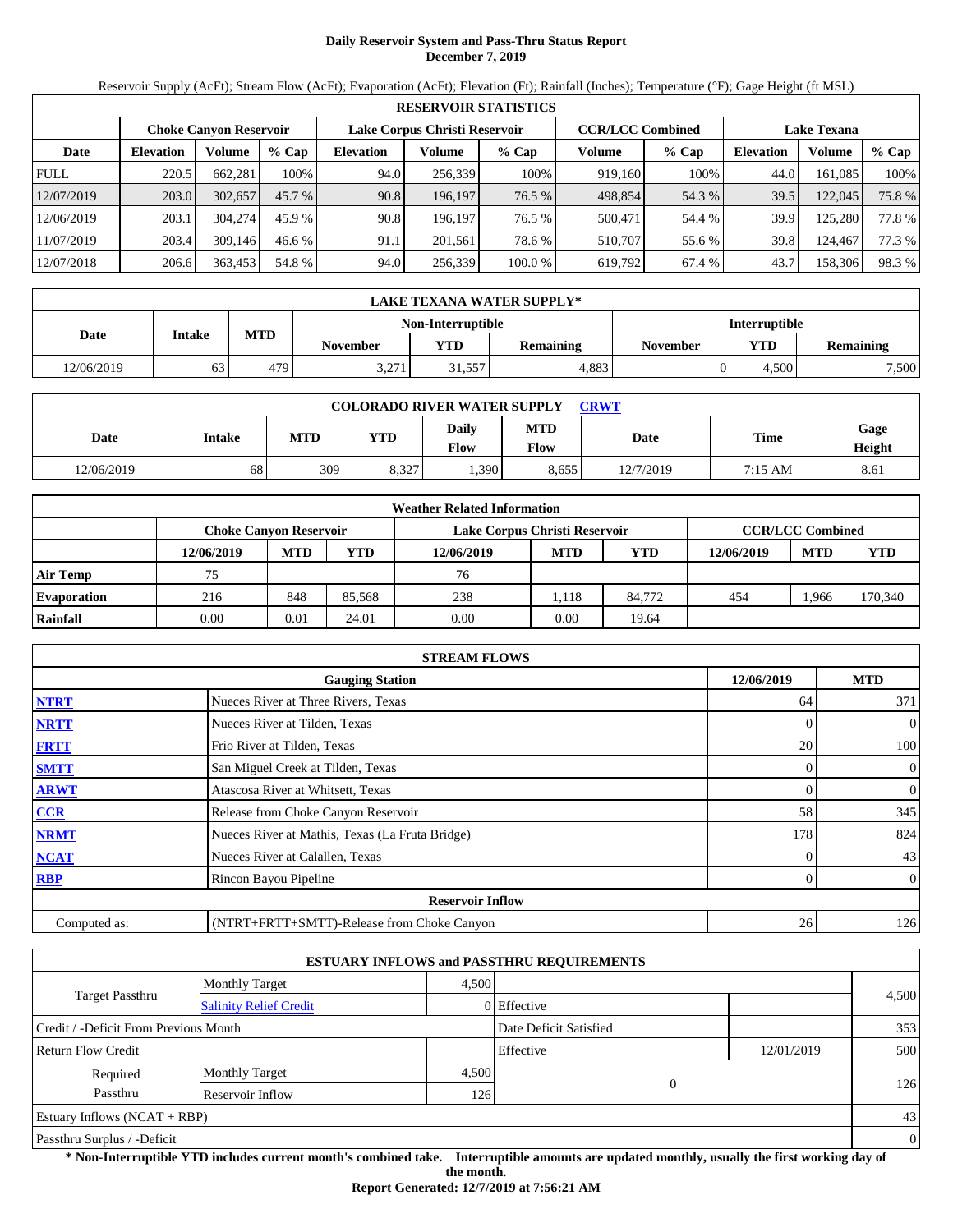# **Daily Reservoir System and Pass-Thru Status Report December 8, 2019**

Reservoir Supply (AcFt); Stream Flow (AcFt); Evaporation (AcFt); Elevation (Ft); Rainfall (Inches); Temperature (°F); Gage Height (ft MSL)

|             | <b>RESERVOIR STATISTICS</b> |                               |         |                               |         |         |                         |         |                    |         |        |  |  |
|-------------|-----------------------------|-------------------------------|---------|-------------------------------|---------|---------|-------------------------|---------|--------------------|---------|--------|--|--|
|             |                             | <b>Choke Canyon Reservoir</b> |         | Lake Corpus Christi Reservoir |         |         | <b>CCR/LCC Combined</b> |         | <b>Lake Texana</b> |         |        |  |  |
| Date        | <b>Elevation</b>            | Volume                        | $%$ Cap | <b>Elevation</b>              | Volume  | $%$ Cap | Volume                  | $%$ Cap | <b>Elevation</b>   | Volume  | % Cap  |  |  |
| <b>FULL</b> | 220.5                       | 662.281                       | 100%    | 94.0                          | 256.339 | 100%    | 919.160                 | 100%    | 44.0               | 161.085 | 100%   |  |  |
| 12/08/2019  | 203.1                       | 304,274                       | 45.9%   | 90.8                          | 196.197 | 76.5 %  | 500,471                 | 54.4 %  | 39.8               | 124,467 | 77.3 % |  |  |
| 12/07/2019  | 203.0                       | 302,657                       | 45.7 %  | 90.8                          | 196.197 | 76.5 %  | 498.854                 | 54.3 %  | 39.5               | 122,045 | 75.8%  |  |  |
| 11/08/2019  | 203.3                       | 307.518                       | 46.4 %  | 91.2                          | 203,365 | 79.3 %  | 510.883                 | 55.6 %  | 40.1               | 126.918 | 78.8%  |  |  |
| 12/08/2018  | 206.7                       | 365,226                       | 55.1 %  | 94.0                          | 256,339 | 100.0 % | 621,565                 | 67.6 %  | 43.7               | 158,306 | 98.3%  |  |  |

|            | LAKE TEXANA WATER SUPPLY* |            |                 |                   |           |                      |            |                  |  |  |  |
|------------|---------------------------|------------|-----------------|-------------------|-----------|----------------------|------------|------------------|--|--|--|
|            |                           |            |                 | Non-Interruptible |           | <b>Interruptible</b> |            |                  |  |  |  |
| Date       | <b>Intake</b>             | <b>MTD</b> | <b>November</b> | <b>YTD</b>        | Remaining | <b>November</b>      | <b>YTD</b> | <b>Remaining</b> |  |  |  |
| 12/07/2019 | 62                        | 541        | 2.271<br>3.211  | 31,557            | 4.883     |                      | 4.500      | 7,500            |  |  |  |

| <b>COLORADO RIVER WATER SUPPLY</b><br>CRWT |        |            |            |                      |                    |           |             |                |  |  |
|--------------------------------------------|--------|------------|------------|----------------------|--------------------|-----------|-------------|----------------|--|--|
| Date                                       | Intake | <b>MTD</b> | <b>YTD</b> | Daily<br><b>Flow</b> | <b>MTD</b><br>Flow | Date      | <b>Time</b> | Gage<br>Height |  |  |
| 12/07/2019                                 | 68     | 377        | 8.395      | .487                 | 10,141             | 12/8/2019 | 7:15 AM     | 8.73           |  |  |

|                    | <b>Weather Related Information</b> |            |        |                               |            |            |            |                         |         |  |  |
|--------------------|------------------------------------|------------|--------|-------------------------------|------------|------------|------------|-------------------------|---------|--|--|
|                    | <b>Choke Canvon Reservoir</b>      |            |        | Lake Corpus Christi Reservoir |            |            |            | <b>CCR/LCC Combined</b> |         |  |  |
|                    | 12/07/2019                         | <b>MTD</b> | YTD    | 12/07/2019                    | <b>MTD</b> | <b>YTD</b> | 12/07/2019 | <b>MTD</b>              | YTD     |  |  |
| <b>Air Temp</b>    | 69                                 |            |        | 71                            |            |            |            |                         |         |  |  |
| <b>Evaporation</b> | 94                                 | 942        | 85.662 | 103                           | .221       | 84,875     | 197        | 2.163                   | 170,537 |  |  |
| Rainfall           | 0.00                               | 0.01       | 24.01  | 0.00                          | 0.00       | 19.64      |            |                         |         |  |  |

|              | <b>STREAM FLOWS</b>                             |            |                |
|--------------|-------------------------------------------------|------------|----------------|
|              | <b>Gauging Station</b>                          | 12/07/2019 | <b>MTD</b>     |
| <b>NTRT</b>  | Nueces River at Three Rivers, Texas             | 64         | 435            |
| <b>NRTT</b>  | Nueces River at Tilden, Texas                   |            | $\overline{0}$ |
| <b>FRTT</b>  | Frio River at Tilden, Texas                     | 20         | 120            |
| <b>SMTT</b>  | San Miguel Creek at Tilden, Texas               | 0          | $\overline{0}$ |
| <b>ARWT</b>  | Atascosa River at Whitsett, Texas               | 0          | $\overline{0}$ |
| CCR          | Release from Choke Canyon Reservoir             | 58         | 403            |
| <b>NRMT</b>  | Nueces River at Mathis, Texas (La Fruta Bridge) | 132        | 956            |
| <b>NCAT</b>  | Nueces River at Calallen, Texas                 |            | 44             |
| <b>RBP</b>   | Rincon Bayou Pipeline                           | 0          | $\overline{0}$ |
|              | <b>Reservoir Inflow</b>                         |            |                |
| Computed as: | (NTRT+FRTT+SMTT)-Release from Choke Canyon      | 26         | 153            |

|                                                         |                       |       | <b>ESTUARY INFLOWS and PASSTHRU REQUIREMENTS</b> |            |                |
|---------------------------------------------------------|-----------------------|-------|--------------------------------------------------|------------|----------------|
|                                                         | <b>Monthly Target</b> | 4.500 |                                                  |            |                |
| <b>Target Passthru</b><br><b>Salinity Relief Credit</b> |                       |       | 0 Effective                                      |            | 4,500          |
| Credit / -Deficit From Previous Month                   |                       |       | Date Deficit Satisfied                           |            | 353            |
| <b>Return Flow Credit</b>                               |                       |       | Effective                                        | 12/01/2019 | 500            |
| Required                                                | <b>Monthly Target</b> | 4,500 |                                                  |            |                |
| Passthru                                                | Reservoir Inflow      | 153   | 0                                                |            | 153            |
| Estuary Inflows $(NCAT + RBP)$                          |                       |       |                                                  |            | 44             |
| Passthru Surplus / -Deficit                             |                       |       |                                                  |            | $\overline{0}$ |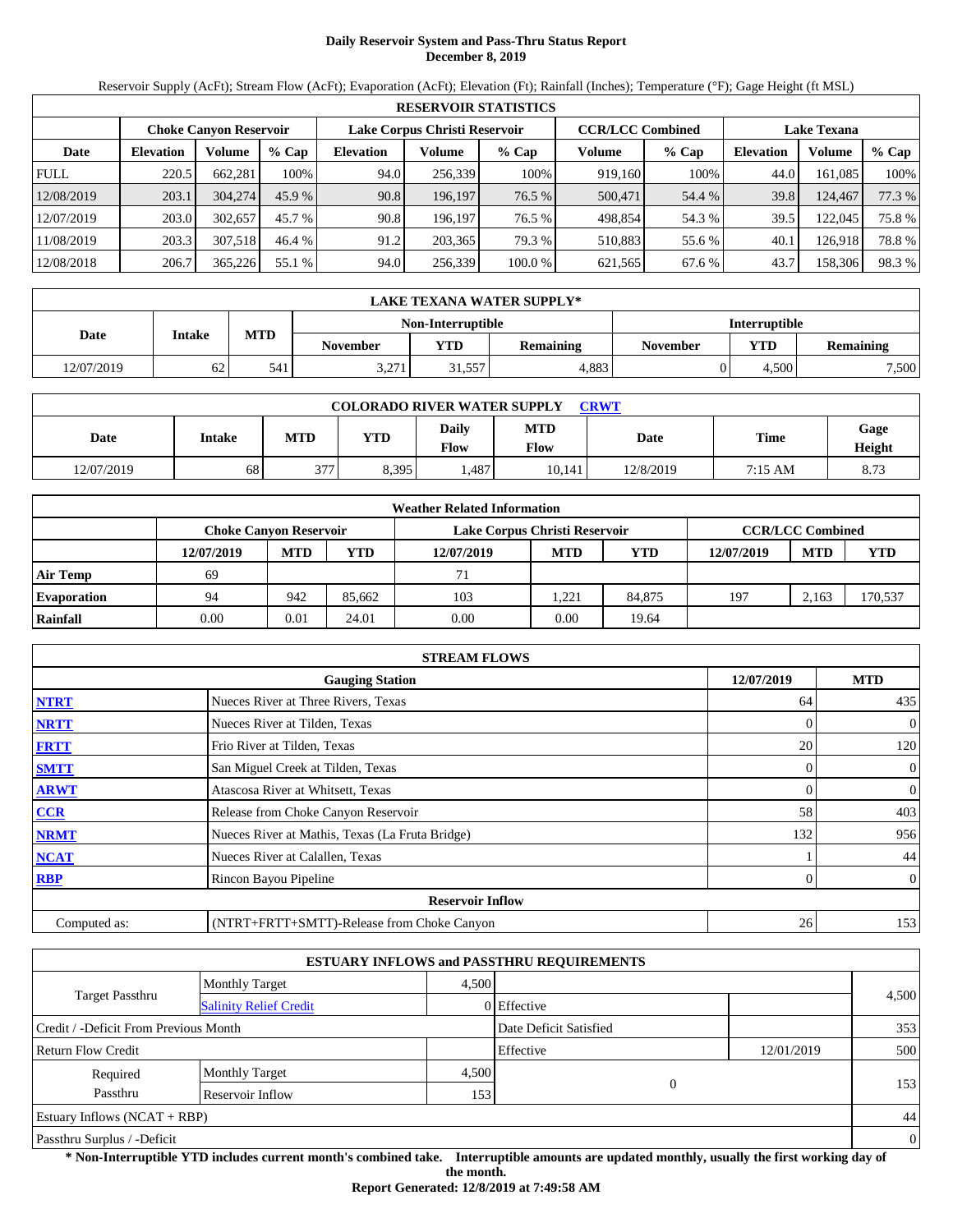# **Daily Reservoir System and Pass-Thru Status Report December 9, 2019**

Reservoir Supply (AcFt); Stream Flow (AcFt); Evaporation (AcFt); Elevation (Ft); Rainfall (Inches); Temperature (°F); Gage Height (ft MSL)

|             | <b>RESERVOIR STATISTICS</b>   |         |                               |                  |         |                         |         |                    |                  |         |        |  |  |
|-------------|-------------------------------|---------|-------------------------------|------------------|---------|-------------------------|---------|--------------------|------------------|---------|--------|--|--|
|             | <b>Choke Canyon Reservoir</b> |         | Lake Corpus Christi Reservoir |                  |         | <b>CCR/LCC Combined</b> |         | <b>Lake Texana</b> |                  |         |        |  |  |
| Date        | <b>Elevation</b>              | Volume  | $%$ Cap                       | <b>Elevation</b> | Volume  | $%$ Cap                 | Volume  | $%$ Cap            | <b>Elevation</b> | Volume  | % Cap  |  |  |
| <b>FULL</b> | 220.5                         | 662.281 | 100%                          | 94.0             | 256,339 | 100%                    | 919,160 | 100%               | 44.0             | 161.085 | 100%   |  |  |
| 12/09/2019  | 203.1                         | 304,274 | 45.9%                         | 90.7             | 194.426 | 75.8 %                  | 498,700 | 54.3 %             | 39.8             | 124,467 | 77.3 % |  |  |
| 12/08/2019  | 203.1                         | 304,274 | 45.9 %                        | 90.8             | 196.197 | 76.5 %                  | 500,471 | 54.4 %             | 39.8             | 124.467 | 77.3 % |  |  |
| 11/09/2019  | 203.4                         | 309.146 | 46.6%                         | 91.1             | 201,561 | 78.6 %                  | 510.707 | 55.6 %             | 40.1             | 126.918 | 78.8%  |  |  |
| 12/09/2018  | 206.7                         | 365,226 | 55.1 %                        | 94.0             | 256,339 | 100.0 %                 | 621,565 | 67.6 %             | 43.7             | 158,306 | 98.3 % |  |  |

|            | LAKE TEXANA WATER SUPPLY* |            |          |                   |                  |                      |            |                  |  |  |  |
|------------|---------------------------|------------|----------|-------------------|------------------|----------------------|------------|------------------|--|--|--|
|            |                           |            |          | Non-Interruptible |                  | <b>Interruptible</b> |            |                  |  |  |  |
| Date       | <b>Intake</b>             | <b>MTD</b> | November | <b>YTD</b>        | <b>Remaining</b> | <b>November</b>      | <b>YTD</b> | <b>Remaining</b> |  |  |  |
| 12/08/2019 | 61                        | 602        | 3.271    | 31,557            | 4.883            |                      | 4.500      | 7,500            |  |  |  |

| <b>COLORADO RIVER WATER SUPPLY</b><br>CRWT |        |            |            |                      |                    |           |         |                |  |  |
|--------------------------------------------|--------|------------|------------|----------------------|--------------------|-----------|---------|----------------|--|--|
| Date                                       | Intake | <b>MTD</b> | <b>YTD</b> | Daily<br><b>Flow</b> | <b>MTD</b><br>Flow | Date      | Time    | Gage<br>Height |  |  |
| 12/08/2019                                 | 68     | 445        | 8.463      | .,540                | 1.682              | 12/9/2019 | 7:15 AM | 8.73           |  |  |

|                    | <b>Weather Related Information</b> |            |        |                               |            |        |            |                         |         |  |  |
|--------------------|------------------------------------|------------|--------|-------------------------------|------------|--------|------------|-------------------------|---------|--|--|
|                    | <b>Choke Canvon Reservoir</b>      |            |        | Lake Corpus Christi Reservoir |            |        |            | <b>CCR/LCC Combined</b> |         |  |  |
|                    | 12/08/2019                         | <b>MTD</b> | YTD    | 12/08/2019                    | <b>MTD</b> | YTD    | 12/08/2019 | <b>MTD</b>              | YTD     |  |  |
| <b>Air Temp</b>    | 78                                 |            |        | 79                            |            |        |            |                         |         |  |  |
| <b>Evaporation</b> | 85                                 | ,027       | 85,747 | 103                           | .324       | 84.978 | 188        | 2.351                   | 170,725 |  |  |
| Rainfall           | 0.00                               | 0.01       | 24.01  | 0.00                          | 0.00       | 19.64  |            |                         |         |  |  |

|              | <b>STREAM FLOWS</b>                             |            |                |
|--------------|-------------------------------------------------|------------|----------------|
|              | <b>Gauging Station</b>                          | 12/08/2019 | <b>MTD</b>     |
| <b>NTRT</b>  | Nueces River at Three Rivers, Texas             | 64         | 499            |
| <b>NRTT</b>  | Nueces River at Tilden, Texas                   |            | $\overline{0}$ |
| <b>FRTT</b>  | Frio River at Tilden, Texas                     | 21         | 141            |
| <b>SMTT</b>  | San Miguel Creek at Tilden, Texas               | 0          | $\overline{0}$ |
| <b>ARWT</b>  | Atascosa River at Whitsett, Texas               | 0          | $\overline{0}$ |
| CCR          | Release from Choke Canyon Reservoir             | 58         | 461            |
| <b>NRMT</b>  | Nueces River at Mathis, Texas (La Fruta Bridge) | 122        | 1,078          |
| <b>NCAT</b>  | Nueces River at Calallen, Texas                 |            | 45             |
| <b>RBP</b>   | Rincon Bayou Pipeline                           | 0          | $\overline{0}$ |
|              | <b>Reservoir Inflow</b>                         |            |                |
| Computed as: | (NTRT+FRTT+SMTT)-Release from Choke Canyon      | 27         | 179            |

|                                       |                               |       | <b>ESTUARY INFLOWS and PASSTHRU REQUIREMENTS</b> |            |                |
|---------------------------------------|-------------------------------|-------|--------------------------------------------------|------------|----------------|
|                                       | Monthly Target                | 4.500 |                                                  |            |                |
| <b>Target Passthru</b>                | <b>Salinity Relief Credit</b> |       | 0 Effective                                      |            | 4,500          |
| Credit / -Deficit From Previous Month |                               |       | Date Deficit Satisfied                           |            | 353            |
| <b>Return Flow Credit</b>             |                               |       | Effective                                        | 12/01/2019 | 500            |
| Required                              | <b>Monthly Target</b>         | 4,500 |                                                  |            |                |
| Passthru                              | Reservoir Inflow              | 179   | $\Omega$                                         |            | 179            |
| Estuary Inflows $(NCAT + RBP)$        |                               |       |                                                  |            | 45             |
| Passthru Surplus / -Deficit           |                               |       |                                                  |            | $\overline{0}$ |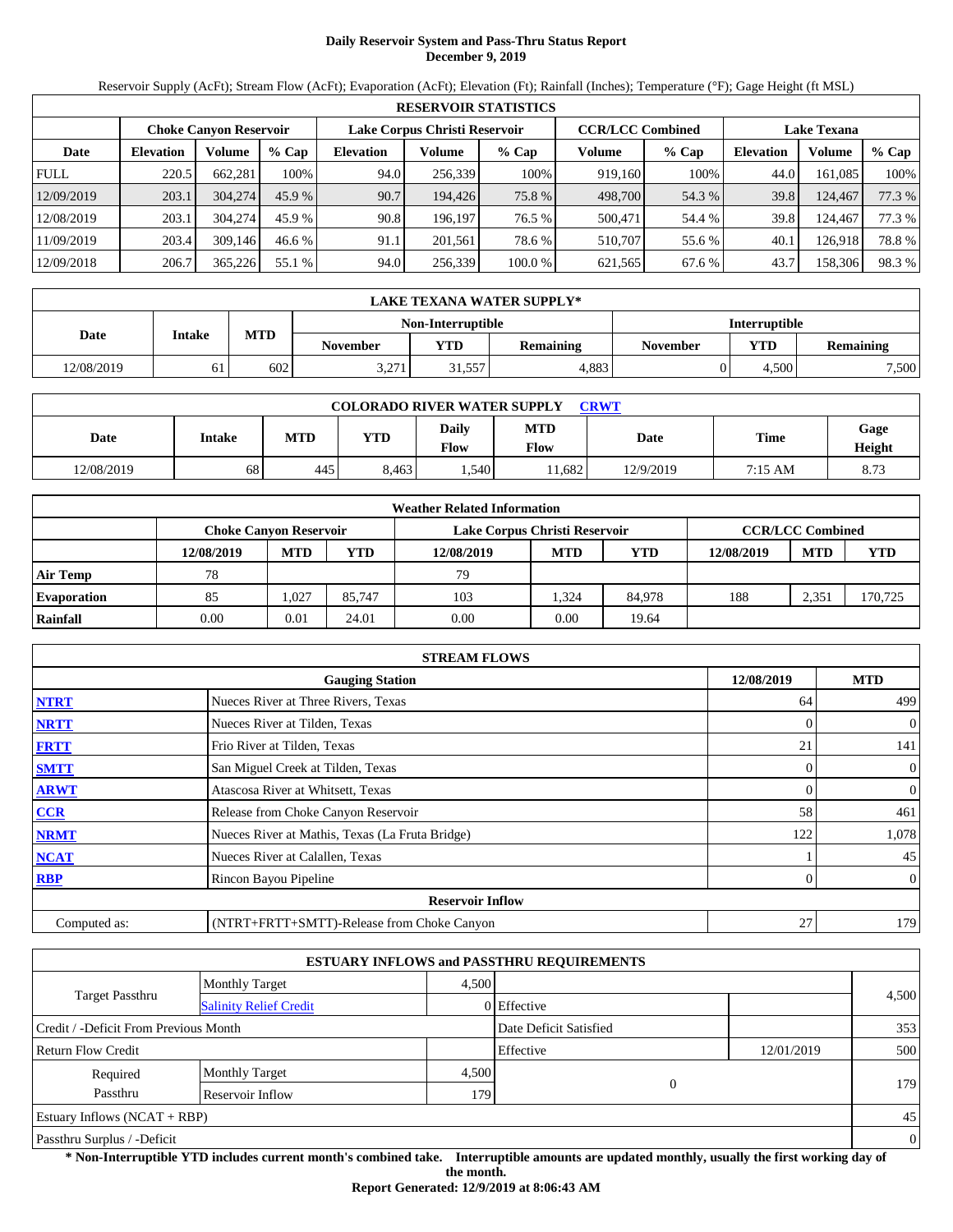# **Daily Reservoir System and Pass-Thru Status Report December 10, 2019**

Reservoir Supply (AcFt); Stream Flow (AcFt); Evaporation (AcFt); Elevation (Ft); Rainfall (Inches); Temperature (°F); Gage Height (ft MSL)

|             | <b>RESERVOIR STATISTICS</b> |                               |          |                               |         |         |                         |         |                    |         |        |  |  |
|-------------|-----------------------------|-------------------------------|----------|-------------------------------|---------|---------|-------------------------|---------|--------------------|---------|--------|--|--|
|             |                             | <b>Choke Canyon Reservoir</b> |          | Lake Corpus Christi Reservoir |         |         | <b>CCR/LCC Combined</b> |         | <b>Lake Texana</b> |         |        |  |  |
| Date        | <b>Elevation</b>            | Volume                        | $%$ Cap  | <b>Elevation</b>              | Volume  | $%$ Cap | Volume                  | $%$ Cap | <b>Elevation</b>   | Volume  | % Cap  |  |  |
| <b>FULL</b> | 220.5                       | 662.281                       | 100%     | 94.0                          | 256,339 | 100%    | 919,160                 | 100%    | 44.0               | 161.085 | 100%   |  |  |
| 12/10/2019  | 203.0                       | 302,657                       | $45.7\%$ | 91.0                          | 199.764 | 77.9 %  | 502,421                 | 54.7 %  | 39.9               | 125,280 | 77.8 % |  |  |
| 12/09/2019  | 203.1                       | 304,274                       | 45.9 %   | 90.7                          | 194.426 | 75.8 %  | 498,700                 | 54.3 %  | 39.8               | 124.467 | 77.3 % |  |  |
| 11/10/2019  | 203.4                       | 309.146                       | 46.6%    | 91.1                          | 201.561 | 78.6 %  | 510.707                 | 55.6 %  | 40.1               | 126.918 | 78.8%  |  |  |
| 12/10/2018  | 206.7                       | 365,226                       | 55.1 %   | 94.0                          | 256,339 | 100.0 % | 621,565                 | 67.6 %  | 43.7               | 158,306 | 98.3 % |  |  |

|            | LAKE TEXANA WATER SUPPLY* |            |                 |                   |                  |                 |                      |                  |  |  |  |
|------------|---------------------------|------------|-----------------|-------------------|------------------|-----------------|----------------------|------------------|--|--|--|
|            |                           |            |                 | Non-Interruptible |                  |                 | <b>Interruptible</b> |                  |  |  |  |
| Date       | <b>Intake</b>             | <b>MTD</b> | <b>November</b> | <b>VTD</b>        | <b>Remaining</b> | <b>November</b> | <b>YTD</b>           | <b>Remaining</b> |  |  |  |
| 12/09/2019 | 60                        | 662        | 2.271<br>3.211  | 31,557            | 4.883            |                 | 4.500                | 7,500            |  |  |  |

| <b>COLORADO RIVER WATER SUPPLY</b><br><b>CRWT</b> |        |            |            |               |                    |            |         |                       |  |  |  |
|---------------------------------------------------|--------|------------|------------|---------------|--------------------|------------|---------|-----------------------|--|--|--|
| Date                                              | Intake | <b>MTD</b> | <b>YTD</b> | Daily<br>Flow | <b>MTD</b><br>Flow | Date       | Time    | Gage<br><b>Height</b> |  |  |  |
| 12/09/2019                                        | 68     | 513        | 8.530      | .544          | 13.226             | 12/10/2019 | 7:15 AM | 8.72                  |  |  |  |

|                    | <b>Weather Related Information</b> |                               |        |                               |            |            |            |                         |            |  |  |
|--------------------|------------------------------------|-------------------------------|--------|-------------------------------|------------|------------|------------|-------------------------|------------|--|--|
|                    |                                    | <b>Choke Canvon Reservoir</b> |        | Lake Corpus Christi Reservoir |            |            |            | <b>CCR/LCC Combined</b> |            |  |  |
|                    | 12/09/2019                         | <b>MTD</b>                    | YTD    | 12/09/2019                    | <b>MTD</b> | <b>YTD</b> | 12/09/2019 | <b>MTD</b>              | <b>YTD</b> |  |  |
| <b>Air Temp</b>    |                                    |                               |        | 85                            |            |            |            |                         |            |  |  |
| <b>Evaporation</b> | 150                                | 1,177                         | 85,897 | 188                           | 1.512      | 85,166     | 338        | 2.689                   | 171,063    |  |  |
| Rainfall           | 0.03                               | 0.04                          | 24.04  | 0.03                          | 0.03       | 19.67      |            |                         |            |  |  |

|              | <b>STREAM FLOWS</b>                             |            |                |
|--------------|-------------------------------------------------|------------|----------------|
|              | <b>Gauging Station</b>                          | 12/09/2019 | <b>MTD</b>     |
| <b>NTRT</b>  | Nueces River at Three Rivers, Texas             | 64         | 563            |
| <b>NRTT</b>  | Nueces River at Tilden, Texas                   | $\Omega$   | $\overline{0}$ |
| <b>FRTT</b>  | Frio River at Tilden, Texas                     | 21         | 162            |
| <b>SMTT</b>  | San Miguel Creek at Tilden, Texas               | $\Omega$   | $\overline{0}$ |
| <b>ARWT</b>  | Atascosa River at Whitsett, Texas               | $\Omega$   | $\mathbf{0}$   |
| <b>CCR</b>   | Release from Choke Canyon Reservoir             | 58         | 518            |
| <b>NRMT</b>  | Nueces River at Mathis, Texas (La Fruta Bridge) | 131        | 1,210          |
| <b>NCAT</b>  | Nueces River at Calallen, Texas                 |            | 45             |
| <b>RBP</b>   | Rincon Bayou Pipeline                           | $\theta$   | $\overline{0}$ |
|              | <b>Reservoir Inflow</b>                         |            |                |
| Computed as: | (NTRT+FRTT+SMTT)-Release from Choke Canyon      | 27         | 207            |

|                                       |                               |       | <b>ESTUARY INFLOWS and PASSTHRU REQUIREMENTS</b> |            |                |
|---------------------------------------|-------------------------------|-------|--------------------------------------------------|------------|----------------|
|                                       | <b>Monthly Target</b>         | 4.500 |                                                  |            |                |
| Target Passthru                       | <b>Salinity Relief Credit</b> |       | 0 Effective                                      |            | 4,500          |
| Credit / -Deficit From Previous Month |                               |       | Date Deficit Satisfied                           |            | 353            |
| <b>Return Flow Credit</b>             |                               |       | Effective                                        | 12/01/2019 | 500            |
| Required                              | <b>Monthly Target</b>         | 4,500 |                                                  |            |                |
| Passthru                              | Reservoir Inflow              | 207   |                                                  | 0          | 207            |
| <b>Estuary Inflows (NCAT + RBP)</b>   |                               |       |                                                  |            | 45             |
| Passthru Surplus / -Deficit           |                               |       |                                                  |            | $\overline{0}$ |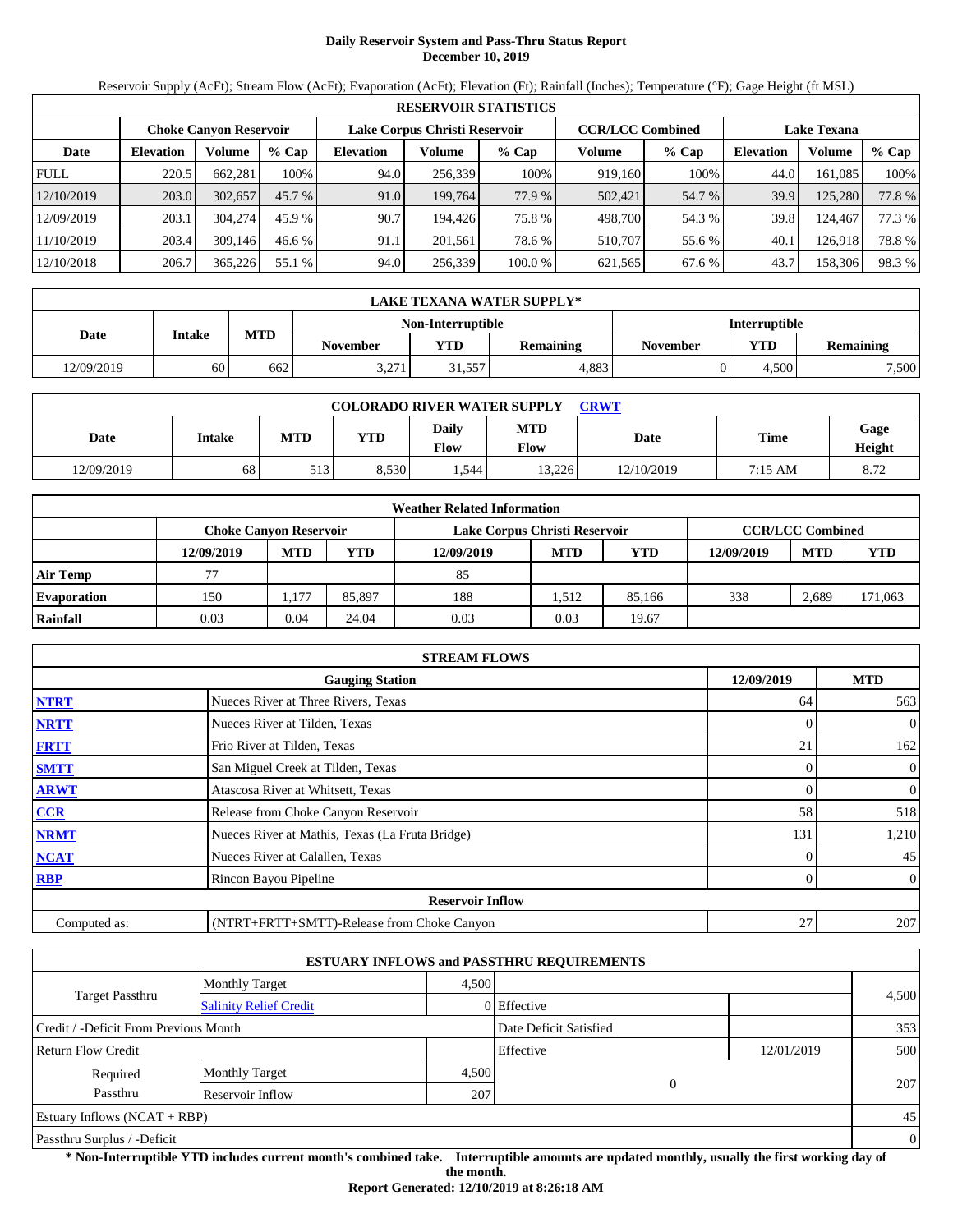# **Daily Reservoir System and Pass-Thru Status Report December 11, 2019**

Reservoir Supply (AcFt); Stream Flow (AcFt); Evaporation (AcFt); Elevation (Ft); Rainfall (Inches); Temperature (°F); Gage Height (ft MSL)

|             | <b>RESERVOIR STATISTICS</b> |                               |          |                               |         |         |                         |         |                    |         |       |  |  |
|-------------|-----------------------------|-------------------------------|----------|-------------------------------|---------|---------|-------------------------|---------|--------------------|---------|-------|--|--|
|             |                             | <b>Choke Canyon Reservoir</b> |          | Lake Corpus Christi Reservoir |         |         | <b>CCR/LCC Combined</b> |         | <b>Lake Texana</b> |         |       |  |  |
| Date        | <b>Elevation</b>            | Volume                        | $%$ Cap  | <b>Elevation</b>              | Volume  | $%$ Cap | Volume                  | $%$ Cap | <b>Elevation</b>   | Volume  | % Cap |  |  |
| <b>FULL</b> | 220.5                       | 662.281                       | 100%     | 94.0                          | 256,339 | 100%    | 919,160                 | 100%    | 44.0               | 161.085 | 100%  |  |  |
| 12/11/2019  | 203.0                       | 302,657                       | $45.7\%$ | 90.8                          | 196,197 | 76.5 %  | 498,854                 | 54.3 %  | 39.7               | 123,656 | 76.8% |  |  |
| 12/10/2019  | 203.0                       | 302,657                       | 45.7 %   | 91.0                          | 199.764 | 77.9 %  | 502,421                 | 54.7 %  | 39.9               | 125.280 | 77.8% |  |  |
| 11/11/2019  | 203.4                       | 309.146                       | 46.6%    | 91.1                          | 201.561 | 78.6 %  | 510.707                 | 55.6 %  | 40.1               | 126.918 | 78.8% |  |  |
| 12/11/2018  | 206.8                       | 367,005                       | 55.4 %   | 94.0                          | 256,339 | 100.0 % | 623.344                 | 67.8%   | 43.7               | 158,306 | 98.3% |  |  |

|            | <b>LAKE TEXANA WATER SUPPLY*</b> |            |                                           |            |                  |                 |            |                  |  |  |  |
|------------|----------------------------------|------------|-------------------------------------------|------------|------------------|-----------------|------------|------------------|--|--|--|
|            |                                  |            | Non-Interruptible<br><b>Interruptible</b> |            |                  |                 |            |                  |  |  |  |
| Date       | <b>Intake</b>                    | <b>MTD</b> | <b>November</b>                           | <b>VTD</b> | <b>Remaining</b> | <b>November</b> | <b>YTD</b> | <b>Remaining</b> |  |  |  |
| 12/10/2019 |                                  | 723        | 2.271<br>3.211                            | 31,557     | 4.883            |                 | 4.500      | 7,500            |  |  |  |

| <b>COLORADO RIVER WATER SUPPLY</b><br><b>CRWT</b> |        |            |            |               |                    |            |         |                |  |  |
|---------------------------------------------------|--------|------------|------------|---------------|--------------------|------------|---------|----------------|--|--|
| Date                                              | Intake | <b>MTD</b> | <b>YTD</b> | Daily<br>Flow | <b>MTD</b><br>Flow | Date       | Time    | Gage<br>Height |  |  |
| 12/10/2019                                        | 68     | 580        | 8,598      | 1,538         | 14.764             | 12/11/2019 | 7:15 AM | 8.76           |  |  |

|                    | <b>Weather Related Information</b> |                               |        |                               |            |            |            |                         |            |  |  |  |
|--------------------|------------------------------------|-------------------------------|--------|-------------------------------|------------|------------|------------|-------------------------|------------|--|--|--|
|                    |                                    | <b>Choke Canvon Reservoir</b> |        | Lake Corpus Christi Reservoir |            |            |            | <b>CCR/LCC Combined</b> |            |  |  |  |
|                    | 12/10/2019                         | <b>MTD</b>                    | YTD    | 12/10/2019                    | <b>MTD</b> | <b>YTD</b> | 12/10/2019 | <b>MTD</b>              | <b>YTD</b> |  |  |  |
| <b>Air Temp</b>    | 50                                 |                               |        | 51                            |            |            |            |                         |            |  |  |  |
| <b>Evaporation</b> | 113                                | ,290                          | 86.010 | 72                            | .584       | 85.238     | 185        | 2.874                   | 171,248    |  |  |  |
| Rainfall           | 0.20                               | 0.24                          | 24.24  | 0.07                          | 0.10       | 19.74      |            |                         |            |  |  |  |

|              | <b>STREAM FLOWS</b>                             |                |                |
|--------------|-------------------------------------------------|----------------|----------------|
|              | <b>Gauging Station</b>                          | 12/10/2019     | <b>MTD</b>     |
| <b>NTRT</b>  | Nueces River at Three Rivers, Texas             | 63             | 626            |
| <b>NRTT</b>  | Nueces River at Tilden, Texas                   |                | $\mathbf{0}$   |
| <b>FRTT</b>  | Frio River at Tilden, Texas                     | 21             | 182            |
| <b>SMTT</b>  | San Miguel Creek at Tilden, Texas               | $\overline{0}$ | $\mathbf{0}$   |
| <b>ARWT</b>  | Atascosa River at Whitsett, Texas               | $\Omega$       | $\mathbf{0}$   |
| CCR          | Release from Choke Canyon Reservoir             | 58             | 576            |
| <b>NRMT</b>  | Nueces River at Mathis, Texas (La Fruta Bridge) | 110            | 1,319          |
| <b>NCAT</b>  | Nueces River at Calallen, Texas                 |                | 45             |
| <b>RBP</b>   | Rincon Bayou Pipeline                           | $\Omega$       | $\overline{0}$ |
|              | <b>Reservoir Inflow</b>                         |                |                |
| Computed as: | (NTRT+FRTT+SMTT)-Release from Choke Canyon      | 26             | 233            |

|                                       |                               |       | <b>ESTUARY INFLOWS and PASSTHRU REQUIREMENTS</b> |            |          |
|---------------------------------------|-------------------------------|-------|--------------------------------------------------|------------|----------|
|                                       | <b>Monthly Target</b>         | 4.500 |                                                  |            |          |
| <b>Target Passthru</b>                | <b>Salinity Relief Credit</b> |       | 0 Effective                                      |            | 4,500    |
| Credit / -Deficit From Previous Month |                               |       | Date Deficit Satisfied                           |            | 353      |
| <b>Return Flow Credit</b>             |                               |       | Effective                                        | 12/01/2019 | 500      |
| Required                              | <b>Monthly Target</b>         | 4,500 |                                                  |            |          |
| Passthru                              | Reservoir Inflow              | 233   | $\overline{0}$                                   |            | 233      |
| Estuary Inflows $(NCAT + RBP)$        |                               |       |                                                  |            | 45       |
| Passthru Surplus / -Deficit           |                               |       |                                                  |            | $\theta$ |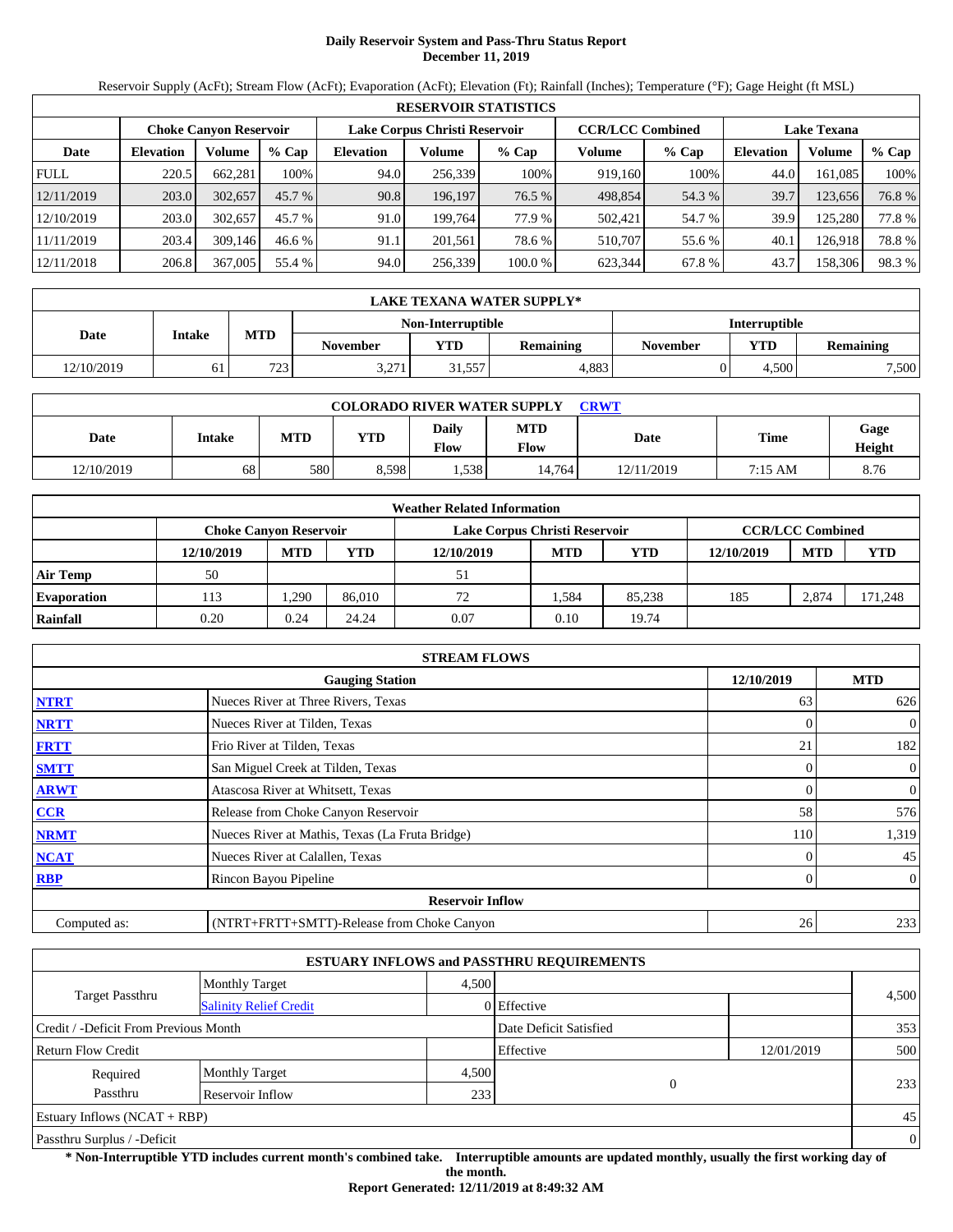# **Daily Reservoir System and Pass-Thru Status Report December 12, 2019**

Reservoir Supply (AcFt); Stream Flow (AcFt); Evaporation (AcFt); Elevation (Ft); Rainfall (Inches); Temperature (°F); Gage Height (ft MSL)

|             | <b>RESERVOIR STATISTICS</b> |                               |         |                  |                               |          |                         |         |                    |         |        |  |
|-------------|-----------------------------|-------------------------------|---------|------------------|-------------------------------|----------|-------------------------|---------|--------------------|---------|--------|--|
|             |                             | <b>Choke Canyon Reservoir</b> |         |                  | Lake Corpus Christi Reservoir |          | <b>CCR/LCC Combined</b> |         | <b>Lake Texana</b> |         |        |  |
| Date        | <b>Elevation</b>            | Volume                        | $%$ Cap | <b>Elevation</b> | Volume                        | $%$ Cap  | Volume                  | $%$ Cap | <b>Elevation</b>   | Volume  | % Cap  |  |
| <b>FULL</b> | 220.5                       | 662.281                       | 100%    | 94.0             | 256,339                       | 100%     | 919,160                 | 100%    | 44.0               | 161.085 | 100%   |  |
| 12/12/2019  | 203.0                       | 302,657                       | 45.7 %  | 90.7             | 194.426                       | 75.8 %   | 497,083                 | 54.1 %  | 39.7               | 123,656 | 76.8%  |  |
| 12/11/2019  | 203.0                       | 302,657                       | 45.7 %  | 90.8             | 196.197                       | 76.5 %   | 498.854                 | 54.3 %  | 39.7               | 123,656 | 76.8%  |  |
| 11/12/2019  | 203.3                       | 307,518                       | 46.4 %  | 91.3             | 205,177                       | $80.0\%$ | 512,695                 | 55.8%   | 40.6               | 131,068 | 81.4 % |  |
| 12/12/2018  | 206.8                       | 367,005                       | 55.4 %  | 94.0             | 256,339                       | 100.0 %  | 623,344                 | 67.8 %  | 43.7               | 158,306 | 98.3%  |  |

|            | LAKE TEXANA WATER SUPPLY* |            |                 |                   |                      |                 |            |                  |  |  |  |
|------------|---------------------------|------------|-----------------|-------------------|----------------------|-----------------|------------|------------------|--|--|--|
|            |                           |            |                 | Non-Interruptible | <b>Interruptible</b> |                 |            |                  |  |  |  |
| Date       | <b>Intake</b>             | <b>MTD</b> | <b>November</b> | <b>YTD</b>        | Remaining            | <b>November</b> | <b>YTD</b> | <b>Remaining</b> |  |  |  |
| 12/11/2019 | 61                        | 783        | 2.271<br>3.211  | 31,557            | 4.883                |                 | 4.500      | 7,500            |  |  |  |

| <b>COLORADO RIVER WATER SUPPLY</b><br>CRWT |               |            |            |               |                    |            |         |                       |  |  |  |
|--------------------------------------------|---------------|------------|------------|---------------|--------------------|------------|---------|-----------------------|--|--|--|
| Date                                       | <b>Intake</b> | <b>MTD</b> | <b>YTD</b> | Daily<br>Flow | <b>MTD</b><br>Flow | Date       | Time    | Gage<br><b>Height</b> |  |  |  |
| 12/11/2019                                 | 68            | 648        | 8,666      | 1,538         | 16,303             | 12/12/2019 | 7:15 AM | 8.67                  |  |  |  |

|                    | <b>Weather Related Information</b> |            |        |                               |            |            |            |                         |         |  |  |  |
|--------------------|------------------------------------|------------|--------|-------------------------------|------------|------------|------------|-------------------------|---------|--|--|--|
|                    | <b>Choke Canvon Reservoir</b>      |            |        | Lake Corpus Christi Reservoir |            |            |            | <b>CCR/LCC Combined</b> |         |  |  |  |
|                    | 12/11/2019                         | <b>MTD</b> | YTD    | 12/11/2019                    | <b>MTD</b> | <b>YTD</b> | 12/11/2019 | <b>MTD</b>              | YTD     |  |  |  |
| <b>Air Temp</b>    | 52                                 |            |        | 51                            |            |            |            |                         |         |  |  |  |
| <b>Evaporation</b> | 28                                 | .318       | 86.038 | 41                            | .625       | 85,279     | 69         | 2.943                   | 171,317 |  |  |  |
| Rainfall           | 0.00                               | 0.24       | 24.24  | 0.01                          | 0.11       | 19.75      |            |                         |         |  |  |  |

|              | <b>STREAM FLOWS</b>                             |            |                |
|--------------|-------------------------------------------------|------------|----------------|
|              | <b>Gauging Station</b>                          | 12/11/2019 | <b>MTD</b>     |
| <b>NTRT</b>  | Nueces River at Three Rivers, Texas             | 64         | 690            |
| <b>NRTT</b>  | Nueces River at Tilden, Texas                   | 0          | $\overline{0}$ |
| <b>FRTT</b>  | Frio River at Tilden, Texas                     | 22         | 205            |
| <b>SMTT</b>  | San Miguel Creek at Tilden, Texas               | 0          | $\overline{0}$ |
| <b>ARWT</b>  | Atascosa River at Whitsett, Texas               | 0          | $\overline{0}$ |
| CCR          | Release from Choke Canyon Reservoir             | 58         | 633            |
| <b>NRMT</b>  | Nueces River at Mathis, Texas (La Fruta Bridge) | 117        | 1,436          |
| <b>NCAT</b>  | Nueces River at Calallen, Texas                 |            | 45             |
| <b>RBP</b>   | Rincon Bayou Pipeline                           | 0          | $\overline{0}$ |
|              | <b>Reservoir Inflow</b>                         |            |                |
| Computed as: | (NTRT+FRTT+SMTT)-Release from Choke Canyon      | 28         | 261            |

|                                       |                               |       | <b>ESTUARY INFLOWS and PASSTHRU REQUIREMENTS</b> |            |                |
|---------------------------------------|-------------------------------|-------|--------------------------------------------------|------------|----------------|
|                                       | Monthly Target                | 4.500 |                                                  |            |                |
| <b>Target Passthru</b>                | <b>Salinity Relief Credit</b> |       | 0 Effective                                      |            | 4,500          |
| Credit / -Deficit From Previous Month |                               |       | Date Deficit Satisfied                           |            | 353            |
| <b>Return Flow Credit</b>             |                               |       | Effective                                        | 12/01/2019 | 500            |
| Required                              | <b>Monthly Target</b>         | 4,500 |                                                  |            |                |
| Passthru                              | Reservoir Inflow              | 261   | $\Omega$                                         |            | 261            |
| Estuary Inflows $(NCAT + RBP)$        |                               |       |                                                  |            | 45             |
| Passthru Surplus / -Deficit           |                               |       |                                                  |            | $\overline{0}$ |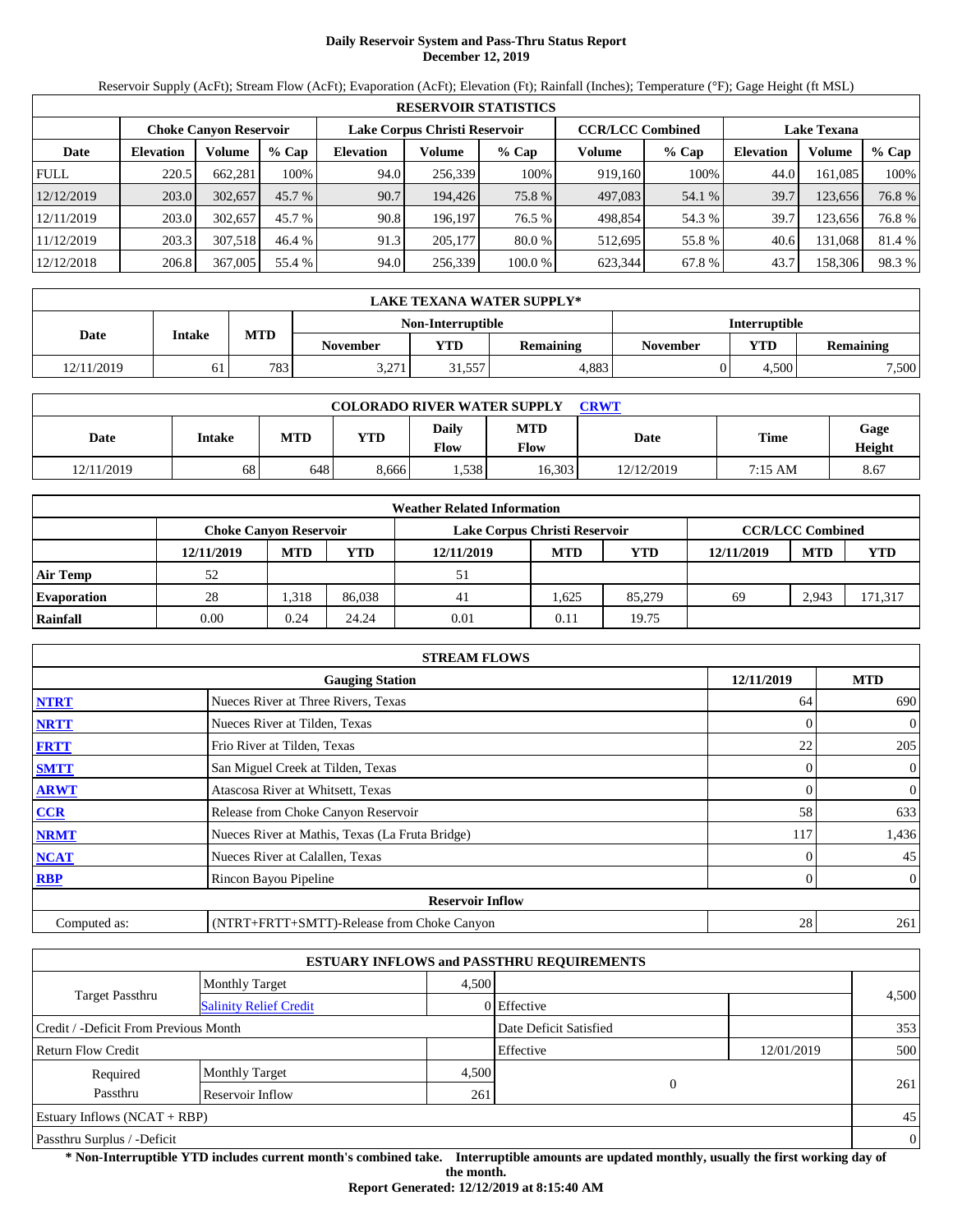# **Daily Reservoir System and Pass-Thru Status Report December 13, 2019**

Reservoir Supply (AcFt); Stream Flow (AcFt); Evaporation (AcFt); Elevation (Ft); Rainfall (Inches); Temperature (°F); Gage Height (ft MSL)

|             | <b>RESERVOIR STATISTICS</b> |                               |         |                  |                               |         |                         |         |                    |         |       |  |  |
|-------------|-----------------------------|-------------------------------|---------|------------------|-------------------------------|---------|-------------------------|---------|--------------------|---------|-------|--|--|
|             |                             | <b>Choke Canyon Reservoir</b> |         |                  | Lake Corpus Christi Reservoir |         | <b>CCR/LCC Combined</b> |         | <b>Lake Texana</b> |         |       |  |  |
| Date        | <b>Elevation</b>            | Volume                        | $%$ Cap | <b>Elevation</b> | Volume                        | $%$ Cap | Volume                  | $%$ Cap | <b>Elevation</b>   | Volume  | % Cap |  |  |
| <b>FULL</b> | 220.5                       | 662.281                       | 100%    | 94.0             | 256.339                       | 100%    | 919.160                 | 100%    | 44.0               | 161.085 | 100%  |  |  |
| 12/13/2019  | 202.9                       | 301,045                       | 45.4%   | 90.7             | 194.426                       | 75.8 %  | 495.471                 | 53.9 %  | 39.7               | 123.656 | 76.8% |  |  |
| 12/12/2019  | 203.0                       | 302,657                       | 45.7 %  | 90.7             | 194.426                       | 75.8 %  | 497,083                 | 54.1 %  | 39.7               | 123.656 | 76.8% |  |  |
| 11/13/2019  | 203.3                       | 307.518                       | 46.4 %  | 91.1             | 201.561                       | 78.6 %  | 509,079                 | 55.4 %  | 40.5               | 130.232 | 80.8% |  |  |
| 12/13/2018  | 206.7                       | 365,226                       | 55.1 %  | 94.0             | 256,339                       | 100.0 % | 621,565                 | 67.6 %  | 43.8               | 159,229 | 98.8% |  |  |

|            | <b>LAKE TEXANA WATER SUPPLY*</b> |                                           |                 |            |                  |                 |            |                  |  |  |  |
|------------|----------------------------------|-------------------------------------------|-----------------|------------|------------------|-----------------|------------|------------------|--|--|--|
|            |                                  | Non-Interruptible<br><b>Interruptible</b> |                 |            |                  |                 |            |                  |  |  |  |
| Date       | <b>Intake</b>                    | <b>MTD</b>                                | <b>November</b> | <b>VTD</b> | <b>Remaining</b> | <b>November</b> | <b>YTD</b> | <b>Remaining</b> |  |  |  |
| 12/12/2019 |                                  | 844                                       | 2.271<br>3.211  | 31,557     | 4.883            |                 | 4.500      | 7,500            |  |  |  |

| <b>COLORADO RIVER WATER SUPPLY</b><br>CRWT |               |            |            |               |                    |            |         |                       |  |  |  |
|--------------------------------------------|---------------|------------|------------|---------------|--------------------|------------|---------|-----------------------|--|--|--|
| Date                                       | <b>Intake</b> | <b>MTD</b> | <b>YTD</b> | Daily<br>Flow | <b>MTD</b><br>Flow | Date       | Time    | Gage<br><b>Height</b> |  |  |  |
| 12/12/2019                                 | 68            | 716        | 8.734      | .487          | 17,790             | 12/13/2019 | 7:15 AM | 8.67                  |  |  |  |

|                    | <b>Weather Related Information</b> |                               |        |                               |            |            |            |                         |            |  |  |  |
|--------------------|------------------------------------|-------------------------------|--------|-------------------------------|------------|------------|------------|-------------------------|------------|--|--|--|
|                    |                                    | <b>Choke Canvon Reservoir</b> |        | Lake Corpus Christi Reservoir |            |            |            | <b>CCR/LCC Combined</b> |            |  |  |  |
|                    | 12/12/2019                         | <b>MTD</b>                    | YTD    | 12/12/2019                    | <b>MTD</b> | <b>YTD</b> | 12/12/2019 | <b>MTD</b>              | <b>YTD</b> |  |  |  |
| <b>Air Temp</b>    | 63                                 |                               |        | 65                            |            |            |            |                         |            |  |  |  |
| <b>Evaporation</b> | 56                                 | .374                          | 86,094 | 51                            | 1.676      | 85.330     | 107        | 3.050                   | 171,424    |  |  |  |
| Rainfall           | 0.00                               | 0.24                          | 24.24  | 0.00                          | 0.11       | 19.75      |            |                         |            |  |  |  |

|              | <b>STREAM FLOWS</b>                             |            |                |
|--------------|-------------------------------------------------|------------|----------------|
|              | <b>Gauging Station</b>                          | 12/12/2019 | <b>MTD</b>     |
| <b>NTRT</b>  | Nueces River at Three Rivers, Texas             | 64         | 753            |
| <b>NRTT</b>  | Nueces River at Tilden, Texas                   | 0          | $\overline{0}$ |
| <b>FRTT</b>  | Frio River at Tilden, Texas                     | 23         | 228            |
| <b>SMTT</b>  | San Miguel Creek at Tilden, Texas               | 0          | $\overline{0}$ |
| <b>ARWT</b>  | Atascosa River at Whitsett, Texas               | 0          | $\overline{0}$ |
| CCR          | Release from Choke Canyon Reservoir             | 58         | 691            |
| <b>NRMT</b>  | Nueces River at Mathis, Texas (La Fruta Bridge) | 172        | 1,609          |
| <b>NCAT</b>  | Nueces River at Calallen, Texas                 |            | 45             |
| <b>RBP</b>   | Rincon Bayou Pipeline                           | 0          | $\overline{0}$ |
|              | <b>Reservoir Inflow</b>                         |            |                |
| Computed as: | (NTRT+FRTT+SMTT)-Release from Choke Canyon      | 29         | 290            |

|                                       |                               |       | <b>ESTUARY INFLOWS and PASSTHRU REQUIREMENTS</b> |            |                |
|---------------------------------------|-------------------------------|-------|--------------------------------------------------|------------|----------------|
|                                       | Monthly Target                | 4.500 |                                                  |            |                |
| <b>Target Passthru</b>                | <b>Salinity Relief Credit</b> |       | 0 Effective                                      |            | 4,500          |
| Credit / -Deficit From Previous Month |                               |       | Date Deficit Satisfied                           |            | 353            |
| <b>Return Flow Credit</b>             |                               |       | Effective                                        | 12/01/2019 | 500            |
| Required                              | <b>Monthly Target</b>         | 4,500 |                                                  |            |                |
| Passthru                              | Reservoir Inflow              | 290   | $\Omega$                                         |            | 290            |
| Estuary Inflows $(NCAT + RBP)$        |                               |       |                                                  |            | 45             |
| Passthru Surplus / -Deficit           |                               |       |                                                  |            | $\overline{0}$ |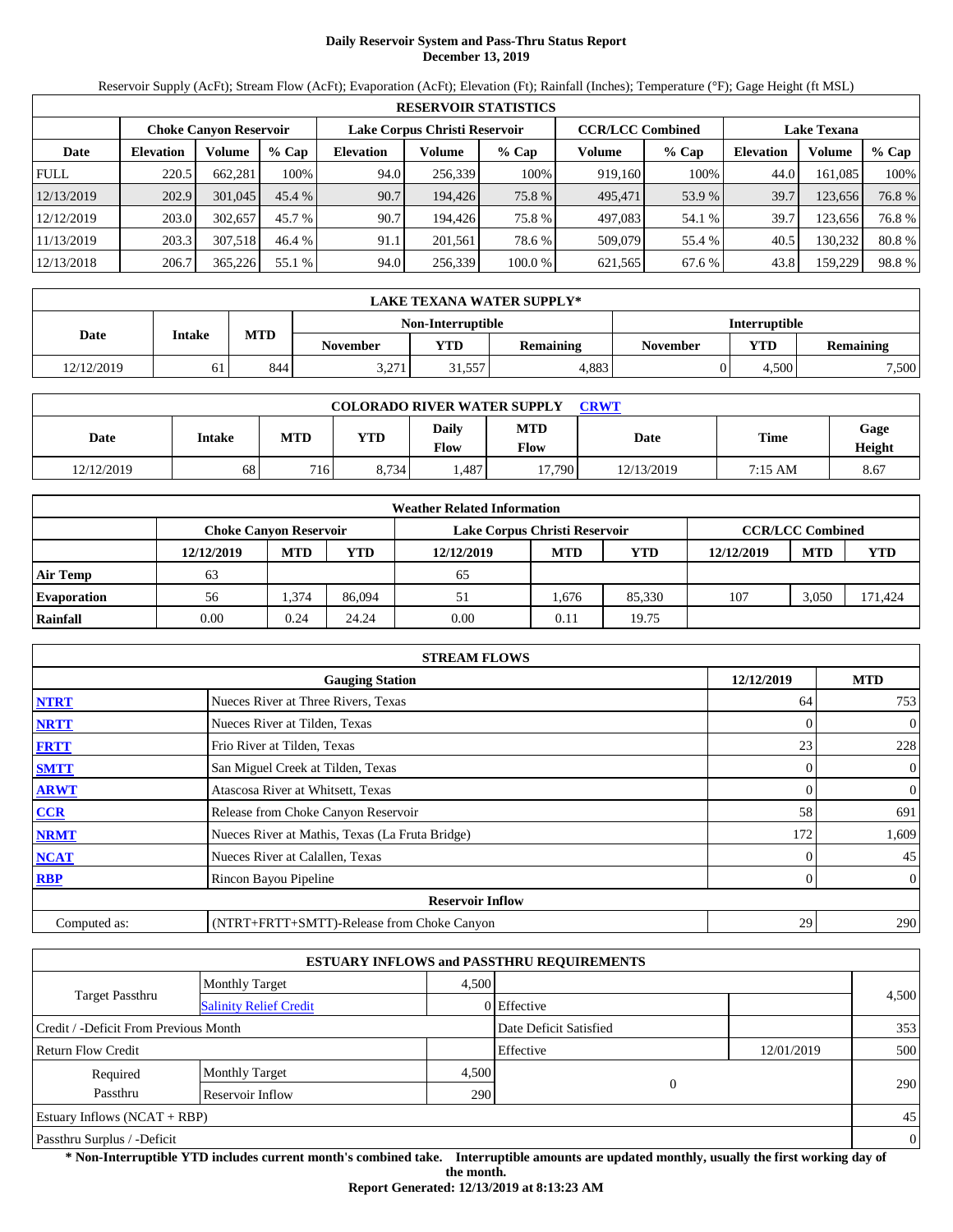# **Daily Reservoir System and Pass-Thru Status Report December 14, 2019**

Reservoir Supply (AcFt); Stream Flow (AcFt); Evaporation (AcFt); Elevation (Ft); Rainfall (Inches); Temperature (°F); Gage Height (ft MSL)

|             | <b>RESERVOIR STATISTICS</b> |                               |          |                               |         |         |                         |         |                    |         |        |  |  |
|-------------|-----------------------------|-------------------------------|----------|-------------------------------|---------|---------|-------------------------|---------|--------------------|---------|--------|--|--|
|             |                             | <b>Choke Canyon Reservoir</b> |          | Lake Corpus Christi Reservoir |         |         | <b>CCR/LCC Combined</b> |         | <b>Lake Texana</b> |         |        |  |  |
| Date        | <b>Elevation</b>            | Volume                        | $%$ Cap  | <b>Elevation</b>              | Volume  | $%$ Cap | Volume                  | $%$ Cap | <b>Elevation</b>   | Volume  | % Cap  |  |  |
| <b>FULL</b> | 220.5                       | 662.281                       | 100%     | 94.0                          | 256.339 | 100%    | 919.160                 | 100%    | 44.0               | 161.085 | 100%   |  |  |
| 12/14/2019  | 203.0                       | 302,657                       | $45.7\%$ | 90.7                          | 194.426 | 75.8 %  | 497,083                 | 54.1 %  | 39.6               | 122,849 | 76.3 % |  |  |
| 12/13/2019  | 202.9                       | 301,045                       | 45.4 %   | 90.7                          | 194.426 | 75.8 %  | 495.471                 | 53.9 %  | 39.7               | 123.656 | 76.8%  |  |  |
| 11/14/2019  | 203.3                       | 307.518                       | 46.4 %   | 91.1                          | 201.561 | 78.6 %  | 509,079                 | 55.4 %  | 40.5               | 130.232 | 80.8%  |  |  |
| 12/14/2018  | 206.8                       | 367,005                       | 55.4 %   | 94.0                          | 256,339 | 100.0 % | 623.344                 | 67.8 %  | 43.8               | 159,229 | 98.8%  |  |  |

|            | LAKE TEXANA WATER SUPPLY* |                                           |                 |            |           |                 |            |                  |  |  |  |
|------------|---------------------------|-------------------------------------------|-----------------|------------|-----------|-----------------|------------|------------------|--|--|--|
|            |                           | <b>Interruptible</b><br>Non-Interruptible |                 |            |           |                 |            |                  |  |  |  |
| Date       | <b>Intake</b>             | <b>MTD</b>                                | <b>November</b> | <b>YTD</b> | Remaining | <b>November</b> | <b>YTD</b> | <b>Remaining</b> |  |  |  |
| 12/13/2019 | 61                        | 905                                       | 2.271<br>3.211  | 31,557     | 4.883     |                 | 4.500      | 7,500            |  |  |  |

| <b>COLORADO RIVER WATER SUPPLY</b><br>CRWT |               |            |            |               |                    |            |         |                       |  |  |  |
|--------------------------------------------|---------------|------------|------------|---------------|--------------------|------------|---------|-----------------------|--|--|--|
| Date                                       | <b>Intake</b> | <b>MTD</b> | <b>YTD</b> | Daily<br>Flow | <b>MTD</b><br>Flow | Date       | Time    | Gage<br><b>Height</b> |  |  |  |
| 12/13/2019                                 | 68            | 783        | 8,801      | 517<br>1.J.L  | 19.306             | 12/14/2019 | 7:15 AM | 8.77                  |  |  |  |

|                    | <b>Weather Related Information</b> |            |        |                               |            |            |            |                         |            |  |  |  |
|--------------------|------------------------------------|------------|--------|-------------------------------|------------|------------|------------|-------------------------|------------|--|--|--|
|                    | <b>Choke Canvon Reservoir</b>      |            |        | Lake Corpus Christi Reservoir |            |            |            | <b>CCR/LCC Combined</b> |            |  |  |  |
|                    | 12/13/2019                         | <b>MTD</b> | YTD    | 12/13/2019                    | <b>MTD</b> | <b>YTD</b> | 12/13/2019 | <b>MTD</b>              | <b>YTD</b> |  |  |  |
| <b>Air Temp</b>    | 76                                 |            |        | 79                            |            |            |            |                         |            |  |  |  |
| <b>Evaporation</b> | 85                                 | .459       | 86.179 | 144                           | .820       | 85.474     | 229        | 3.279                   | 171,653    |  |  |  |
| Rainfall           | 0.00                               | 0.24       | 24.24  | 0.00                          | 0.11       | 19.75      |            |                         |            |  |  |  |

|              | <b>STREAM FLOWS</b>                             |            |                |
|--------------|-------------------------------------------------|------------|----------------|
|              | <b>Gauging Station</b>                          | 12/13/2019 | <b>MTD</b>     |
| <b>NTRT</b>  | Nueces River at Three Rivers, Texas             | 64         | 818            |
| <b>NRTT</b>  | Nueces River at Tilden, Texas                   | 0          | $\overline{0}$ |
| <b>FRTT</b>  | Frio River at Tilden, Texas                     | 23         | 251            |
| <b>SMTT</b>  | San Miguel Creek at Tilden, Texas               | 0          | $\overline{0}$ |
| <b>ARWT</b>  | Atascosa River at Whitsett, Texas               | 0          | $\overline{0}$ |
| CCR          | Release from Choke Canyon Reservoir             | 58         | 748            |
| <b>NRMT</b>  | Nueces River at Mathis, Texas (La Fruta Bridge) | 184        | 1,792          |
| <b>NCAT</b>  | Nueces River at Calallen, Texas                 |            | 45             |
| <b>RBP</b>   | Rincon Bayou Pipeline                           | 0          | $\overline{0}$ |
|              | <b>Reservoir Inflow</b>                         |            |                |
| Computed as: | (NTRT+FRTT+SMTT)-Release from Choke Canyon      | 30         | 320            |

|                                       |                               |       | <b>ESTUARY INFLOWS and PASSTHRU REQUIREMENTS</b> |            |                |
|---------------------------------------|-------------------------------|-------|--------------------------------------------------|------------|----------------|
|                                       | Monthly Target                | 4.500 |                                                  |            |                |
| <b>Target Passthru</b>                | <b>Salinity Relief Credit</b> |       | 0 Effective                                      |            | 4,500          |
| Credit / -Deficit From Previous Month |                               |       | Date Deficit Satisfied                           |            | 353            |
| <b>Return Flow Credit</b>             |                               |       | Effective                                        | 12/01/2019 | 500            |
| Required                              | <b>Monthly Target</b>         | 4,500 |                                                  |            |                |
| Passthru                              | Reservoir Inflow              | 320   | $\Omega$                                         |            | 320            |
| Estuary Inflows $(NCAT + RBP)$        |                               |       |                                                  |            | 45             |
| Passthru Surplus / -Deficit           |                               |       |                                                  |            | $\overline{0}$ |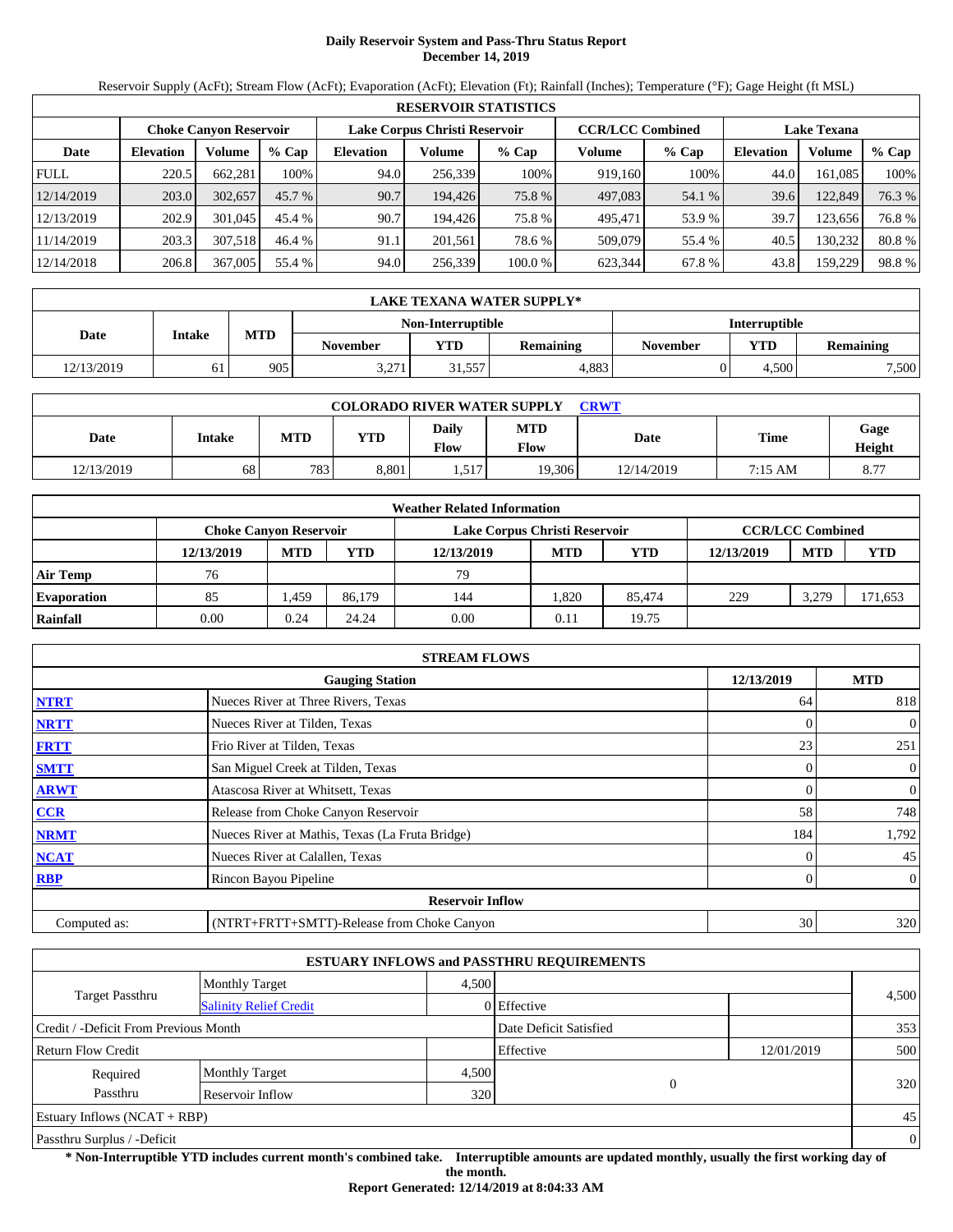# **Daily Reservoir System and Pass-Thru Status Report December 15, 2019**

Reservoir Supply (AcFt); Stream Flow (AcFt); Evaporation (AcFt); Elevation (Ft); Rainfall (Inches); Temperature (°F); Gage Height (ft MSL)

|             | <b>RESERVOIR STATISTICS</b> |                               |          |                  |                               |         |                         |         |                    |         |        |  |  |
|-------------|-----------------------------|-------------------------------|----------|------------------|-------------------------------|---------|-------------------------|---------|--------------------|---------|--------|--|--|
|             |                             | <b>Choke Canyon Reservoir</b> |          |                  | Lake Corpus Christi Reservoir |         | <b>CCR/LCC Combined</b> |         | <b>Lake Texana</b> |         |        |  |  |
| Date        | <b>Elevation</b>            | Volume                        | $%$ Cap  | <b>Elevation</b> | Volume                        | $%$ Cap | Volume                  | $%$ Cap | <b>Elevation</b>   | Volume  | % Cap  |  |  |
| <b>FULL</b> | 220.5                       | 662.281                       | 100%     | 94.0             | 256,339                       | 100%    | 919.160                 | 100%    | 44.0               | 161.085 | 100%   |  |  |
| 12/15/2019  | 203.0                       | 302,657                       | $45.7\%$ | 90.6             | 192,663                       | 75.2 %  | 495,320                 | 53.9%   | 39.6               | 122,849 | 76.3 % |  |  |
| 12/14/2019  | 203.0                       | 302,657                       | 45.7 %   | 90.7             | 194.426                       | 75.8 %  | 497,083                 | 54.1 %  | 39.6               | 122,849 | 76.3 % |  |  |
| 11/15/2019  | 203.2                       | 305,894                       | 46.2 %   | 91.1             | 201.561                       | 78.6 %  | 507,455                 | 55.2 %  | 40.5               | 130.232 | 80.8%  |  |  |
| 12/15/2018  | 206.7                       | 365,226                       | 55.1 %   | 94.0             | 256,339                       | 100.0 % | 621,565                 | 67.6 %  | 43.8               | 159.229 | 98.8%  |  |  |

|            | <b>LAKE TEXANA WATER SUPPLY*</b> |            |                 |                   |                  |                      |       |           |  |  |  |  |
|------------|----------------------------------|------------|-----------------|-------------------|------------------|----------------------|-------|-----------|--|--|--|--|
|            |                                  |            |                 | Non-Interruptible |                  | <b>Interruptible</b> |       |           |  |  |  |  |
| Date       | <b>Intake</b>                    | <b>MTD</b> | <b>November</b> | <b>YTD</b>        | <b>Remaining</b> | November             | YTD   | Remaining |  |  |  |  |
| 12/14/2019 |                                  | 966        | 3,271           | 31,557            | 4.883            |                      | 4.500 | 7,500     |  |  |  |  |

| <b>COLORADO RIVER WATER SUPPLY</b><br><b>CRWT</b> |        |            |            |               |                    |            |             |                |  |  |  |
|---------------------------------------------------|--------|------------|------------|---------------|--------------------|------------|-------------|----------------|--|--|--|
| Date                                              | Intake | <b>MTD</b> | <b>YTD</b> | Daily<br>Flow | <b>MTD</b><br>Flow | Date       | <b>Time</b> | Gage<br>Height |  |  |  |
| 12/14/2019                                        | 68     | 851        | 8,869      | .564          | 20,870             | 12/15/2019 | 7:15 AM     | 8.75           |  |  |  |

|                    | <b>Weather Related Information</b> |                               |        |                               |            |            |            |                         |            |  |  |  |
|--------------------|------------------------------------|-------------------------------|--------|-------------------------------|------------|------------|------------|-------------------------|------------|--|--|--|
|                    |                                    | <b>Choke Canvon Reservoir</b> |        | Lake Corpus Christi Reservoir |            |            |            | <b>CCR/LCC Combined</b> |            |  |  |  |
|                    | 12/14/2019                         | <b>MTD</b>                    | YTD    | 12/14/2019                    | <b>MTD</b> | <b>YTD</b> | 12/14/2019 | <b>MTD</b>              | <b>YTD</b> |  |  |  |
| <b>Air Temp</b>    | 88                                 |                               |        | 89                            |            |            |            |                         |            |  |  |  |
| <b>Evaporation</b> | 141                                | .600                          | 86.320 | 236                           | 2.056      | 85,710     | 377        | 3.656                   | 172,030    |  |  |  |
| Rainfall           | 0.00                               | 0.24                          | 24.24  | 0.00                          | 0.11       | 19.75      |            |                         |            |  |  |  |

|              | <b>STREAM FLOWS</b>                             |            |                |
|--------------|-------------------------------------------------|------------|----------------|
|              | <b>Gauging Station</b>                          | 12/14/2019 | <b>MTD</b>     |
| <b>NTRT</b>  | Nueces River at Three Rivers, Texas             | 65         | 882            |
| <b>NRTT</b>  | Nueces River at Tilden, Texas                   | $\Omega$   | $\overline{0}$ |
| <b>FRTT</b>  | Frio River at Tilden, Texas                     | 23         | 274            |
| <b>SMTT</b>  | San Miguel Creek at Tilden, Texas               | $\Omega$   | $\overline{0}$ |
| <b>ARWT</b>  | Atascosa River at Whitsett, Texas               | $\Omega$   | $\mathbf{0}$   |
| <b>CCR</b>   | Release from Choke Canyon Reservoir             | 58         | 806            |
| <b>NRMT</b>  | Nueces River at Mathis, Texas (La Fruta Bridge) | 165        | 1,957          |
| <b>NCAT</b>  | Nueces River at Calallen, Texas                 |            | 45             |
| <b>RBP</b>   | Rincon Bayou Pipeline                           | $\Omega$   | $\overline{0}$ |
|              | <b>Reservoir Inflow</b>                         |            |                |
| Computed as: | (NTRT+FRTT+SMTT)-Release from Choke Canyon      | 30         | 350            |

|                                       |                               |       | <b>ESTUARY INFLOWS and PASSTHRU REQUIREMENTS</b> |            |                |
|---------------------------------------|-------------------------------|-------|--------------------------------------------------|------------|----------------|
|                                       | <b>Monthly Target</b>         | 4.500 |                                                  |            |                |
| Target Passthru                       | <b>Salinity Relief Credit</b> |       | 0 Effective                                      |            | 4,500          |
| Credit / -Deficit From Previous Month |                               |       | Date Deficit Satisfied                           |            | 353            |
| <b>Return Flow Credit</b>             |                               |       | Effective                                        | 12/01/2019 | 500            |
| Required                              | <b>Monthly Target</b>         | 4,500 |                                                  |            |                |
| Passthru                              | Reservoir Inflow              | 350   |                                                  | 0          | 350            |
| <b>Estuary Inflows (NCAT + RBP)</b>   |                               |       |                                                  |            | 45             |
| Passthru Surplus / -Deficit           |                               |       |                                                  |            | $\overline{0}$ |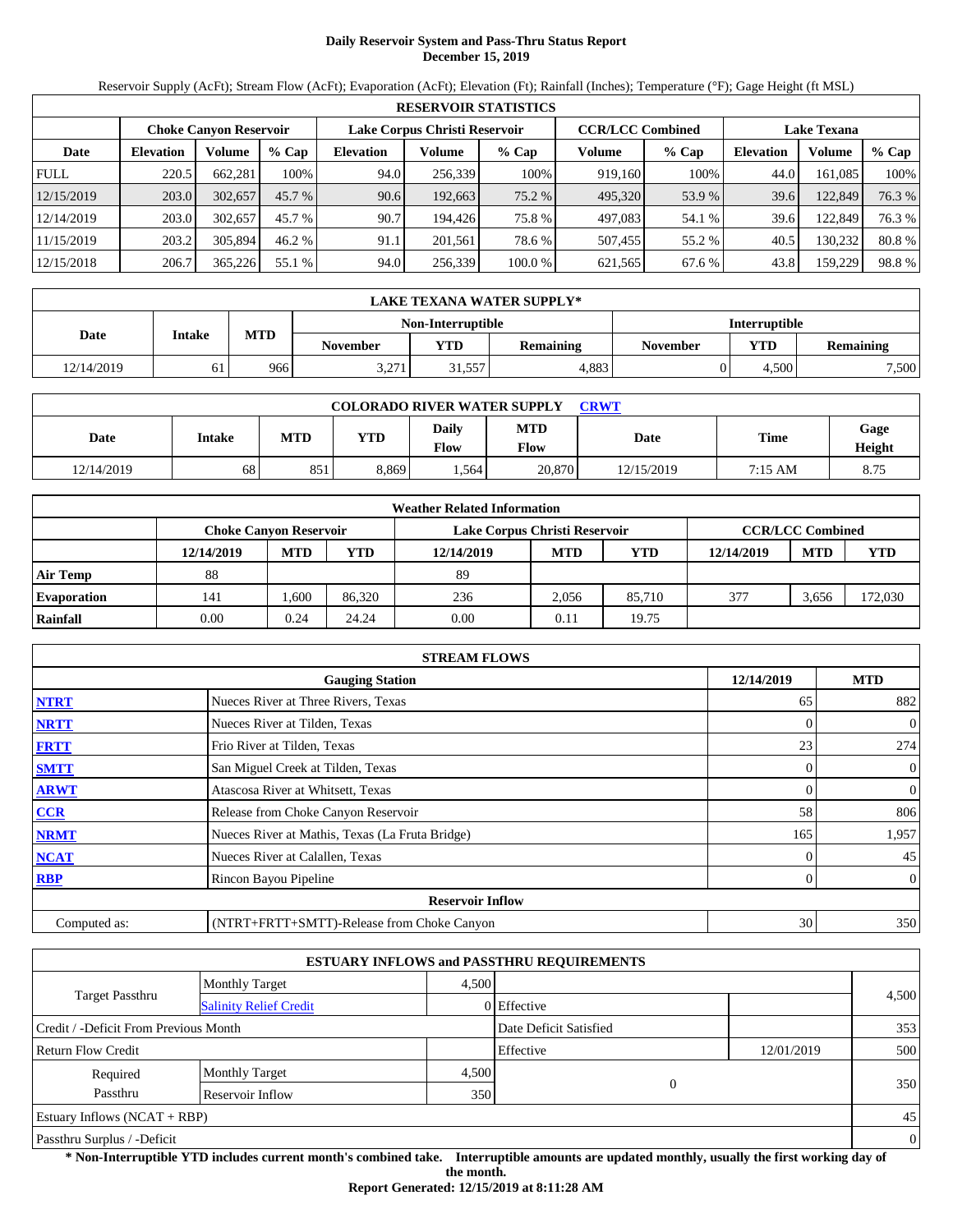# **Daily Reservoir System and Pass-Thru Status Report December 16, 2019**

Reservoir Supply (AcFt); Stream Flow (AcFt); Evaporation (AcFt); Elevation (Ft); Rainfall (Inches); Temperature (°F); Gage Height (ft MSL)

|             | <b>RESERVOIR STATISTICS</b> |                               |         |                               |         |         |                         |         |                    |         |        |  |  |
|-------------|-----------------------------|-------------------------------|---------|-------------------------------|---------|---------|-------------------------|---------|--------------------|---------|--------|--|--|
|             |                             | <b>Choke Canyon Reservoir</b> |         | Lake Corpus Christi Reservoir |         |         | <b>CCR/LCC Combined</b> |         | <b>Lake Texana</b> |         |        |  |  |
| Date        | <b>Elevation</b>            | Volume                        | $%$ Cap | <b>Elevation</b>              | Volume  | $%$ Cap | Volume                  | $%$ Cap | <b>Elevation</b>   | Volume  | % Cap  |  |  |
| <b>FULL</b> | 220.5                       | 662.281                       | 100%    | 94.0                          | 256.339 | 100%    | 919.160                 | 100%    | 44.0               | 161.085 | 100%   |  |  |
| 12/16/2019  | 202.9                       | 301,045                       | 45.4%   | 90.7                          | 194.426 | 75.8 %  | 495.471                 | 53.9 %  | 39.6               | 122,849 | 76.3 % |  |  |
| 12/15/2019  | 203.0                       | 302,657                       | 45.7 %  | 90.6                          | 192.663 | 75.2 %  | 495.320                 | 53.9 %  | 39.6               | 122,849 | 76.3 % |  |  |
| 11/16/2019  | 203.2                       | 305,894                       | 46.2 %  | 91.0                          | 199.764 | 77.9 %  | 505.658                 | 55.0 %  | 40.5               | 130.232 | 80.8%  |  |  |
| 12/16/2018  | 206.7                       | 365,226                       | 55.1 %  | 94.0                          | 256,339 | 100.0 % | 621,565                 | 67.6 %  | 43.8               | 159,229 | 98.8%  |  |  |

|            | LAKE TEXANA WATER SUPPLY* |            |                 |                   |                  |                      |            |                  |  |  |  |
|------------|---------------------------|------------|-----------------|-------------------|------------------|----------------------|------------|------------------|--|--|--|
|            |                           |            |                 | Non-Interruptible |                  | <b>Interruptible</b> |            |                  |  |  |  |
| Date       | <b>Intake</b>             | <b>MTD</b> | <b>November</b> | VTD               | <b>Remaining</b> | November             | <b>YTD</b> | <b>Remaining</b> |  |  |  |
| 12/15/2019 | 52                        | .028       | 3,271           | 1,557             | 4.883            |                      | 4.500      | 7,500            |  |  |  |

| <b>COLORADO RIVER WATER SUPPLY</b><br>CRWT |               |            |            |               |                    |            |         |                       |  |  |  |
|--------------------------------------------|---------------|------------|------------|---------------|--------------------|------------|---------|-----------------------|--|--|--|
| Date                                       | <b>Intake</b> | <b>MTD</b> | <b>YTD</b> | Daily<br>Flow | <b>MTD</b><br>Flow | Date       | Time    | Gage<br><b>Height</b> |  |  |  |
| 12/15/2019                                 | 67            | 918        | 8,936      | .600          | 22,470             | 12/16/2019 | 7:15 AM | 8.86                  |  |  |  |

|                    | <b>Weather Related Information</b> |            |        |                               |            |        |            |                         |         |  |  |
|--------------------|------------------------------------|------------|--------|-------------------------------|------------|--------|------------|-------------------------|---------|--|--|
|                    | <b>Choke Canvon Reservoir</b>      |            |        | Lake Corpus Christi Reservoir |            |        |            | <b>CCR/LCC Combined</b> |         |  |  |
|                    | 12/15/2019                         | <b>MTD</b> | YTD    | 12/15/2019                    | <b>MTD</b> | YTD    | 12/15/2019 | <b>MTD</b>              | YTD     |  |  |
| <b>Air Temp</b>    | 86                                 |            |        | 87                            |            |        |            |                         |         |  |  |
| <b>Evaporation</b> | 141                                | 1,741      | 86.461 | 206                           | 2.262      | 85.916 | 347        | 4.003                   | 172,377 |  |  |
| Rainfall           | 0.00                               | 0.24       | 24.24  | 0.00                          | 0.11       | 19.75  |            |                         |         |  |  |

|              | <b>STREAM FLOWS</b>                             |            |                |
|--------------|-------------------------------------------------|------------|----------------|
|              | <b>Gauging Station</b>                          | 12/15/2019 | <b>MTD</b>     |
| <b>NTRT</b>  | Nueces River at Three Rivers, Texas             | 64         | 946            |
| <b>NRTT</b>  | Nueces River at Tilden, Texas                   | 0          | $\overline{0}$ |
| <b>FRTT</b>  | Frio River at Tilden, Texas                     | 22         | 296            |
| <b>SMTT</b>  | San Miguel Creek at Tilden, Texas               | 0          | $\overline{0}$ |
| <b>ARWT</b>  | Atascosa River at Whitsett, Texas               | 0          | $\overline{0}$ |
| CCR          | Release from Choke Canyon Reservoir             | 58         | 863            |
| <b>NRMT</b>  | Nueces River at Mathis, Texas (La Fruta Bridge) | 151        | 2,108          |
| <b>NCAT</b>  | Nueces River at Calallen, Texas                 |            | 45             |
| <b>RBP</b>   | Rincon Bayou Pipeline                           | 0          | $\overline{0}$ |
|              | <b>Reservoir Inflow</b>                         |            |                |
| Computed as: | (NTRT+FRTT+SMTT)-Release from Choke Canyon      | 29         | 379            |

|                                       |                               |       | <b>ESTUARY INFLOWS and PASSTHRU REQUIREMENTS</b> |            |                |
|---------------------------------------|-------------------------------|-------|--------------------------------------------------|------------|----------------|
|                                       | Monthly Target                | 4.500 |                                                  |            |                |
| <b>Target Passthru</b>                | <b>Salinity Relief Credit</b> |       | 0 Effective                                      |            | 4,500          |
| Credit / -Deficit From Previous Month |                               |       | Date Deficit Satisfied                           |            | 353            |
| <b>Return Flow Credit</b>             |                               |       | Effective                                        | 12/01/2019 | 500            |
| Required                              | <b>Monthly Target</b>         | 4,500 |                                                  |            |                |
| Passthru                              | Reservoir Inflow              | 379   | $\Omega$                                         |            | 379            |
| Estuary Inflows $(NCAT + RBP)$        |                               |       |                                                  |            | 45             |
| Passthru Surplus / -Deficit           |                               |       |                                                  |            | $\overline{0}$ |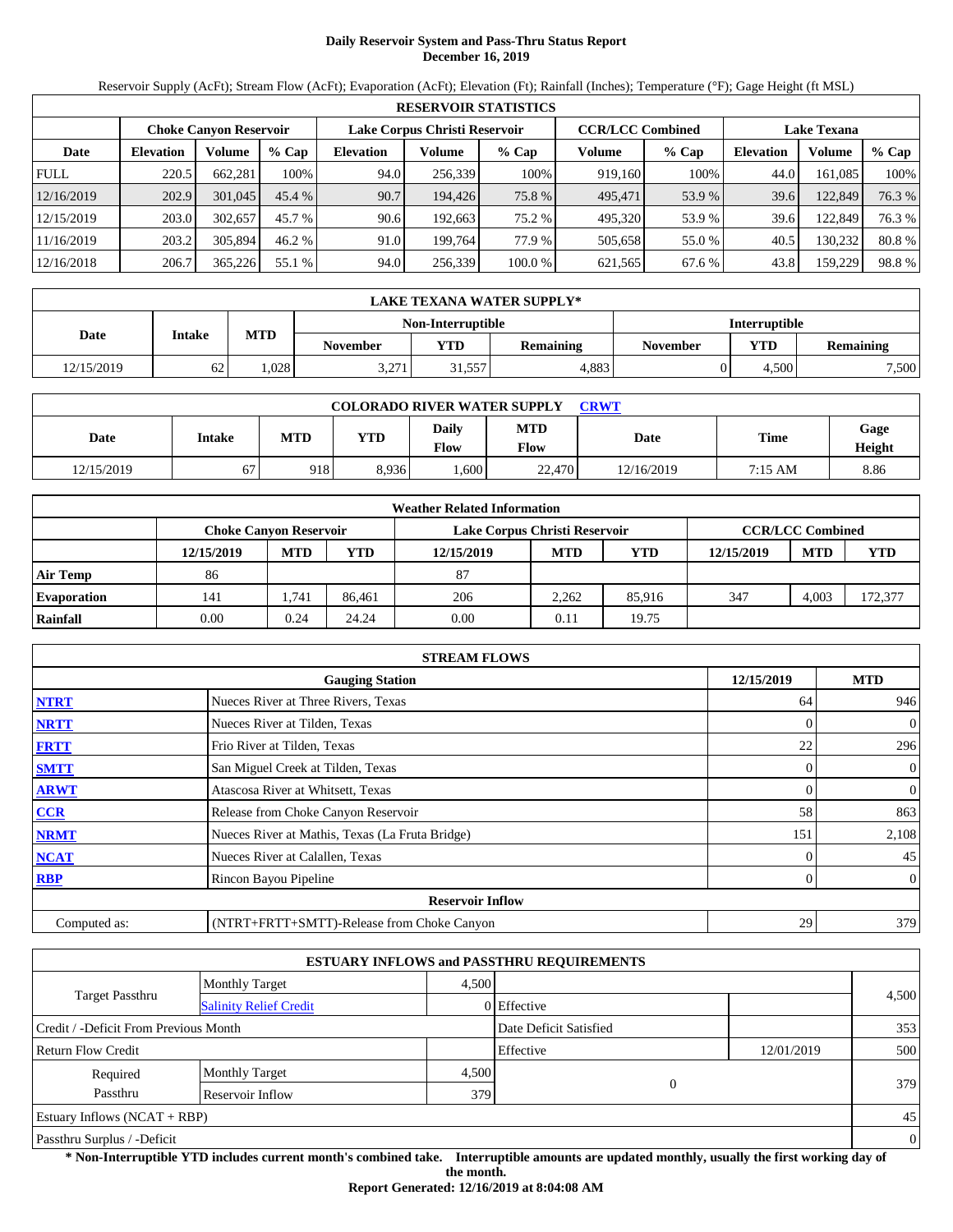# **Daily Reservoir System and Pass-Thru Status Report December 17, 2019**

Reservoir Supply (AcFt); Stream Flow (AcFt); Evaporation (AcFt); Elevation (Ft); Rainfall (Inches); Temperature (°F); Gage Height (ft MSL)

|             | <b>RESERVOIR STATISTICS</b> |                               |         |                  |                               |         |                         |        |                    |         |        |  |  |
|-------------|-----------------------------|-------------------------------|---------|------------------|-------------------------------|---------|-------------------------|--------|--------------------|---------|--------|--|--|
|             |                             | <b>Choke Canyon Reservoir</b> |         |                  | Lake Corpus Christi Reservoir |         | <b>CCR/LCC Combined</b> |        | <b>Lake Texana</b> |         |        |  |  |
| Date        | <b>Elevation</b>            | Volume                        | $%$ Cap | <b>Elevation</b> | Volume                        | $%$ Cap | Volume                  | % Cap  | <b>Elevation</b>   | Volume  | % Cap  |  |  |
| <b>FULL</b> | 220.5                       | 662,281                       | 100%    | 94.0             | 256.339                       | 100%    | 919,160                 | 100%   | 44.0               | 161,085 | 100%   |  |  |
| 12/17/2019  | 202.9                       | 301,045                       | 45.4 %  | 90.7             | 194.426                       | 75.8 %  | 495,471                 | 53.9 % | 39.6               | 122,849 | 76.3 % |  |  |
| 12/16/2019  | 202.9                       | 301,045                       | 45.4 %  | 90.7             | 194.426                       | 75.8%   | 495,471                 | 53.9 % | 39.6               | 122,849 | 76.3 % |  |  |
| 11/17/2019  | 203.2                       | 305,894                       | 46.2 %  | 91.0             | 199.764                       | 77.9 %  | 505.658                 | 55.0 % | 40.5               | 130.232 | 80.8%  |  |  |
| 12/17/2018  | 206.7                       | 365,226                       | 55.1 %  | 94.0             | 256,339                       | 100.0 % | 621,565                 | 67.6 % | 43.8               | 159.229 | 98.8%  |  |  |

|            | LAKE TEXANA WATER SUPPLY* |            |          |                   |           |                      |       |           |  |  |  |  |
|------------|---------------------------|------------|----------|-------------------|-----------|----------------------|-------|-----------|--|--|--|--|
|            |                           |            |          | Non-Interruptible |           | <b>Interruptible</b> |       |           |  |  |  |  |
| Date       | <b>Intake</b>             | <b>MTD</b> | November | YTD               | Remaining | <b>November</b>      | YTD   | Remaining |  |  |  |  |
| 12/16/2019 | 62                        | .090       | 3.271    | 31.557            | 4.883     |                      | 4.500 | 7,500     |  |  |  |  |

| <b>COLORADO RIVER WATER SUPPLY</b><br><b>CRWT</b> |        |            |            |               |                    |            |             |                |  |  |  |
|---------------------------------------------------|--------|------------|------------|---------------|--------------------|------------|-------------|----------------|--|--|--|
| Date                                              | Intake | <b>MTD</b> | <b>YTD</b> | Daily<br>Flow | <b>MTD</b><br>Flow | Date       | <b>Time</b> | Gage<br>Height |  |  |  |
| 12/16/2019                                        | 67     | 986        | 9,004      | .642          | 24,112             | 12/17/2019 | 7:15 AM     | 8.78           |  |  |  |

|                    |            |                               |        | <b>Weather Related Information</b> |            |            |            |                         |            |
|--------------------|------------|-------------------------------|--------|------------------------------------|------------|------------|------------|-------------------------|------------|
|                    |            | <b>Choke Canvon Reservoir</b> |        | Lake Corpus Christi Reservoir      |            |            |            | <b>CCR/LCC Combined</b> |            |
|                    | 12/16/2019 | <b>MTD</b>                    | YTD    | 12/16/2019                         | <b>MTD</b> | <b>YTD</b> | 12/16/2019 | <b>MTD</b>              | <b>YTD</b> |
| <b>Air Temp</b>    | 71         |                               |        | 76                                 |            |            |            |                         |            |
| <b>Evaporation</b> | 178        | .919                          | 86.639 | 165                                | 2.427      | 86,081     | 343        | 4.346                   | 172.720    |
| Rainfall           | 0.00       | 0.24                          | 24.24  | 0.00                               | 0.11       | 19.75      |            |                         |            |

|              | <b>STREAM FLOWS</b>                             |            |                |
|--------------|-------------------------------------------------|------------|----------------|
|              | <b>Gauging Station</b>                          | 12/16/2019 | <b>MTD</b>     |
| <b>NTRT</b>  | Nueces River at Three Rivers, Texas             | 64         | 1,010          |
| <b>NRTT</b>  | Nueces River at Tilden, Texas                   |            | $\overline{0}$ |
| <b>FRTT</b>  | Frio River at Tilden, Texas                     | 22         | 318            |
| <b>SMTT</b>  | San Miguel Creek at Tilden, Texas               | 0          | $\overline{0}$ |
| <b>ARWT</b>  | Atascosa River at Whitsett, Texas               | 0          | $\overline{0}$ |
| CCR          | Release from Choke Canyon Reservoir             | 58         | 921            |
| <b>NRMT</b>  | Nueces River at Mathis, Texas (La Fruta Bridge) | 162        | 2,270          |
| <b>NCAT</b>  | Nueces River at Calallen, Texas                 |            | 46             |
| <b>RBP</b>   | Rincon Bayou Pipeline                           | 0          | $\overline{0}$ |
|              | <b>Reservoir Inflow</b>                         |            |                |
| Computed as: | (NTRT+FRTT+SMTT)-Release from Choke Canyon      | 29         | 407            |

|                                       |                               |       | <b>ESTUARY INFLOWS and PASSTHRU REQUIREMENTS</b> |            |                |
|---------------------------------------|-------------------------------|-------|--------------------------------------------------|------------|----------------|
|                                       | Monthly Target                | 4.500 |                                                  |            |                |
| <b>Target Passthru</b>                | <b>Salinity Relief Credit</b> |       | 0 Effective                                      |            | 4,500          |
| Credit / -Deficit From Previous Month |                               |       | Date Deficit Satisfied                           |            | 353            |
| <b>Return Flow Credit</b>             |                               |       | Effective                                        | 12/01/2019 | 500            |
| Required                              | <b>Monthly Target</b>         | 4,500 |                                                  |            |                |
| Passthru                              | Reservoir Inflow              | 407   |                                                  | $\Omega$   | 407            |
| Estuary Inflows $(NCAT + RBP)$        |                               |       |                                                  |            | 46             |
| Passthru Surplus / -Deficit           |                               |       |                                                  |            | $\overline{0}$ |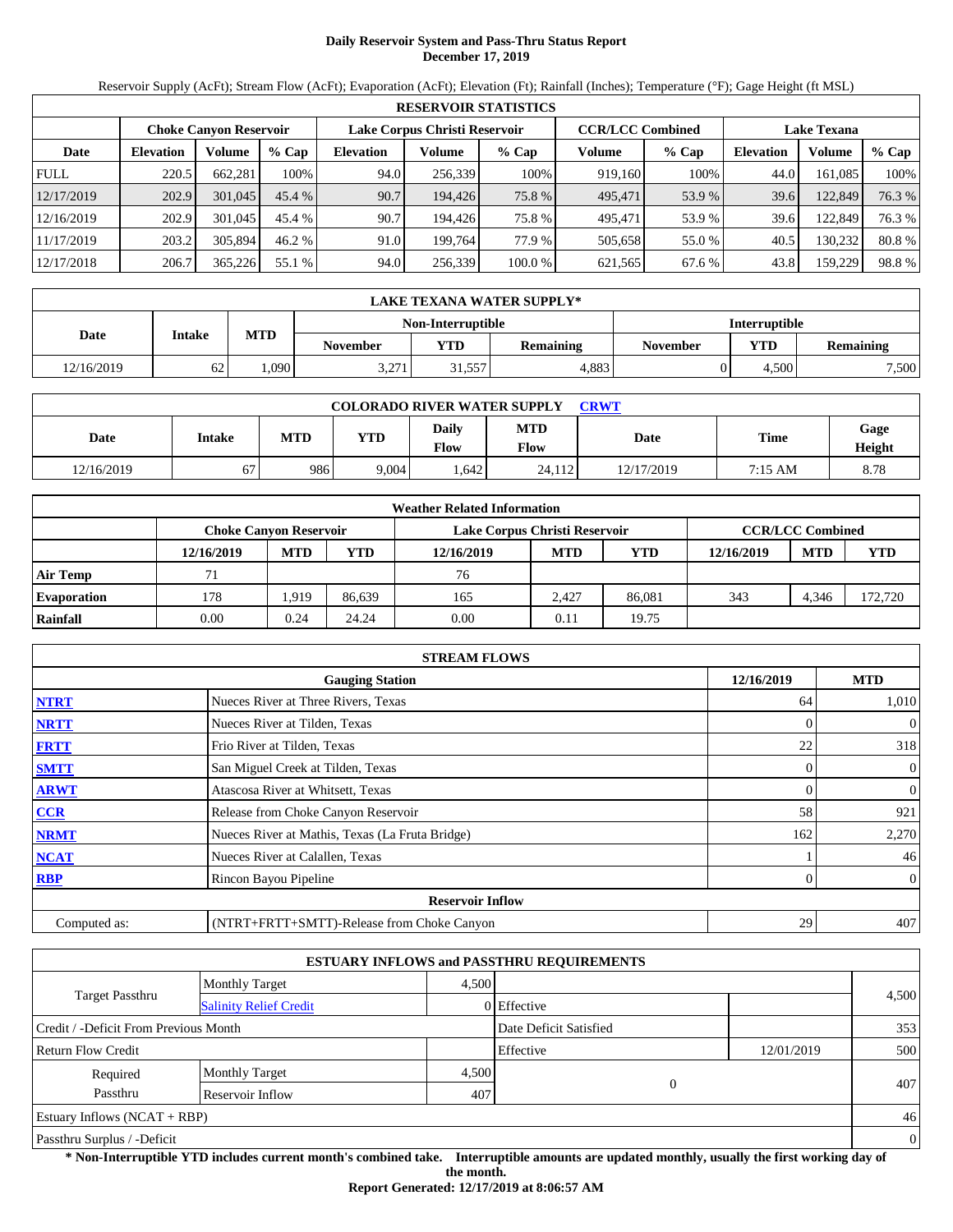# **Daily Reservoir System and Pass-Thru Status Report December 18, 2019**

Reservoir Supply (AcFt); Stream Flow (AcFt); Evaporation (AcFt); Elevation (Ft); Rainfall (Inches); Temperature (°F); Gage Height (ft MSL)

|             | <b>RESERVOIR STATISTICS</b> |                               |         |                  |                               |         |                         |         |                    |         |        |  |  |
|-------------|-----------------------------|-------------------------------|---------|------------------|-------------------------------|---------|-------------------------|---------|--------------------|---------|--------|--|--|
|             |                             | <b>Choke Canyon Reservoir</b> |         |                  | Lake Corpus Christi Reservoir |         | <b>CCR/LCC Combined</b> |         | <b>Lake Texana</b> |         |        |  |  |
| Date        | <b>Elevation</b>            | Volume                        | $%$ Cap | <b>Elevation</b> | Volume                        | $%$ Cap | Volume                  | $%$ Cap | <b>Elevation</b>   | Volume  | % Cap  |  |  |
| <b>FULL</b> | 220.5                       | 662.281                       | 100%    | 94.0             | 256,339                       | 100%    | 919,160                 | 100%    | 44.0               | 161.085 | 100%   |  |  |
| 12/18/2019  | 202.9                       | 301,045                       | 45.4%   | 90.8             | 196,197                       | 76.5 %  | 497,242                 | 54.1 %  | 39.6               | 122,849 | 76.3 % |  |  |
| 12/17/2019  | 202.9                       | 301,045                       | 45.4 %  | 90.7             | 194.426                       | 75.8 %  | 495.471                 | 53.9 %  | 39.6               | 122,849 | 76.3 % |  |  |
| 11/18/2019  | 203.3                       | 307.518                       | 46.4 %  | 91.0             | 199.764                       | 77.9 %  | 507.282                 | 55.2 %  | 40.5               | 130.232 | 80.8%  |  |  |
| 12/18/2018  | 206.8                       | 367,005                       | 55.4 %  | 94.0             | 256,339                       | 100.0 % | 623.344                 | 67.8 %  | 43.8               | 159,229 | 98.8%  |  |  |

|            | <b>LAKE TEXANA WATER SUPPLY*</b> |            |          |                   |           |                      |            |                  |  |  |  |
|------------|----------------------------------|------------|----------|-------------------|-----------|----------------------|------------|------------------|--|--|--|
|            |                                  |            |          | Non-Interruptible |           | <b>Interruptible</b> |            |                  |  |  |  |
| Date       | <b>Intake</b>                    | <b>MTD</b> | November | YTD               | Remaining | <b>November</b>      | <b>YTD</b> | <b>Remaining</b> |  |  |  |
| 12/17/2019 | 98                               | .188       | 3,271    | 0.557             | 4.883     |                      | 4.500      | 7,500            |  |  |  |

| <b>COLORADO RIVER WATER SUPPLY</b><br>CRWT |        |            |            |                      |                    |            |             |                       |  |  |  |
|--------------------------------------------|--------|------------|------------|----------------------|--------------------|------------|-------------|-----------------------|--|--|--|
| Date                                       | Intake | <b>MTD</b> | <b>YTD</b> | Daily<br><b>Flow</b> | <b>MTD</b><br>Flow | Date       | <b>Time</b> | Gage<br><b>Height</b> |  |  |  |
| 12/17/2019                                 | 31     | .017       | 9.035      | 1,598                | 25,710             | 12/18/2019 | 7:15 AM     | 8.77                  |  |  |  |

|                    |                               |            |        | <b>Weather Related Information</b> |            |            |            |                         |         |
|--------------------|-------------------------------|------------|--------|------------------------------------|------------|------------|------------|-------------------------|---------|
|                    | <b>Choke Canvon Reservoir</b> |            |        | Lake Corpus Christi Reservoir      |            |            |            | <b>CCR/LCC Combined</b> |         |
|                    | 12/17/2019                    | <b>MTD</b> | YTD    | 12/17/2019                         | <b>MTD</b> | <b>YTD</b> | 12/17/2019 | <b>MTD</b>              | YTD     |
| <b>Air Temp</b>    | 55                            |            |        | 56                                 |            |            |            |                         |         |
| <b>Evaporation</b> | 113                           | 2,032      | 86.752 | 52                                 | 2.479      | 86,133     | 165        | 4.511                   | 172,885 |
| Rainfall           | 0.00                          | 0.24       | 24.24  | 0.00                               | 0.11       | 19.75      |            |                         |         |

|              | <b>STREAM FLOWS</b>                             |            |                |
|--------------|-------------------------------------------------|------------|----------------|
|              | <b>Gauging Station</b>                          | 12/17/2019 | <b>MTD</b>     |
| <b>NTRT</b>  | Nueces River at Three Rivers, Texas             | 63         | 1,073          |
| <b>NRTT</b>  | Nueces River at Tilden, Texas                   |            | $\overline{0}$ |
| <b>FRTT</b>  | Frio River at Tilden, Texas                     | 22         | 340            |
| <b>SMTT</b>  | San Miguel Creek at Tilden, Texas               | 0          | $\overline{0}$ |
| <b>ARWT</b>  | Atascosa River at Whitsett, Texas               | 0          | $\overline{0}$ |
| <b>CCR</b>   | Release from Choke Canyon Reservoir             | 58         | 979            |
| <b>NRMT</b>  | Nueces River at Mathis, Texas (La Fruta Bridge) | 142        | 2,412          |
| <b>NCAT</b>  | Nueces River at Calallen, Texas                 | 21         | 67             |
| <b>RBP</b>   | Rincon Bayou Pipeline                           | 0          | $\overline{0}$ |
|              | <b>Reservoir Inflow</b>                         |            |                |
| Computed as: | (NTRT+FRTT+SMTT)-Release from Choke Canyon      | 27         | 434            |

|                                       |                               |       | <b>ESTUARY INFLOWS and PASSTHRU REQUIREMENTS</b> |            |                |
|---------------------------------------|-------------------------------|-------|--------------------------------------------------|------------|----------------|
|                                       | <b>Monthly Target</b>         | 4.500 |                                                  |            |                |
| <b>Target Passthru</b>                | <b>Salinity Relief Credit</b> |       | 0 Effective                                      |            | 4,500          |
| Credit / -Deficit From Previous Month |                               |       | Date Deficit Satisfied                           |            | 353            |
| <b>Return Flow Credit</b>             |                               |       | Effective                                        | 12/01/2019 | 500            |
| Required                              | <b>Monthly Target</b>         | 4,500 |                                                  |            |                |
| Passthru                              | Reservoir Inflow              | 434   |                                                  | 0          | 434            |
| Estuary Inflows $(NCAT + RBP)$        |                               |       |                                                  |            | 67             |
| Passthru Surplus / -Deficit           |                               |       |                                                  |            | $\overline{0}$ |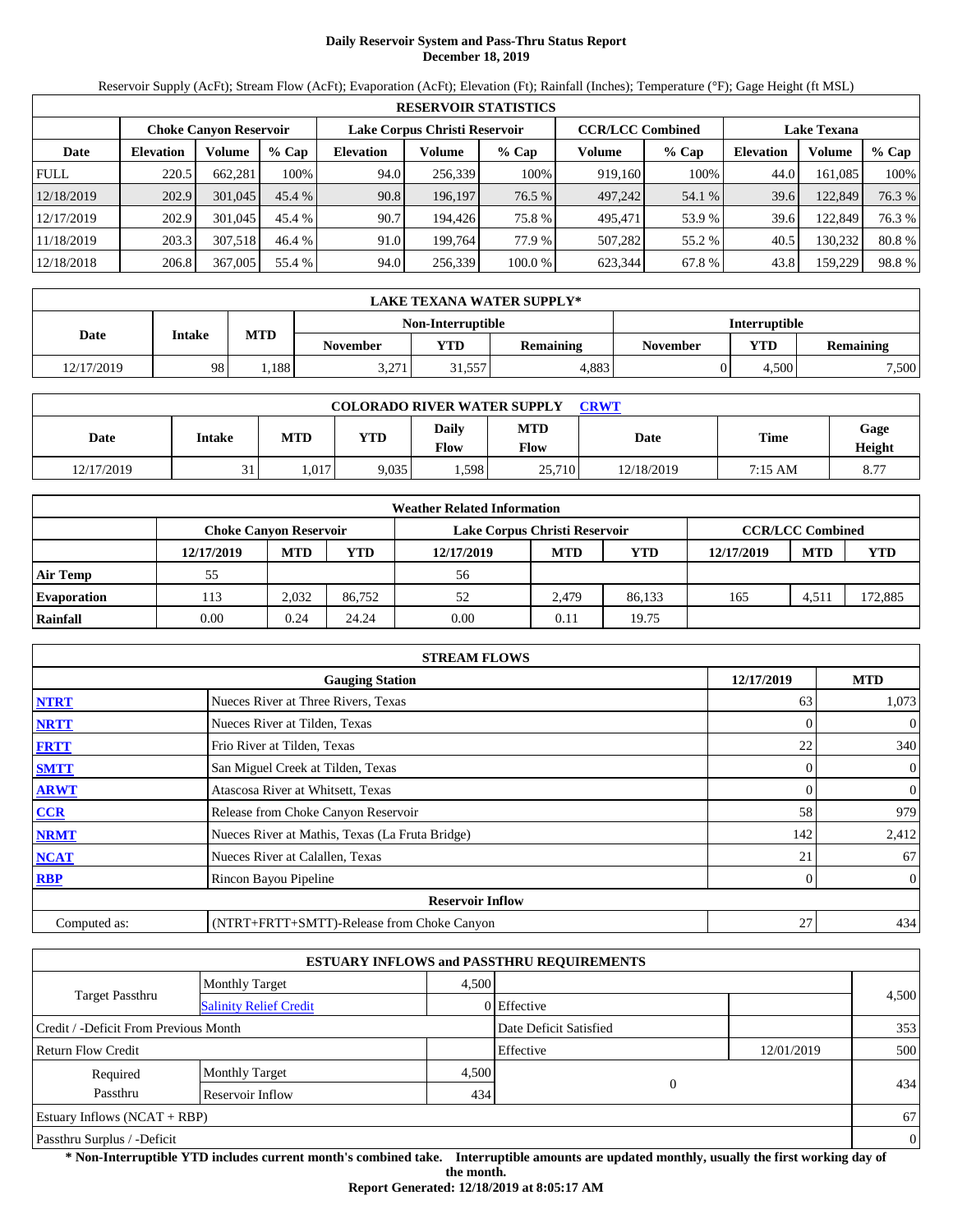# **Daily Reservoir System and Pass-Thru Status Report December 19, 2019**

Reservoir Supply (AcFt); Stream Flow (AcFt); Evaporation (AcFt); Elevation (Ft); Rainfall (Inches); Temperature (°F); Gage Height (ft MSL)

|             | <b>RESERVOIR STATISTICS</b> |                               |         |                  |                                                          |         |         |                    |                  |         |        |  |  |
|-------------|-----------------------------|-------------------------------|---------|------------------|----------------------------------------------------------|---------|---------|--------------------|------------------|---------|--------|--|--|
|             |                             | <b>Choke Canyon Reservoir</b> |         |                  | <b>CCR/LCC Combined</b><br>Lake Corpus Christi Reservoir |         |         | <b>Lake Texana</b> |                  |         |        |  |  |
| Date        | <b>Elevation</b>            | Volume                        | $%$ Cap | <b>Elevation</b> | Volume                                                   | $%$ Cap | Volume  | $%$ Cap            | <b>Elevation</b> | Volume  | % Cap  |  |  |
| <b>FULL</b> | 220.5                       | 662.281                       | 100%    | 94.0             | 256,339                                                  | 100%    | 919,160 | 100%               | 44.0             | 161.085 | 100%   |  |  |
| 12/19/2019  | 202.9                       | 301,045                       | 45.4%   | 90.6             | 192,663                                                  | 75.2 %  | 493,708 | 53.7 %             | 39.5             | 122,045 | 75.8%  |  |  |
| 12/18/2019  | 202.9                       | 301,045                       | 45.4 %  | 90.8             | 196.197                                                  | 76.5 %  | 497.242 | 54.1 %             | 39.6             | 122,849 | 76.3 % |  |  |
| 11/19/2019  | 203.3                       | 307.518                       | 46.4 %  | 91.0             | 199.764                                                  | 77.9 %  | 507.282 | 55.2 %             | 40.3             | 128,570 | 79.8%  |  |  |
| 12/19/2018  | 206.8                       | 367,005                       | 55.4 %  | 94.0             | 256,339                                                  | 100.0 % | 623.344 | 67.8 %             | 43.8             | 159.229 | 98.8%  |  |  |

|            | LAKE TEXANA WATER SUPPLY* |            |                 |                   |                  |                      |            |                  |  |  |  |
|------------|---------------------------|------------|-----------------|-------------------|------------------|----------------------|------------|------------------|--|--|--|
|            |                           |            |                 | Non-Interruptible |                  | <b>Interruptible</b> |            |                  |  |  |  |
| Date       | <b>Intake</b>             | <b>MTD</b> | <b>November</b> | YTD               | <b>Remaining</b> | <b>November</b>      | <b>YTD</b> | <b>Remaining</b> |  |  |  |
| 12/18/2019 | 129                       | 1,317      | 3,271           | 31,557            | 4.883            |                      | 4.500      | 7,500            |  |  |  |

| <b>COLORADO RIVER WATER SUPPLY</b><br>CRWT |        |            |            |                      |             |            |             |                       |  |  |  |
|--------------------------------------------|--------|------------|------------|----------------------|-------------|------------|-------------|-----------------------|--|--|--|
| Date                                       | Intake | <b>MTD</b> | <b>YTD</b> | Daily<br><b>Flow</b> | MTD<br>Flow | Date       | <b>Time</b> | Gage<br><b>Height</b> |  |  |  |
| 12/18/2019                                 |        | .017       | 9.035      | 1,576                | 27,286      | 12/19/2019 | 7:15 AM     | 8.72                  |  |  |  |

|                    |                               |            |        | <b>Weather Related Information</b> |            |            |            |                         |            |
|--------------------|-------------------------------|------------|--------|------------------------------------|------------|------------|------------|-------------------------|------------|
|                    | <b>Choke Canvon Reservoir</b> |            |        | Lake Corpus Christi Reservoir      |            |            |            | <b>CCR/LCC Combined</b> |            |
|                    | 12/18/2019                    | <b>MTD</b> | YTD    | 12/18/2019                         | <b>MTD</b> | <b>YTD</b> | 12/18/2019 | <b>MTD</b>              | <b>YTD</b> |
| <b>Air Temp</b>    | 56                            |            |        | 63                                 |            |            |            |                         |            |
| <b>Evaporation</b> | 75                            | 2.107      | 86,827 | 113                                | 2.592      | 86.246     | 188        | 4,699                   | 173,073    |
| Rainfall           | 0.00                          | 0.24       | 24.24  | 0.00                               | 0.11       | 19.75      |            |                         |            |

|              | <b>STREAM FLOWS</b>                             |            |                |
|--------------|-------------------------------------------------|------------|----------------|
|              | <b>Gauging Station</b>                          | 12/18/2019 | <b>MTD</b>     |
| <b>NTRT</b>  | Nueces River at Three Rivers, Texas             | 63         | 1,136          |
| <b>NRTT</b>  | Nueces River at Tilden, Texas                   |            | $\overline{0}$ |
| <b>FRTT</b>  | Frio River at Tilden, Texas                     | 21         | 361            |
| <b>SMTT</b>  | San Miguel Creek at Tilden, Texas               | 0          | $\overline{0}$ |
| <b>ARWT</b>  | Atascosa River at Whitsett, Texas               | 0          | $\overline{0}$ |
| <b>CCR</b>   | Release from Choke Canyon Reservoir             | 58         | 1,036          |
| <b>NRMT</b>  | Nueces River at Mathis, Texas (La Fruta Bridge) | 85         | 2,497          |
| <b>NCAT</b>  | Nueces River at Calallen, Texas                 | 35         | 102            |
| <b>RBP</b>   | Rincon Bayou Pipeline                           | 0          | $\overline{0}$ |
|              | <b>Reservoir Inflow</b>                         |            |                |
| Computed as: | (NTRT+FRTT+SMTT)-Release from Choke Canyon      | 26         | 461            |

|                                       |                               |       | <b>ESTUARY INFLOWS and PASSTHRU REQUIREMENTS</b> |            |                |
|---------------------------------------|-------------------------------|-------|--------------------------------------------------|------------|----------------|
|                                       | <b>Monthly Target</b>         | 4.500 |                                                  |            |                |
| <b>Target Passthru</b>                | <b>Salinity Relief Credit</b> |       | 0 Effective                                      |            | 4,500          |
| Credit / -Deficit From Previous Month |                               |       | Date Deficit Satisfied                           |            | 353            |
| <b>Return Flow Credit</b>             |                               |       | Effective                                        | 12/01/2019 | 500            |
| Required                              | <b>Monthly Target</b>         | 4,500 |                                                  |            |                |
| Passthru                              | Reservoir Inflow              | 461   |                                                  | 0          | 461            |
| Estuary Inflows $(NCAT + RBP)$        |                               |       |                                                  |            | 102            |
| Passthru Surplus / -Deficit           |                               |       |                                                  |            | $\overline{0}$ |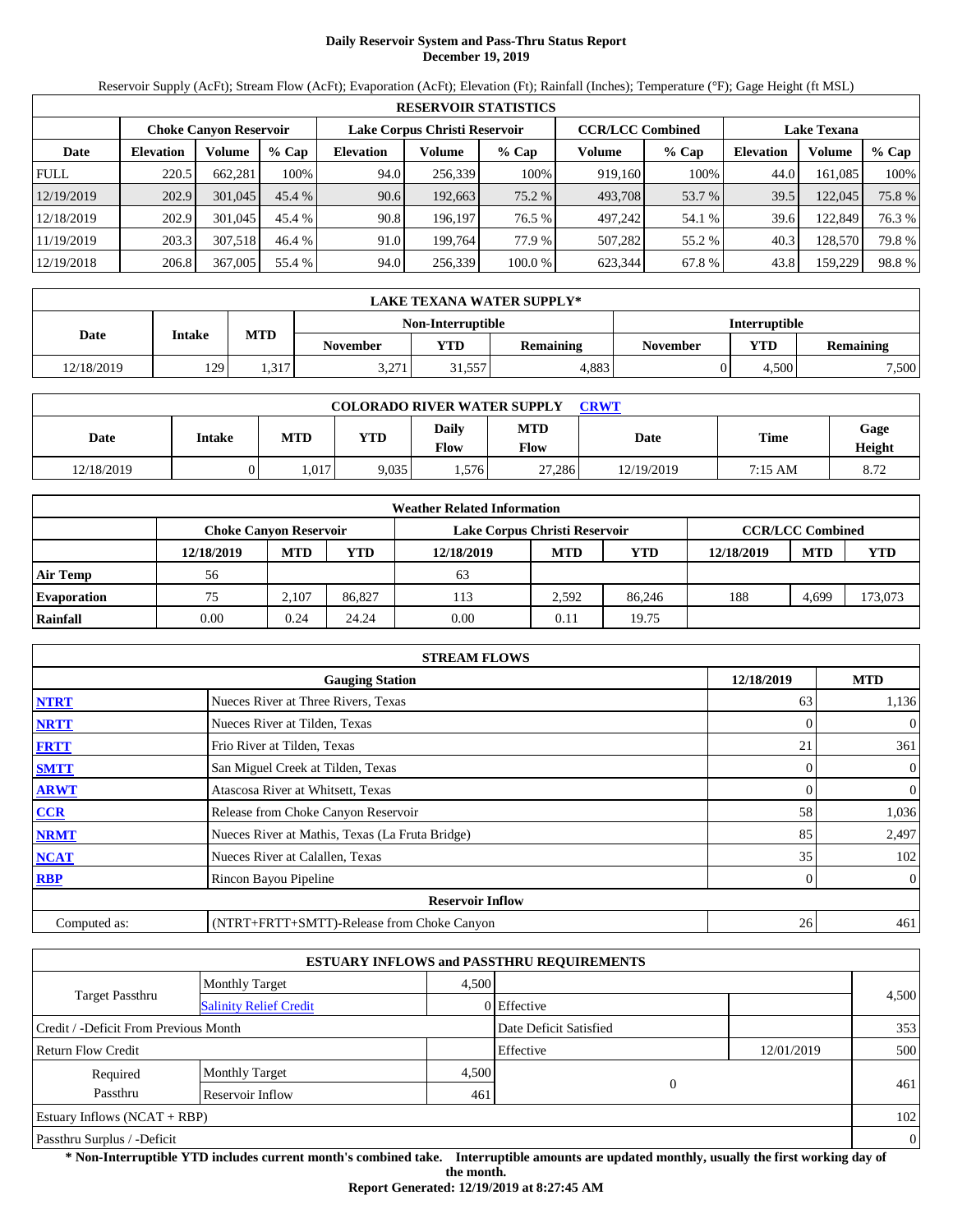# **Daily Reservoir System and Pass-Thru Status Report December 20, 2019**

Reservoir Supply (AcFt); Stream Flow (AcFt); Evaporation (AcFt); Elevation (Ft); Rainfall (Inches); Temperature (°F); Gage Height (ft MSL)

|             | <b>RESERVOIR STATISTICS</b> |                               |         |                               |         |         |                         |        |                    |         |       |  |
|-------------|-----------------------------|-------------------------------|---------|-------------------------------|---------|---------|-------------------------|--------|--------------------|---------|-------|--|
|             |                             | <b>Choke Canyon Reservoir</b> |         | Lake Corpus Christi Reservoir |         |         | <b>CCR/LCC Combined</b> |        | <b>Lake Texana</b> |         |       |  |
| Date        | <b>Elevation</b>            | Volume                        | $%$ Cap | <b>Elevation</b>              | Volume  | $%$ Cap | Volume                  | % Cap  | <b>Elevation</b>   | Volume  | % Cap |  |
| <b>FULL</b> | 220.5                       | 662,281                       | 100%    | 94.0                          | 256.339 | 100%    | 919,160                 | 100%   | 44.0               | 161,085 | 100%  |  |
| 12/20/2019  | 202.9                       | 301,045                       | 45.4 %  | 90.6                          | 192,663 | 75.2 %  | 493,708                 | 53.7 % | 39.5               | 122,045 | 75.8% |  |
| 12/19/2019  | 202.9                       | 301,045                       | 45.4 %  | 90.6                          | 192.663 | 75.2 %  | 493.708                 | 53.7 % | 39.5               | 122,045 | 75.8% |  |
| 11/20/2019  | 203.1                       | 304,274                       | 45.9 %  | 91.0                          | 199.764 | 77.9 %  | 504.038                 | 54.8%  | 40.3               | 128,570 | 79.8% |  |
| 12/20/2018  | 206.7                       | 365,226                       | 55.1 %  | 94.0                          | 256,339 | 100.0 % | 621,565                 | 67.6 % | 43.8               | 159.229 | 98.8% |  |

|            | LAKE TEXANA WATER SUPPLY* |            |                 |                   |                  |                      |            |                  |  |  |  |
|------------|---------------------------|------------|-----------------|-------------------|------------------|----------------------|------------|------------------|--|--|--|
|            |                           |            |                 | Non-Interruptible |                  | <b>Interruptible</b> |            |                  |  |  |  |
| Date       | <b>Intake</b>             | <b>MTD</b> | <b>November</b> | VTD               | <b>Remaining</b> | November             | <b>YTD</b> | <b>Remaining</b> |  |  |  |
| 12/19/2019 | 129                       | .445       | 3,271           | 1,557             | 4.883            |                      | 4.500      | 7,500            |  |  |  |

| <b>COLORADO RIVER WATER SUPPLY</b><br>CRWT |        |            |            |                      |             |            |             |                       |  |  |  |
|--------------------------------------------|--------|------------|------------|----------------------|-------------|------------|-------------|-----------------------|--|--|--|
| Date                                       | Intake | <b>MTD</b> | <b>YTD</b> | Daily<br><b>Flow</b> | MTD<br>Flow | Date       | <b>Time</b> | Gage<br><b>Height</b> |  |  |  |
| 12/19/2019                                 |        | .017       | 9.035      | 1,519                | 28,804      | 12/20/2019 | 7:15 AM     | 8.68                  |  |  |  |

|                    |                               |            |        | <b>Weather Related Information</b> |            |        |            |                         |         |
|--------------------|-------------------------------|------------|--------|------------------------------------|------------|--------|------------|-------------------------|---------|
|                    | <b>Choke Canvon Reservoir</b> |            |        | Lake Corpus Christi Reservoir      |            |        |            | <b>CCR/LCC Combined</b> |         |
|                    | 12/19/2019                    | <b>MTD</b> | YTD    | 12/19/2019                         | <b>MTD</b> | YTD    | 12/19/2019 | <b>MTD</b>              | YTD     |
| <b>Air Temp</b>    | 63                            |            |        | 63                                 |            |        |            |                         |         |
| <b>Evaporation</b> | . 13                          | 2,220      | 86,940 | 195                                | 2.787      | 86.441 | 308        | 5.007                   | 173,381 |
| Rainfall           | 0.07                          | 0.31       | 24.31  | 0.19                               | 0.30       | 19.94  |            |                         |         |

|              | <b>STREAM FLOWS</b>                             |                |                |
|--------------|-------------------------------------------------|----------------|----------------|
|              | <b>Gauging Station</b>                          | 12/19/2019     | <b>MTD</b>     |
| <b>NTRT</b>  | Nueces River at Three Rivers, Texas             | 64             | 1,200          |
| <b>NRTT</b>  | Nueces River at Tilden, Texas                   |                | $\overline{0}$ |
| <b>FRTT</b>  | Frio River at Tilden, Texas                     | 22             | 383            |
| <b>SMTT</b>  | San Miguel Creek at Tilden, Texas               | 0              | $\overline{0}$ |
| <b>ARWT</b>  | Atascosa River at Whitsett, Texas               | $\overline{0}$ | $\overline{0}$ |
| CCR          | Release from Choke Canyon Reservoir             | 58             | 1,094          |
| <b>NRMT</b>  | Nueces River at Mathis, Texas (La Fruta Bridge) | 124            | 2,622          |
| <b>NCAT</b>  | Nueces River at Calallen, Texas                 |                | 109            |
| <b>RBP</b>   | Rincon Bayou Pipeline                           | 0              | $\overline{0}$ |
|              | <b>Reservoir Inflow</b>                         |                |                |
| Computed as: | (NTRT+FRTT+SMTT)-Release from Choke Canyon      | 28             | 489            |

|                                       |                               |       | <b>ESTUARY INFLOWS and PASSTHRU REQUIREMENTS</b> |            |                |
|---------------------------------------|-------------------------------|-------|--------------------------------------------------|------------|----------------|
|                                       | <b>Monthly Target</b>         | 4.500 |                                                  |            |                |
| <b>Target Passthru</b>                | <b>Salinity Relief Credit</b> |       | 0 Effective                                      |            | 4,500          |
| Credit / -Deficit From Previous Month |                               |       | Date Deficit Satisfied                           |            | 353            |
| <b>Return Flow Credit</b>             |                               |       | Effective                                        | 12/01/2019 | 500            |
| Required                              | <b>Monthly Target</b>         | 4,500 |                                                  |            |                |
| Passthru                              | Reservoir Inflow              | 489   | $\overline{0}$                                   |            | 489            |
| Estuary Inflows $(NCAT + RBP)$        |                               |       |                                                  |            | 109            |
| Passthru Surplus / -Deficit           |                               |       |                                                  |            | $\overline{0}$ |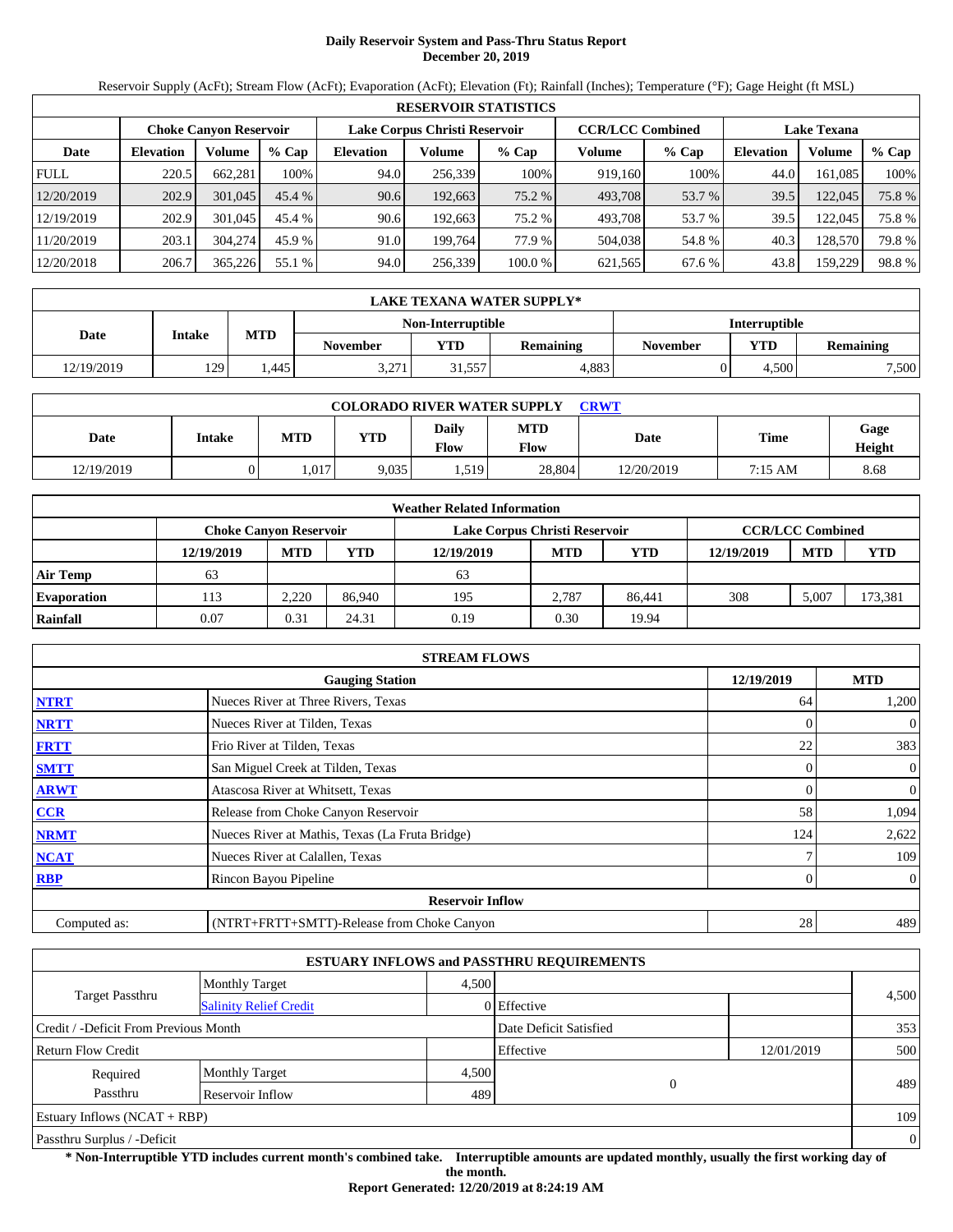# **Daily Reservoir System and Pass-Thru Status Report December 21, 2019**

Reservoir Supply (AcFt); Stream Flow (AcFt); Evaporation (AcFt); Elevation (Ft); Rainfall (Inches); Temperature (°F); Gage Height (ft MSL)

|             |                               |         |         |                  |                               | <b>RESERVOIR STATISTICS</b> |         |                         |                    |         |       |
|-------------|-------------------------------|---------|---------|------------------|-------------------------------|-----------------------------|---------|-------------------------|--------------------|---------|-------|
|             | <b>Choke Canyon Reservoir</b> |         |         |                  | Lake Corpus Christi Reservoir |                             |         | <b>CCR/LCC Combined</b> | <b>Lake Texana</b> |         |       |
| Date        | <b>Elevation</b>              | Volume  | $%$ Cap | <b>Elevation</b> | Volume                        | $%$ Cap                     | Volume  | $%$ Cap                 | <b>Elevation</b>   | Volume  | % Cap |
| <b>FULL</b> | 220.5                         | 662.281 | 100%    | 94.0             | 256,339                       | 100%                        | 919,160 | 100%                    | 44.0               | 161.085 | 100%  |
| 12/21/2019  | 202.9                         | 301,045 | 45.4%   | 90.7             | 194,426                       | 75.8 %                      | 495,471 | 53.9 %                  | 39.5               | 122,045 | 75.8% |
| 12/20/2019  | 202.9                         | 301,045 | 45.4 %  | 90.6             | 192.663                       | 75.2 %                      | 493.708 | 53.7 %                  | 39.5               | 122,045 | 75.8% |
| 11/21/2019  | 203.2                         | 305,894 | 46.2 %  | 91.0             | 199.764                       | 77.9 %                      | 505,658 | 55.0 %                  | 40.3               | 128,570 | 79.8% |
| 12/21/2018  | 206.7                         | 365,226 | 55.1 %  | 94.0             | 256,339                       | 100.0 %                     | 621,565 | 67.6 %                  | 43.8               | 159.229 | 98.8% |

|            | LAKE TEXANA WATER SUPPLY* |            |                 |                   |                  |          |                      |                  |  |
|------------|---------------------------|------------|-----------------|-------------------|------------------|----------|----------------------|------------------|--|
|            |                           |            |                 | Non-Interruptible |                  |          | <b>Interruptible</b> |                  |  |
| Date       | <b>Intake</b>             | <b>MTD</b> | <b>November</b> | VTD               | <b>Remaining</b> | November | <b>YTD</b>           | <b>Remaining</b> |  |
| 12/20/2019 | 129                       | 1.574      | 3,271           | 31,557            | 4.883            |          | 4.500                | 7,500            |  |

| <b>COLORADO RIVER WATER SUPPLY</b><br>CRWT |        |            |            |                      |             |            |             |                       |  |  |
|--------------------------------------------|--------|------------|------------|----------------------|-------------|------------|-------------|-----------------------|--|--|
| Date                                       | Intake | <b>MTD</b> | <b>YTD</b> | Daily<br><b>Flow</b> | MTD<br>Flow | Date       | <b>Time</b> | Gage<br><b>Height</b> |  |  |
| 12/20/2019                                 |        | .017       | 9.035      | . . 524              | 30,329      | 12/21/2019 | 7:15 AM     | 8.78                  |  |  |

|                    |                               |            |        | <b>Weather Related Information</b> |            |        |            |                         |         |
|--------------------|-------------------------------|------------|--------|------------------------------------|------------|--------|------------|-------------------------|---------|
|                    | <b>Choke Canvon Reservoir</b> |            |        | Lake Corpus Christi Reservoir      |            |        |            | <b>CCR/LCC Combined</b> |         |
|                    | 12/20/2019                    | <b>MTD</b> | YTD    | 12/20/2019                         | <b>MTD</b> | YTD    | 12/20/2019 | <b>MTD</b>              | YTD     |
| <b>Air Temp</b>    | 59                            |            |        | 59                                 |            |        |            |                         |         |
| <b>Evaporation</b> | 19                            | 2.239      | 86.959 | 298                                | 3.085      | 86.739 | 317        | 5.324                   | 173,698 |
| Rainfall           | 0.67                          | 0.98       | 24.98  | 2.17                               | 2.47       | 22.11  |            |                         |         |

|              | <b>STREAM FLOWS</b>                             |            |                |
|--------------|-------------------------------------------------|------------|----------------|
|              | <b>Gauging Station</b>                          | 12/20/2019 | <b>MTD</b>     |
| <b>NTRT</b>  | Nueces River at Three Rivers, Texas             | 67         | 1,267          |
| <b>NRTT</b>  | Nueces River at Tilden, Texas                   |            | $\overline{0}$ |
| <b>FRTT</b>  | Frio River at Tilden, Texas                     | 24         | 406            |
| <b>SMTT</b>  | San Miguel Creek at Tilden, Texas               | 0          | $\overline{0}$ |
| <b>ARWT</b>  | Atascosa River at Whitsett, Texas               | 0          | $\overline{0}$ |
| CCR          | Release from Choke Canyon Reservoir             | 58         | 1,151          |
| <b>NRMT</b>  | Nueces River at Mathis, Texas (La Fruta Bridge) | 171        | 2,792          |
| <b>NCAT</b>  | Nueces River at Calallen, Texas                 | 32         | 141            |
| <b>RBP</b>   | Rincon Bayou Pipeline                           | 0          | $\overline{0}$ |
|              | <b>Reservoir Inflow</b>                         |            |                |
| Computed as: | (NTRT+FRTT+SMTT)-Release from Choke Canyon      | 34         | 522            |

|                                       |                               |       | <b>ESTUARY INFLOWS and PASSTHRU REQUIREMENTS</b> |            |       |
|---------------------------------------|-------------------------------|-------|--------------------------------------------------|------------|-------|
|                                       | <b>Monthly Target</b>         | 4.500 |                                                  |            |       |
| <b>Target Passthru</b>                | <b>Salinity Relief Credit</b> |       | 0 Effective                                      |            | 4,500 |
| Credit / -Deficit From Previous Month |                               |       | Date Deficit Satisfied                           |            | 353   |
| <b>Return Flow Credit</b>             |                               |       | Effective                                        | 12/01/2019 | 500   |
| Required                              | <b>Monthly Target</b>         | 4,500 |                                                  |            |       |
| Passthru                              | Reservoir Inflow              | 522   | $\mathbf{0}$                                     |            | 522   |
| Estuary Inflows $(NCAT + RBP)$        |                               |       |                                                  |            | 141   |
| Passthru Surplus / -Deficit           |                               |       |                                                  |            | 472   |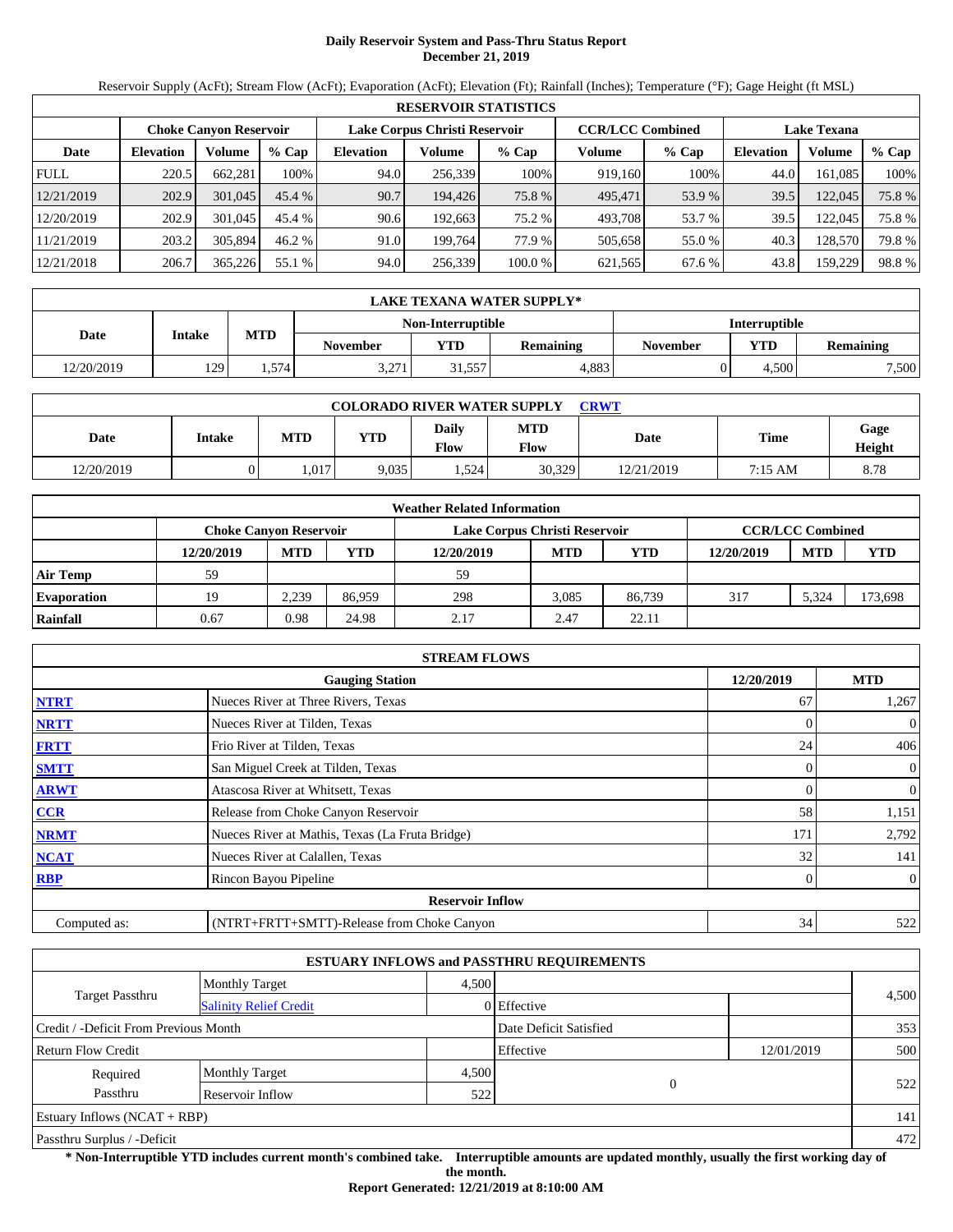# **Daily Reservoir System and Pass-Thru Status Report December 22, 2019**

Reservoir Supply (AcFt); Stream Flow (AcFt); Evaporation (AcFt); Elevation (Ft); Rainfall (Inches); Temperature (°F); Gage Height (ft MSL)

|             |                  |                               |         |                               |         | <b>RESERVOIR STATISTICS</b> |                         |         |                    |         |       |
|-------------|------------------|-------------------------------|---------|-------------------------------|---------|-----------------------------|-------------------------|---------|--------------------|---------|-------|
|             |                  | <b>Choke Canyon Reservoir</b> |         | Lake Corpus Christi Reservoir |         |                             | <b>CCR/LCC Combined</b> |         | <b>Lake Texana</b> |         |       |
| Date        | <b>Elevation</b> | Volume                        | $%$ Cap | <b>Elevation</b>              | Volume  | $%$ Cap                     | Volume                  | $%$ Cap | <b>Elevation</b>   | Volume  | % Cap |
| <b>FULL</b> | 220.5            | 662.281                       | 100%    | 94.0                          | 256,339 | 100%                        | 919,160                 | 100%    | 44.0               | 161.085 | 100%  |
| 12/22/2019  | 202.9            | 301,045                       | 45.4%   | 90.7                          | 194,426 | 75.8 %                      | 495,471                 | 53.9 %  | 39.5               | 122,045 | 75.8% |
| 12/21/2019  | 202.9            | 301,045                       | 45.4 %  | 90.7                          | 194.426 | 75.8 %                      | 495.471                 | 53.9 %  | 39.5               | 122,045 | 75.8% |
| 11/22/2019  | 203.2            | 305,894                       | 46.2 %  | 91.0                          | 199.764 | 77.9 %                      | 505,658                 | 55.0 %  | 40.3               | 128,570 | 79.8% |
| 12/22/2018  | 206.7            | 365,226                       | 55.1 %  | 94.0                          | 256,339 | 100.0 %                     | 621,565                 | 67.6 %  | 43.8               | 159.229 | 98.8% |

|            | LAKE TEXANA WATER SUPPLY* |            |                 |                   |                  |          |                      |                  |  |
|------------|---------------------------|------------|-----------------|-------------------|------------------|----------|----------------------|------------------|--|
|            |                           |            |                 | Non-Interruptible |                  |          | <b>Interruptible</b> |                  |  |
| Date       | <b>Intake</b>             | <b>MTD</b> | <b>November</b> | VTD               | <b>Remaining</b> | November | <b>YTD</b>           | <b>Remaining</b> |  |
| 12/21/2019 | 135                       | .709       | 3,271           | 1,557             | 4.883            |          | 4.500                | 7,500            |  |

| <b>COLORADO RIVER WATER SUPPLY</b><br>CRWT |        |            |            |                      |                    |            |             |                       |  |  |  |
|--------------------------------------------|--------|------------|------------|----------------------|--------------------|------------|-------------|-----------------------|--|--|--|
| Date                                       | Intake | <b>MTD</b> | <b>YTD</b> | Daily<br><b>Flow</b> | <b>MTD</b><br>Flow | Date       | <b>Time</b> | Gage<br><b>Height</b> |  |  |  |
| 12/21/2019                                 |        | .017       | 9.035      | 1,570                | 31,899             | 12/22/2019 | 7:15 AM     | 8.71                  |  |  |  |

|                    |                               |            |        | <b>Weather Related Information</b> |            |            |            |                         |         |
|--------------------|-------------------------------|------------|--------|------------------------------------|------------|------------|------------|-------------------------|---------|
|                    | <b>Choke Canvon Reservoir</b> |            |        | Lake Corpus Christi Reservoir      |            |            |            | <b>CCR/LCC Combined</b> |         |
|                    | 12/21/2019                    | <b>MTD</b> | YTD    | 12/21/2019                         | <b>MTD</b> | <b>YTD</b> | 12/21/2019 | <b>MTD</b>              | YTD     |
| <b>Air Temp</b>    | 58                            |            |        | 59                                 |            |            |            |                         |         |
| <b>Evaporation</b> | 56                            | 2.295      | 87.015 | 124                                | 3.209      | 86.863     | 180        | 5.504                   | 173,878 |
| Rainfall           | 0.01                          | 0.99       | 24.99  | 0.00                               | 2.47       | 22.11      |            |                         |         |

|              | <b>STREAM FLOWS</b>                             |                |                |
|--------------|-------------------------------------------------|----------------|----------------|
|              | <b>Gauging Station</b>                          | 12/21/2019     | <b>MTD</b>     |
| <b>NTRT</b>  | Nueces River at Three Rivers, Texas             | 67             | 1,335          |
| <b>NRTT</b>  | Nueces River at Tilden, Texas                   |                | $\overline{0}$ |
| <b>FRTT</b>  | Frio River at Tilden, Texas                     | 25             | 431            |
| <b>SMTT</b>  | San Miguel Creek at Tilden, Texas               | 0              | $\overline{0}$ |
| <b>ARWT</b>  | Atascosa River at Whitsett, Texas               | $\overline{0}$ | $\overline{0}$ |
| <b>CCR</b>   | Release from Choke Canyon Reservoir             | 58             | 1,209          |
| <b>NRMT</b>  | Nueces River at Mathis, Texas (La Fruta Bridge) | 153            | 2,945          |
| <b>NCAT</b>  | Nueces River at Calallen, Texas                 | 157            | 299            |
| <b>RBP</b>   | Rincon Bayou Pipeline                           | 0              | $\overline{0}$ |
|              | <b>Reservoir Inflow</b>                         |                |                |
| Computed as: | (NTRT+FRTT+SMTT)-Release from Choke Canyon      | 35             | 557            |

|                                                         |                       |       | <b>ESTUARY INFLOWS and PASSTHRU REQUIREMENTS</b> |            |       |
|---------------------------------------------------------|-----------------------|-------|--------------------------------------------------|------------|-------|
|                                                         | <b>Monthly Target</b> | 4.500 |                                                  |            |       |
| <b>Target Passthru</b><br><b>Salinity Relief Credit</b> |                       |       | 0 Effective                                      |            | 4,500 |
| Credit / -Deficit From Previous Month                   |                       |       | Date Deficit Satisfied                           |            | 353   |
| <b>Return Flow Credit</b>                               |                       |       | Effective                                        | 12/01/2019 | 500   |
| Required                                                | <b>Monthly Target</b> | 4,500 |                                                  |            |       |
| Passthru                                                | Reservoir Inflow      | 557   | $\theta$                                         |            | 557   |
| Estuary Inflows $(NCAT + RBP)$                          |                       |       |                                                  |            | 299   |
| Passthru Surplus / -Deficit                             |                       |       |                                                  |            | 595   |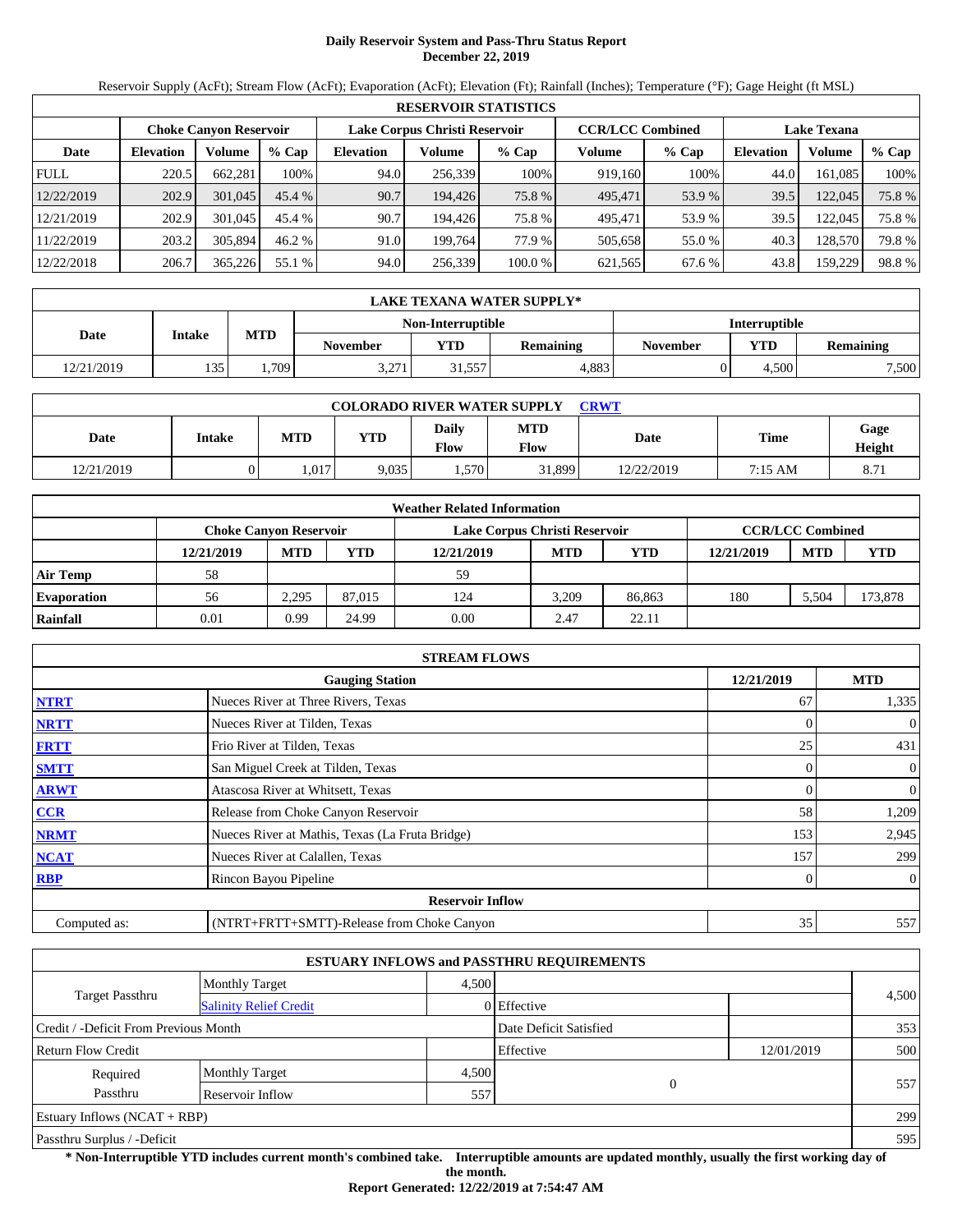# **Daily Reservoir System and Pass-Thru Status Report December 23, 2019**

Reservoir Supply (AcFt); Stream Flow (AcFt); Evaporation (AcFt); Elevation (Ft); Rainfall (Inches); Temperature (°F); Gage Height (ft MSL)

|             | <b>RESERVOIR STATISTICS</b>                                                               |         |          |                  |         |         |         |                    |                  |         |        |  |  |
|-------------|-------------------------------------------------------------------------------------------|---------|----------|------------------|---------|---------|---------|--------------------|------------------|---------|--------|--|--|
|             | <b>CCR/LCC Combined</b><br>Lake Corpus Christi Reservoir<br><b>Choke Canyon Reservoir</b> |         |          |                  |         |         |         | <b>Lake Texana</b> |                  |         |        |  |  |
| Date        | <b>Elevation</b>                                                                          | Volume  | $%$ Cap  | <b>Elevation</b> | Volume  | $%$ Cap | Volume  | $%$ Cap            | <b>Elevation</b> | Volume  | % Cap  |  |  |
| <b>FULL</b> | 220.5                                                                                     | 662.281 | 100%     | 94.0             | 256,339 | 100%    | 919.160 | 100%               | 44.0             | 161.085 | 100%   |  |  |
| 12/23/2019  | 202.9                                                                                     | 302,657 | $45.7\%$ | 90.7             | 194.426 | 75.8 %  | 497,083 | 54.1 %             | 39.4             | 121,245 | 75.3 % |  |  |
| 12/22/2019  | 202.9                                                                                     | 301,045 | 45.4 %   | 90.7             | 194.426 | 75.8 %  | 495.471 | 53.9 %             | 39.5             | 122.045 | 75.8 % |  |  |
| 11/23/2019  | 203.2                                                                                     | 305.894 | 46.2%    | 91.0             | 199.764 | 77.9 %  | 505,658 | 55.0 %             | 40.3             | 128.570 | 79.8%  |  |  |
| 12/23/2018  | 206.8                                                                                     | 367,005 | 55.4 %   | 94.0             | 256,339 | 100.0 % | 623.344 | 67.8%              | 43.8             | 159,229 | 98.8%  |  |  |

|            | LAKE TEXANA WATER SUPPLY* |            |                 |                   |                  |                      |            |                  |  |  |  |
|------------|---------------------------|------------|-----------------|-------------------|------------------|----------------------|------------|------------------|--|--|--|
|            |                           |            |                 | Non-Interruptible |                  | <b>Interruptible</b> |            |                  |  |  |  |
| Date       | <b>Intake</b>             | <b>MTD</b> | <b>November</b> | VTD               | <b>Remaining</b> | November             | <b>YTD</b> | <b>Remaining</b> |  |  |  |
| 12/22/2019 | 138                       | .848       | 3,271           | 1,557             | 4.883            |                      | 4.500      | 7,500            |  |  |  |

| <b>COLORADO RIVER WATER SUPPLY</b><br>CRWT |        |            |            |                      |                    |            |             |                       |  |  |  |
|--------------------------------------------|--------|------------|------------|----------------------|--------------------|------------|-------------|-----------------------|--|--|--|
| Date                                       | Intake | <b>MTD</b> | <b>YTD</b> | Daily<br><b>Flow</b> | <b>MTD</b><br>Flow | Date       | <b>Time</b> | Gage<br><b>Height</b> |  |  |  |
| 12/22/2019                                 |        | .017       | 9.035      | 513<br>ل 1 ب 1       | 33.412             | 12/23/2019 | 7:15 AM     | 8.65                  |  |  |  |

|                    |                               |            |        | <b>Weather Related Information</b> |            |            |            |                         |         |
|--------------------|-------------------------------|------------|--------|------------------------------------|------------|------------|------------|-------------------------|---------|
|                    | <b>Choke Canvon Reservoir</b> |            |        | Lake Corpus Christi Reservoir      |            |            |            | <b>CCR/LCC Combined</b> |         |
|                    | 12/22/2019                    | <b>MTD</b> | YTD    | 12/22/2019                         | <b>MTD</b> | <b>YTD</b> | 12/22/2019 | <b>MTD</b>              | YTD     |
| <b>Air Temp</b>    | 61                            |            |        | 64                                 |            |            |            |                         |         |
| <b>Evaporation</b> | 75                            | 2,370      | 87,090 | 21                                 | 3.230      | 86.884     | 96         | 5.600                   | 173,974 |
| Rainfall           | 0.00                          | 0.99       | 24.99  | 0.00                               | 2.47       | 22.11      |            |                         |         |

|              | <b>STREAM FLOWS</b>                             |                |                |
|--------------|-------------------------------------------------|----------------|----------------|
|              | <b>Gauging Station</b>                          | 12/22/2019     | <b>MTD</b>     |
| <b>NTRT</b>  | Nueces River at Three Rivers, Texas             | 65             | 1,400          |
| <b>NRTT</b>  | Nueces River at Tilden, Texas                   |                | $\overline{0}$ |
| <b>FRTT</b>  | Frio River at Tilden, Texas                     | 24             | 455            |
| <b>SMTT</b>  | San Miguel Creek at Tilden, Texas               | 0              | $\overline{0}$ |
| <b>ARWT</b>  | Atascosa River at Whitsett, Texas               | $\overline{0}$ | $\overline{0}$ |
| CCR          | Release from Choke Canyon Reservoir             | 58             | 1,266          |
| <b>NRMT</b>  | Nueces River at Mathis, Texas (La Fruta Bridge) | 126            | 3,071          |
| <b>NCAT</b>  | Nueces River at Calallen, Texas                 | 38             | 337            |
| <b>RBP</b>   | Rincon Bayou Pipeline                           | 0              | $\overline{0}$ |
|              | <b>Reservoir Inflow</b>                         |                |                |
| Computed as: | (NTRT+FRTT+SMTT)-Release from Choke Canyon      | 32             | 589            |

|                                       |                               |       | <b>ESTUARY INFLOWS and PASSTHRU REQUIREMENTS</b> |            |       |
|---------------------------------------|-------------------------------|-------|--------------------------------------------------|------------|-------|
|                                       | <b>Monthly Target</b>         | 4.500 |                                                  |            |       |
| <b>Target Passthru</b>                | <b>Salinity Relief Credit</b> |       | 0 Effective                                      |            | 4,500 |
| Credit / -Deficit From Previous Month |                               |       | Date Deficit Satisfied                           |            | 353   |
| <b>Return Flow Credit</b>             |                               |       | Effective                                        | 12/01/2019 | 500   |
| Required                              | <b>Monthly Target</b>         | 4,500 |                                                  |            |       |
| Passthru                              | Reservoir Inflow              | 589   | 0                                                |            | 589   |
| Estuary Inflows $(NCAT + RBP)$        |                               |       |                                                  |            | 337   |
| Passthru Surplus / -Deficit           |                               |       |                                                  |            | 601   |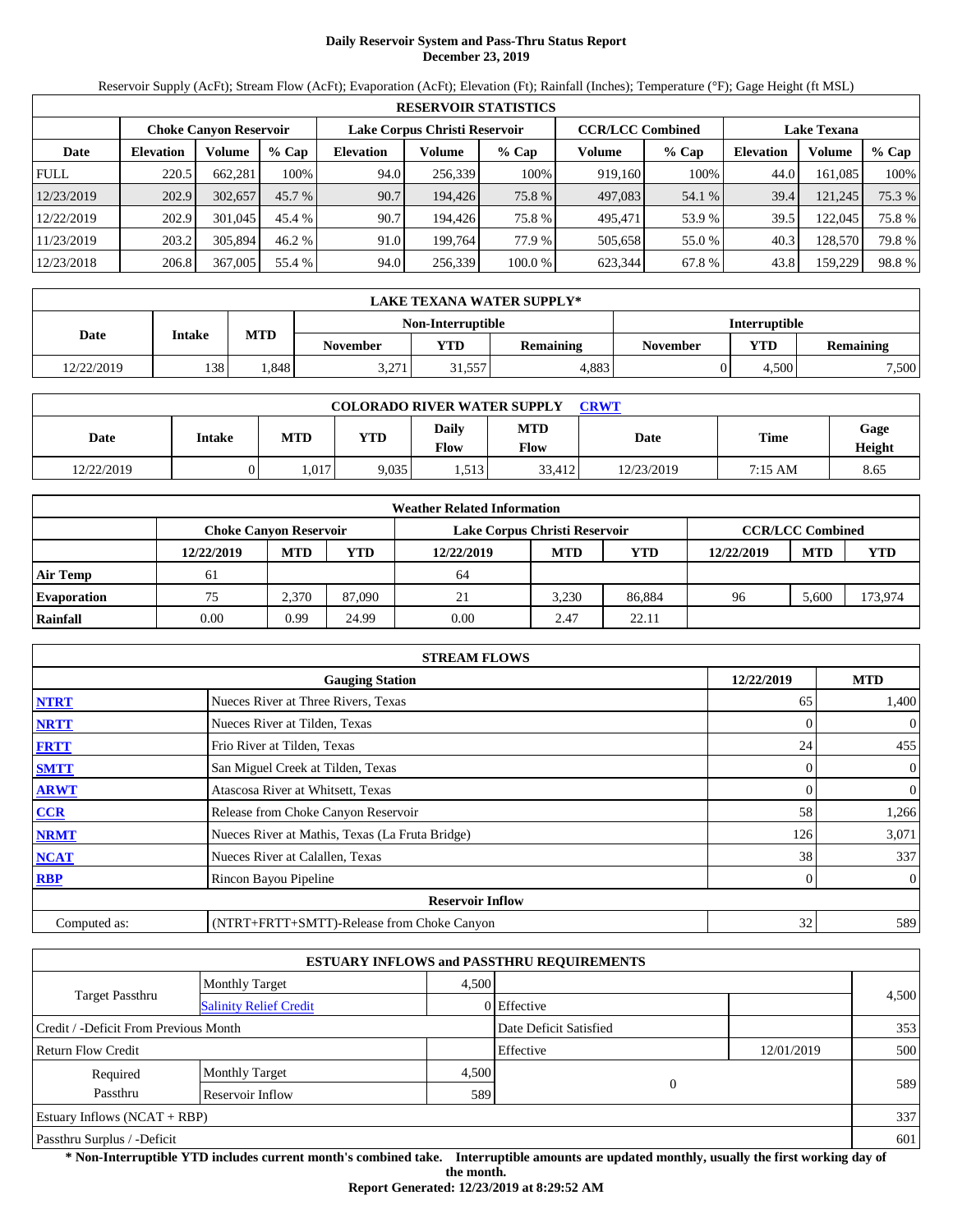# **Daily Reservoir System and Pass-Thru Status Report December 24, 2019**

Reservoir Supply (AcFt); Stream Flow (AcFt); Evaporation (AcFt); Elevation (Ft); Rainfall (Inches); Temperature (°F); Gage Height (ft MSL)

|             | <b>RESERVOIR STATISTICS</b>                                                               |         |         |                  |         |         |                    |         |                  |         |        |  |
|-------------|-------------------------------------------------------------------------------------------|---------|---------|------------------|---------|---------|--------------------|---------|------------------|---------|--------|--|
|             | <b>CCR/LCC Combined</b><br>Lake Corpus Christi Reservoir<br><b>Choke Canyon Reservoir</b> |         |         |                  |         |         | <b>Lake Texana</b> |         |                  |         |        |  |
| Date        | <b>Elevation</b>                                                                          | Volume  | $%$ Cap | <b>Elevation</b> | Volume  | $%$ Cap | Volume             | $%$ Cap | <b>Elevation</b> | Volume  | % Cap  |  |
| <b>FULL</b> | 220.5                                                                                     | 662.281 | 100%    | 94.0             | 256.339 | 100%    | 919.160            | 100%    | 44.0             | 161.085 | 100%   |  |
| 12/24/2019  | 202.9                                                                                     | 301,045 | 45.4%   | 90.7             | 194.426 | 75.8 %  | 495.471            | 53.9 %  | 39.4             | 121,245 | 75.3 % |  |
| 12/23/2019  | 202.9                                                                                     | 302,657 | 45.7 %  | 90.7             | 194.426 | 75.8 %  | 497,083            | 54.1 %  | 39.4             | 121.245 | 75.3 % |  |
| 11/24/2019  | 203.2                                                                                     | 305,894 | 46.2 %  | 90.9             | 197.976 | 77.2 %  | 503.870            | 54.8%   | 40.3             | 128,570 | 79.8%  |  |
| 12/24/2018  | 206.7                                                                                     | 365,226 | 55.1 %  | 94.0             | 256,339 | 100.0 % | 621,565            | 67.6 %  | 43.8             | 159,229 | 98.8%  |  |

|            | LAKE TEXANA WATER SUPPLY* |            |                 |                   |           |                 |                      |                  |  |  |  |
|------------|---------------------------|------------|-----------------|-------------------|-----------|-----------------|----------------------|------------------|--|--|--|
|            |                           |            |                 | Non-Interruptible |           |                 | <b>Interruptible</b> |                  |  |  |  |
| Date       | <b>Intake</b>             | <b>MTD</b> | <b>November</b> | YTD               | Remaining | <b>November</b> | <b>YTD</b>           | <b>Remaining</b> |  |  |  |
| 12/23/2019 | 131                       | .979       | 3,271           | 31,557            | 4.883     |                 | 4.500                | 7,500            |  |  |  |

| <b>COLORADO RIVER WATER SUPPLY</b><br>CRWT |        |            |            |                      |             |            |             |                       |  |  |  |
|--------------------------------------------|--------|------------|------------|----------------------|-------------|------------|-------------|-----------------------|--|--|--|
| Date                                       | Intake | <b>MTD</b> | <b>YTD</b> | Daily<br><b>Flow</b> | MTD<br>Flow | Date       | <b>Time</b> | Gage<br><b>Height</b> |  |  |  |
| 12/23/2019                                 |        | .017       | 9.035      | 1,455                | 34,867      | 12/24/2019 | 7:15 AM     | 8.56                  |  |  |  |

|                    |                               |            |        | <b>Weather Related Information</b> |            |            |            |                         |         |
|--------------------|-------------------------------|------------|--------|------------------------------------|------------|------------|------------|-------------------------|---------|
|                    | <b>Choke Canvon Reservoir</b> |            |        | Lake Corpus Christi Reservoir      |            |            |            | <b>CCR/LCC Combined</b> |         |
|                    | 12/23/2019                    | <b>MTD</b> | YTD    | 12/23/2019                         | <b>MTD</b> | <b>YTD</b> | 12/23/2019 | <b>MTD</b>              | YTD     |
| <b>Air Temp</b>    | 69                            |            |        | 69                                 |            |            |            |                         |         |
| <b>Evaporation</b> | 84                            | 2.454      | 87.174 | 103                                | 3.333      | 86.987     | 187        | 5.787                   | 174,161 |
| Rainfall           | 0.00                          | 0.99       | 24.99  | 0.00                               | 2.47       | 22.11      |            |                         |         |

|              | <b>STREAM FLOWS</b>                             |                |                |
|--------------|-------------------------------------------------|----------------|----------------|
|              | <b>Gauging Station</b>                          | 12/23/2019     | <b>MTD</b>     |
| <b>NTRT</b>  | Nueces River at Three Rivers, Texas             | 66             | 1,465          |
| <b>NRTT</b>  | Nueces River at Tilden, Texas                   |                | $\overline{0}$ |
| <b>FRTT</b>  | Frio River at Tilden, Texas                     | 25             | 481            |
| <b>SMTT</b>  | San Miguel Creek at Tilden, Texas               | 0              | $\overline{0}$ |
| <b>ARWT</b>  | Atascosa River at Whitsett, Texas               | $\overline{0}$ | $\overline{0}$ |
| CCR          | Release from Choke Canyon Reservoir             | 58             | 1,324          |
| <b>NRMT</b>  | Nueces River at Mathis, Texas (La Fruta Bridge) | 121            | 3,192          |
| <b>NCAT</b>  | Nueces River at Calallen, Texas                 |                | 344            |
| <b>RBP</b>   | Rincon Bayou Pipeline                           | 0              | $\overline{0}$ |
|              | <b>Reservoir Inflow</b>                         |                |                |
| Computed as: | (NTRT+FRTT+SMTT)-Release from Choke Canyon      | 33             | 622            |

|                                                         |                       |       | <b>ESTUARY INFLOWS and PASSTHRU REQUIREMENTS</b> |            |       |
|---------------------------------------------------------|-----------------------|-------|--------------------------------------------------|------------|-------|
|                                                         | <b>Monthly Target</b> | 4.500 |                                                  |            |       |
| <b>Target Passthru</b><br><b>Salinity Relief Credit</b> |                       |       | 0 Effective                                      |            | 4,500 |
| Credit / -Deficit From Previous Month                   |                       |       | Date Deficit Satisfied                           |            | 353   |
| <b>Return Flow Credit</b>                               |                       |       | Effective                                        | 12/01/2019 | 500   |
| Required                                                | <b>Monthly Target</b> | 4,500 |                                                  |            |       |
| Passthru                                                | Reservoir Inflow      | 622   | $\mathbf{0}$                                     |            | 622   |
| Estuary Inflows $(NCAT + RBP)$                          |                       |       |                                                  |            | 344   |
| Passthru Surplus / -Deficit                             |                       |       |                                                  |            | 575   |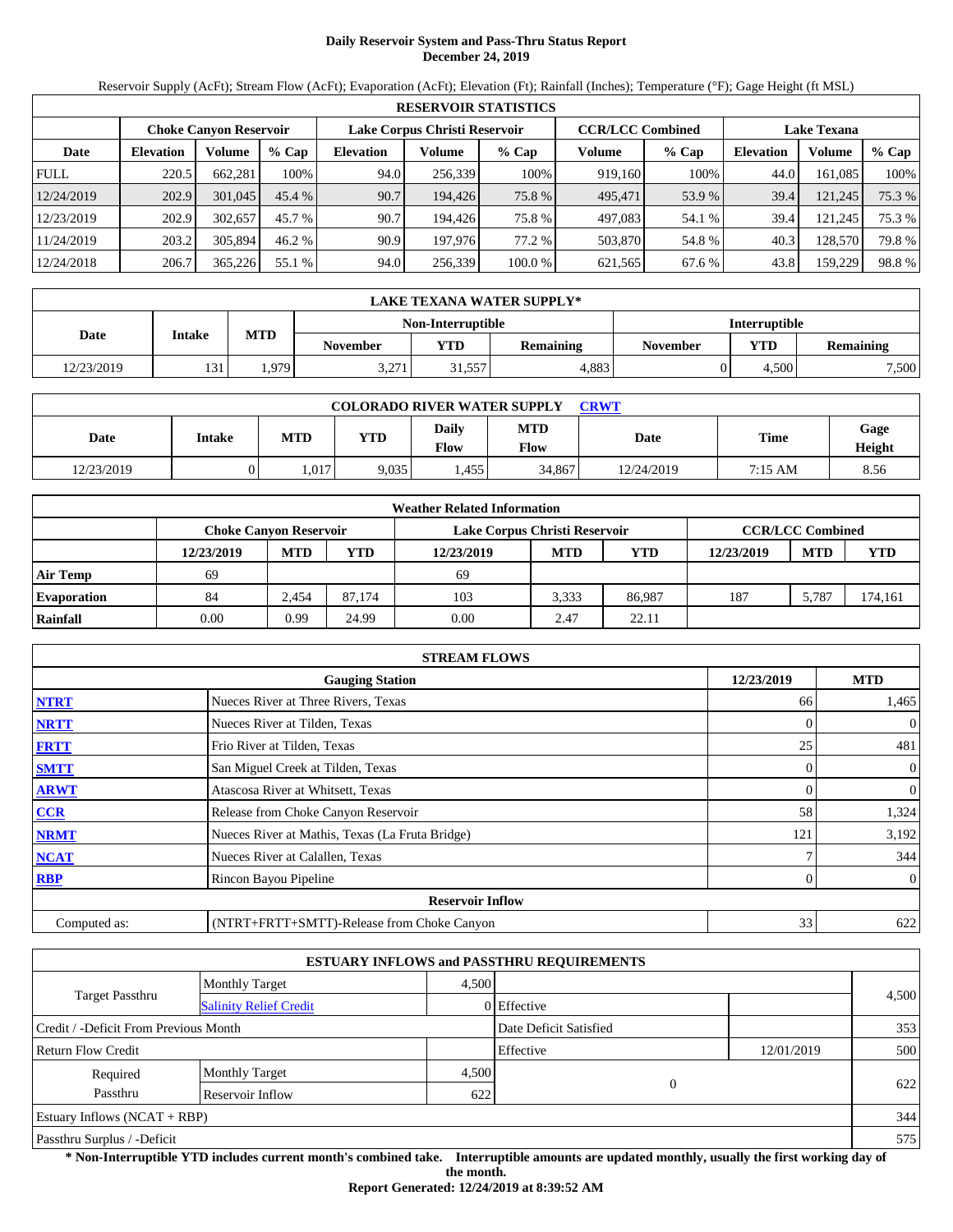# **Daily Reservoir System and Pass-Thru Status Report December 25, 2019**

Reservoir Supply (AcFt); Stream Flow (AcFt); Evaporation (AcFt); Elevation (Ft); Rainfall (Inches); Temperature (°F); Gage Height (ft MSL)

|             |                  |                               |         |                               |         | <b>RESERVOIR STATISTICS</b> |                         |         |                    |         |        |
|-------------|------------------|-------------------------------|---------|-------------------------------|---------|-----------------------------|-------------------------|---------|--------------------|---------|--------|
|             |                  | <b>Choke Canyon Reservoir</b> |         | Lake Corpus Christi Reservoir |         |                             | <b>CCR/LCC Combined</b> |         | <b>Lake Texana</b> |         |        |
| Date        | <b>Elevation</b> | Volume                        | $%$ Cap | <b>Elevation</b>              | Volume  | $%$ Cap                     | Volume                  | $%$ Cap | <b>Elevation</b>   | Volume  | % Cap  |
| <b>FULL</b> | 220.5            | 662.281                       | 100%    | 94.0                          | 256.339 | 100%                        | 919.160                 | 100%    | 44.0               | 161.085 | 100%   |
| 12/25/2019  | 202.9            | 301,045                       | 45.4%   | 90.7                          | 194.426 | 75.8 %                      | 495.471                 | 53.9 %  | 39.4               | 121,245 | 75.3 % |
| 12/24/2019  | 202.9            | 301,045                       | 45.4 %  | 90.7                          | 194.426 | 75.8 %                      | 495.471                 | 53.9 %  | 39.4               | 121.245 | 75.3 % |
| 11/25/2019  | 203.2            | 305,894                       | 46.2 %  | 90.9                          | 197.976 | 77.2 %                      | 503.870                 | 54.8%   | 40.2               | 127.743 | 79.3 % |
| 12/25/2018  | 206.7            | 365,226                       | 55.1 %  | 94.0                          | 256,339 | 100.0 %                     | 621,565                 | 67.6 %  | 43.8               | 159,229 | 98.8%  |

|            | LAKE TEXANA WATER SUPPLY* |            |                 |                   |                  |                      |            |                  |  |  |  |
|------------|---------------------------|------------|-----------------|-------------------|------------------|----------------------|------------|------------------|--|--|--|
|            |                           |            |                 | Non-Interruptible |                  | <b>Interruptible</b> |            |                  |  |  |  |
| Date       | <b>Intake</b>             | <b>MTD</b> | <b>November</b> | YTD               | <b>Remaining</b> | November             | <b>YTD</b> | <b>Remaining</b> |  |  |  |
| 12/24/2019 | 131                       | .110       | 3,271           | 1.557ء            | 4.883            |                      | 4.500      | 7,500            |  |  |  |

| <b>COLORADO RIVER WATER SUPPLY</b><br>CRWT |        |            |            |                      |             |            |             |                       |  |  |
|--------------------------------------------|--------|------------|------------|----------------------|-------------|------------|-------------|-----------------------|--|--|
| Date                                       | Intake | <b>MTD</b> | <b>YTD</b> | Daily<br><b>Flow</b> | MTD<br>Flow | Date       | <b>Time</b> | Gage<br><b>Height</b> |  |  |
| 12/24/2019                                 |        | .017       | 9.035      | 1,370                | 36,236      | 12/25/2019 | 7:15 AM     | 8.49                  |  |  |

|                    |                               |            |        | <b>Weather Related Information</b> |            |            |            |                         |            |
|--------------------|-------------------------------|------------|--------|------------------------------------|------------|------------|------------|-------------------------|------------|
|                    | <b>Choke Canvon Reservoir</b> |            |        | Lake Corpus Christi Reservoir      |            |            |            | <b>CCR/LCC Combined</b> |            |
|                    | 12/24/2019                    | <b>MTD</b> | YTD    | 12/24/2019                         | <b>MTD</b> | <b>YTD</b> | 12/24/2019 | <b>MTD</b>              | <b>YTD</b> |
| <b>Air Temp</b>    | 67                            |            |        | 68                                 |            |            |            |                         |            |
| <b>Evaporation</b> | 75                            | 2.529      | 87.249 | 185                                | 3.518      | 87.172     | 260        | 6.047                   | 174,421    |
| Rainfall           | 0.00                          | 0.99       | 24.99  | 0.00                               | 2.47       | 22.11      |            |                         |            |

|              | <b>STREAM FLOWS</b>                             |                |                |
|--------------|-------------------------------------------------|----------------|----------------|
|              | <b>Gauging Station</b>                          | 12/24/2019     | <b>MTD</b>     |
| <b>NTRT</b>  | Nueces River at Three Rivers, Texas             | 66             | 1,531          |
| <b>NRTT</b>  | Nueces River at Tilden, Texas                   |                | $\overline{0}$ |
| <b>FRTT</b>  | Frio River at Tilden, Texas                     | 28             | 508            |
| <b>SMTT</b>  | San Miguel Creek at Tilden, Texas               | 0              | $\overline{0}$ |
| <b>ARWT</b>  | Atascosa River at Whitsett, Texas               | $\overline{0}$ | $\overline{0}$ |
| CCR          | Release from Choke Canyon Reservoir             | 58             | 1,382          |
| <b>NRMT</b>  | Nueces River at Mathis, Texas (La Fruta Bridge) | 139            | 3,331          |
| <b>NCAT</b>  | Nueces River at Calallen, Texas                 |                | 344            |
| <b>RBP</b>   | Rincon Bayou Pipeline                           | 0              | $\overline{0}$ |
|              | <b>Reservoir Inflow</b>                         |                |                |
| Computed as: | (NTRT+FRTT+SMTT)-Release from Choke Canyon      | 36             | 657            |

|                                                         |                       |       | <b>ESTUARY INFLOWS and PASSTHRU REQUIREMENTS</b> |            |       |
|---------------------------------------------------------|-----------------------|-------|--------------------------------------------------|------------|-------|
|                                                         | <b>Monthly Target</b> | 4.500 |                                                  |            |       |
| <b>Target Passthru</b><br><b>Salinity Relief Credit</b> |                       |       | 0 Effective                                      |            | 4,500 |
| Credit / -Deficit From Previous Month                   |                       |       | Date Deficit Satisfied                           |            | 353   |
| <b>Return Flow Credit</b>                               |                       |       | Effective                                        | 12/01/2019 | 500   |
| Required                                                | <b>Monthly Target</b> | 4,500 |                                                  |            |       |
| Passthru                                                | Reservoir Inflow      | 657   | $\mathbf{0}$                                     |            | 657   |
| Estuary Inflows $(NCAT + RBP)$                          |                       |       |                                                  |            | 344   |
| Passthru Surplus / -Deficit                             |                       |       |                                                  |            | 539   |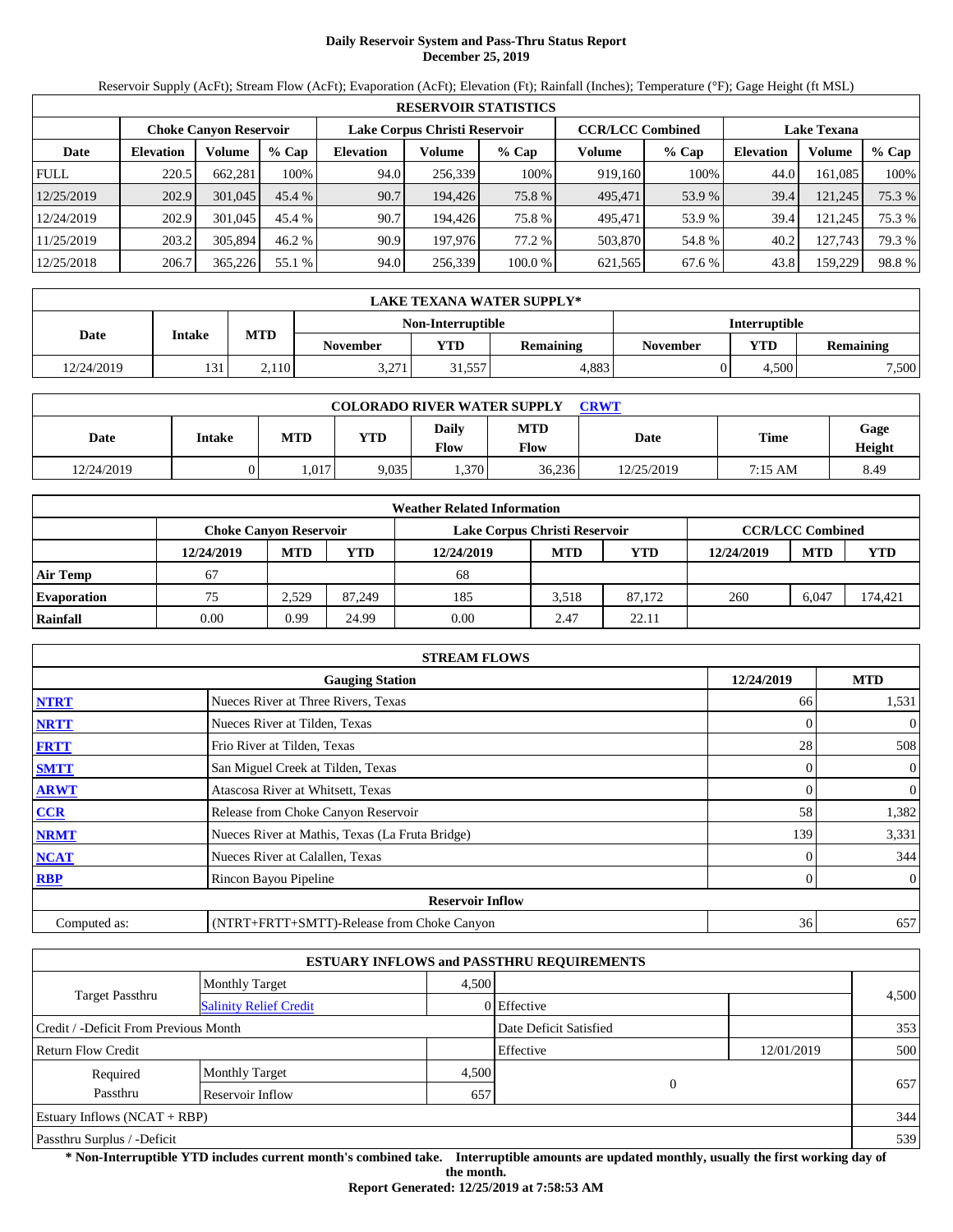# **Daily Reservoir System and Pass-Thru Status Report December 26, 2019**

Reservoir Supply (AcFt); Stream Flow (AcFt); Evaporation (AcFt); Elevation (Ft); Rainfall (Inches); Temperature (°F); Gage Height (ft MSL)

|             | <b>RESERVOIR STATISTICS</b> |                               |         |                               |         |         |                         |         |                    |         |        |  |
|-------------|-----------------------------|-------------------------------|---------|-------------------------------|---------|---------|-------------------------|---------|--------------------|---------|--------|--|
|             |                             | <b>Choke Canyon Reservoir</b> |         | Lake Corpus Christi Reservoir |         |         | <b>CCR/LCC Combined</b> |         | <b>Lake Texana</b> |         |        |  |
| Date        | <b>Elevation</b>            | Volume                        | $%$ Cap | <b>Elevation</b>              | Volume  | $%$ Cap | Volume                  | $%$ Cap | Elevation          | Volume  | % Cap  |  |
| <b>FULL</b> | 220.5                       | 662,281                       | 100%    | 94.0                          | 256,339 | 100%    | 919.160                 | 100%    | 44.0               | 161.085 | 100%   |  |
| 12/26/2019  | 202.8                       | 299,436                       | 45.2 %  | 90.7                          | 194.426 | 75.8 %  | 493,862                 | 53.7 %  | 39.4               | 121,245 | 75.3 % |  |
| 12/25/2019  | 202.9                       | 301,045                       | 45.4 %  | 90.7                          | 194.426 | 75.8%   | 495,471                 | 53.9 %  | 39.4               | 121.245 | 75.3 % |  |
| 11/26/2019  | 203.1                       | 304,274                       | 45.9 %  | 90.9                          | 197,976 | 77.2 %  | 502,250                 | 54.6 %  | 40.1               | 126.918 | 78.8%  |  |
| 12/26/2018  | 206.6                       | 363,453                       | 54.8 %  | 94.0                          | 256,339 | 100.0 % | 619,792                 | 67.4 %  | 43.8               | 159,229 | 98.8%  |  |

|            | LAKE TEXANA WATER SUPPLY* |            |                 |                   |                  |                      |            |                  |  |  |  |
|------------|---------------------------|------------|-----------------|-------------------|------------------|----------------------|------------|------------------|--|--|--|
|            |                           |            |                 | Non-Interruptible |                  | <b>Interruptible</b> |            |                  |  |  |  |
| Date       | <b>Intake</b>             | <b>MTD</b> | <b>November</b> | VTD               | <b>Remaining</b> | November             | <b>YTD</b> | <b>Remaining</b> |  |  |  |
| 12/25/2019 | 131                       | 2.240      | 3,271           | 1,557             | 4.883            |                      | 4.500      | 7,500            |  |  |  |

| <b>COLORADO RIVER WATER SUPPLY</b><br>CRWT |        |            |            |                      |             |            |             |                       |  |  |
|--------------------------------------------|--------|------------|------------|----------------------|-------------|------------|-------------|-----------------------|--|--|
| Date                                       | Intake | <b>MTD</b> | <b>YTD</b> | Daily<br><b>Flow</b> | MTD<br>Flow | Date       | <b>Time</b> | Gage<br><b>Height</b> |  |  |
| 12/25/2019                                 |        | .017       | 9.035      | 1,316                | 37,552      | 12/26/2019 | 7:15 AM     | 8.48                  |  |  |

|                    |            |                               |        | <b>Weather Related Information</b> |            |            |            |                         |            |
|--------------------|------------|-------------------------------|--------|------------------------------------|------------|------------|------------|-------------------------|------------|
|                    |            | <b>Choke Canvon Reservoir</b> |        | Lake Corpus Christi Reservoir      |            |            |            | <b>CCR/LCC Combined</b> |            |
|                    | 12/25/2019 | <b>MTD</b>                    | YTD    | 12/25/2019                         | <b>MTD</b> | <b>YTD</b> | 12/25/2019 | <b>MTD</b>              | <b>YTD</b> |
| <b>Air Temp</b>    | 73         |                               |        | 75                                 |            |            |            |                         |            |
| <b>Evaporation</b> | 94         | 2.623                         | 87.343 | 82                                 | 3.600      | 87.254     | 176        | 6.223                   | 174,597    |
| Rainfall           | 0.00       | 0.99                          | 24.99  | 0.00                               | 2.47       | 22.11      |            |                         |            |

|              | <b>STREAM FLOWS</b>                             |            |                  |
|--------------|-------------------------------------------------|------------|------------------|
|              | <b>Gauging Station</b>                          | 12/25/2019 | <b>MTD</b>       |
| <b>NTRT</b>  | Nueces River at Three Rivers, Texas             | 65         | 1,596            |
| <b>NRTT</b>  | Nueces River at Tilden, Texas                   |            | $\theta$         |
| <b>FRTT</b>  | Frio River at Tilden, Texas                     | 27         | 535              |
| <b>SMTT</b>  | San Miguel Creek at Tilden, Texas               |            | $\mathbf{0}$     |
| <b>ARWT</b>  | Atascosa River at Whitsett, Texas               |            | 0                |
| CCR          | Release from Choke Canyon Reservoir             | 58         | 1,439            |
| <b>NRMT</b>  | Nueces River at Mathis, Texas (La Fruta Bridge) | 150        | 3,481            |
| <b>NCAT</b>  | Nueces River at Calallen, Texas                 |            | 344              |
| <b>RBP</b>   | Rincon Bayou Pipeline                           |            | $\boldsymbol{0}$ |
|              | <b>Reservoir Inflow</b>                         |            |                  |
| Computed as: | (NTRT+FRTT+SMTT)-Release from Choke Canyon      | 34         | 692              |

|                                                  |                       |       | <b>ESTUARY INFLOWS and PASSTHRU REQUIREMENTS</b> |            |       |
|--------------------------------------------------|-----------------------|-------|--------------------------------------------------|------------|-------|
|                                                  | <b>Monthly Target</b> | 4.500 |                                                  |            |       |
| Target Passthru<br><b>Salinity Relief Credit</b> |                       |       | 0 Effective                                      |            | 4,500 |
| Credit / -Deficit From Previous Month            |                       |       | Date Deficit Satisfied                           |            | 353   |
| <b>Return Flow Credit</b>                        |                       |       | Effective                                        | 12/01/2019 | 500   |
| Required                                         | <b>Monthly Target</b> | 4,500 |                                                  |            |       |
| Passthru                                         | Reservoir Inflow      | 692   | 0                                                |            | 692   |
| Estuary Inflows $(NCAT + RBP)$                   |                       |       |                                                  |            | 344   |
| Passthru Surplus / -Deficit                      |                       |       |                                                  |            | 505   |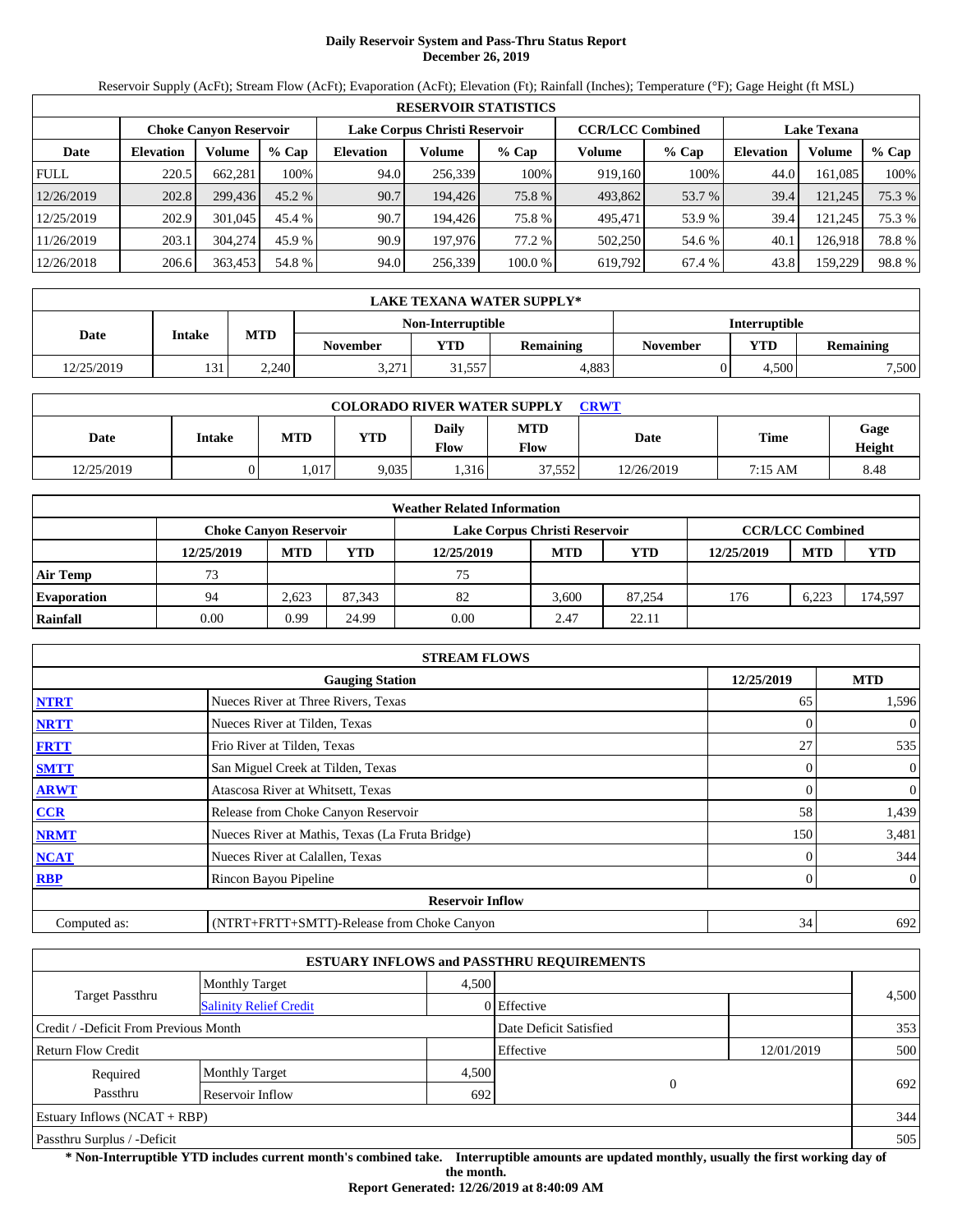# **Daily Reservoir System and Pass-Thru Status Report December 27, 2019**

Reservoir Supply (AcFt); Stream Flow (AcFt); Evaporation (AcFt); Elevation (Ft); Rainfall (Inches); Temperature (°F); Gage Height (ft MSL)

|             | <b>RESERVOIR STATISTICS</b> |                               |          |                               |         |         |                         |         |                    |         |        |  |
|-------------|-----------------------------|-------------------------------|----------|-------------------------------|---------|---------|-------------------------|---------|--------------------|---------|--------|--|
|             |                             | <b>Choke Canyon Reservoir</b> |          | Lake Corpus Christi Reservoir |         |         | <b>CCR/LCC Combined</b> |         | <b>Lake Texana</b> |         |        |  |
| Date        | <b>Elevation</b>            | Volume                        | $%$ Cap  | <b>Elevation</b>              | Volume  | $%$ Cap | Volume                  | $%$ Cap | <b>Elevation</b>   | Volume  | % Cap  |  |
| <b>FULL</b> | 220.5                       | 662,281                       | 100%     | 94.0                          | 256,339 | 100%    | 919,160                 | 100%    | 44.0               | 161.085 | 100%   |  |
| 12/27/2019  | 202.9                       | 301,045                       | 45.4 %   | 90.7                          | 194.426 | 75.8 %  | 495,471                 | 53.9 %  | 39.3               | 120,448 | 74.8%  |  |
| 12/26/2019  | 202.8                       | 299.436                       | $45.2\%$ | 90.7                          | 194.426 | 75.8%   | 493,862                 | 53.7 %  | 39.4               | 121.245 | 75.3 % |  |
| 11/27/2019  | 203.1                       | 304,274                       | 45.9 %   | 91.0                          | 199.764 | 77.9 %  | 504.038                 | 54.8%   | 40.2               | 127.743 | 79.3 % |  |
| 12/27/2018  | 206.8                       | 367,005                       | 55.4 %   | 94.0                          | 256,339 | 100.0 % | 623.344                 | 67.8%   | 43.8               | 159,229 | 98.8%  |  |

|            | LAKE TEXANA WATER SUPPLY* |            |                  |                   |                  |                      |            |                  |  |  |  |
|------------|---------------------------|------------|------------------|-------------------|------------------|----------------------|------------|------------------|--|--|--|
|            |                           |            |                  | Non-Interruptible |                  | <b>Interruptible</b> |            |                  |  |  |  |
| Date       | <b>Intake</b>             | <b>MTD</b> | <b>November</b>  | YTD               | <b>Remaining</b> | November             | <b>YTD</b> | <b>Remaining</b> |  |  |  |
| 12/26/2019 | 130                       | 2.371      | .271<br>، ∠ پې ب | 1.557ء            | 4.883            |                      | 4.500      | 7,500            |  |  |  |

| <b>COLORADO RIVER WATER SUPPLY</b><br>CRWT |        |            |            |                      |             |            |             |                       |  |  |  |
|--------------------------------------------|--------|------------|------------|----------------------|-------------|------------|-------------|-----------------------|--|--|--|
| Date                                       | Intake | <b>MTD</b> | <b>YTD</b> | Daily<br><b>Flow</b> | MTD<br>Flow | Date       | <b>Time</b> | Gage<br><b>Height</b> |  |  |  |
| 12/26/2019                                 |        | .017       | 9.035      | .324                 | 38,876      | 12/27/2019 | 7:15 AM     | 8.58                  |  |  |  |

|                    |            |                               |        | <b>Weather Related Information</b> |            |        |            |                         |            |
|--------------------|------------|-------------------------------|--------|------------------------------------|------------|--------|------------|-------------------------|------------|
|                    |            | <b>Choke Canvon Reservoir</b> |        | Lake Corpus Christi Reservoir      |            |        |            | <b>CCR/LCC Combined</b> |            |
|                    | 12/26/2019 | <b>MTD</b>                    | YTD    | 12/26/2019                         | <b>MTD</b> | YTD    | 12/26/2019 | <b>MTD</b>              | <b>YTD</b> |
| <b>Air Temp</b>    | 70         |                               |        | 72                                 |            |        |            |                         |            |
| <b>Evaporation</b> | 47         | 2.670                         | 87.390 | 62                                 | 3.662      | 87.316 | 109        | 6.332                   | 174,706    |
| Rainfall           | 0.00       | 0.99                          | 24.99  | 0.00                               | 2.47       | 22.11  |            |                         |            |

|              | <b>STREAM FLOWS</b>                             |            |                  |
|--------------|-------------------------------------------------|------------|------------------|
|              | <b>Gauging Station</b>                          | 12/26/2019 | <b>MTD</b>       |
| <b>NTRT</b>  | Nueces River at Three Rivers, Texas             | 65         | 1,661            |
| <b>NRTT</b>  | Nueces River at Tilden, Texas                   |            | $\theta$         |
| <b>FRTT</b>  | Frio River at Tilden, Texas                     | 26         | 561              |
| <b>SMTT</b>  | San Miguel Creek at Tilden, Texas               |            | $\mathbf{0}$     |
| <b>ARWT</b>  | Atascosa River at Whitsett, Texas               | 0          | $\boldsymbol{0}$ |
| <b>CCR</b>   | Release from Choke Canyon Reservoir             | 58         | 1,497            |
| <b>NRMT</b>  | Nueces River at Mathis, Texas (La Fruta Bridge) | 140        | 3,620            |
| <b>NCAT</b>  | Nueces River at Calallen, Texas                 |            | 349              |
| <b>RBP</b>   | Rincon Bayou Pipeline                           |            | $\overline{0}$   |
|              | <b>Reservoir Inflow</b>                         |            |                  |
| Computed as: | (NTRT+FRTT+SMTT)-Release from Choke Canyon      | 33         | 725              |

|                                       |                               |       | <b>ESTUARY INFLOWS and PASSTHRU REQUIREMENTS</b> |            |       |
|---------------------------------------|-------------------------------|-------|--------------------------------------------------|------------|-------|
|                                       | <b>Monthly Target</b>         | 4.500 |                                                  |            |       |
| <b>Target Passthru</b>                | <b>Salinity Relief Credit</b> |       | 0 Effective                                      |            | 4,500 |
| Credit / -Deficit From Previous Month |                               |       | Date Deficit Satisfied                           |            | 353   |
| <b>Return Flow Credit</b>             |                               |       | Effective                                        | 12/01/2019 | 500   |
| Required                              | <b>Monthly Target</b>         | 4,500 |                                                  |            |       |
| Passthru                              | Reservoir Inflow              | 725   | $\mathbf{0}$                                     |            | 725   |
| Estuary Inflows $(NCAT + RBP)$        |                               |       |                                                  |            | 349   |
| Passthru Surplus / -Deficit           |                               |       |                                                  |            | 477   |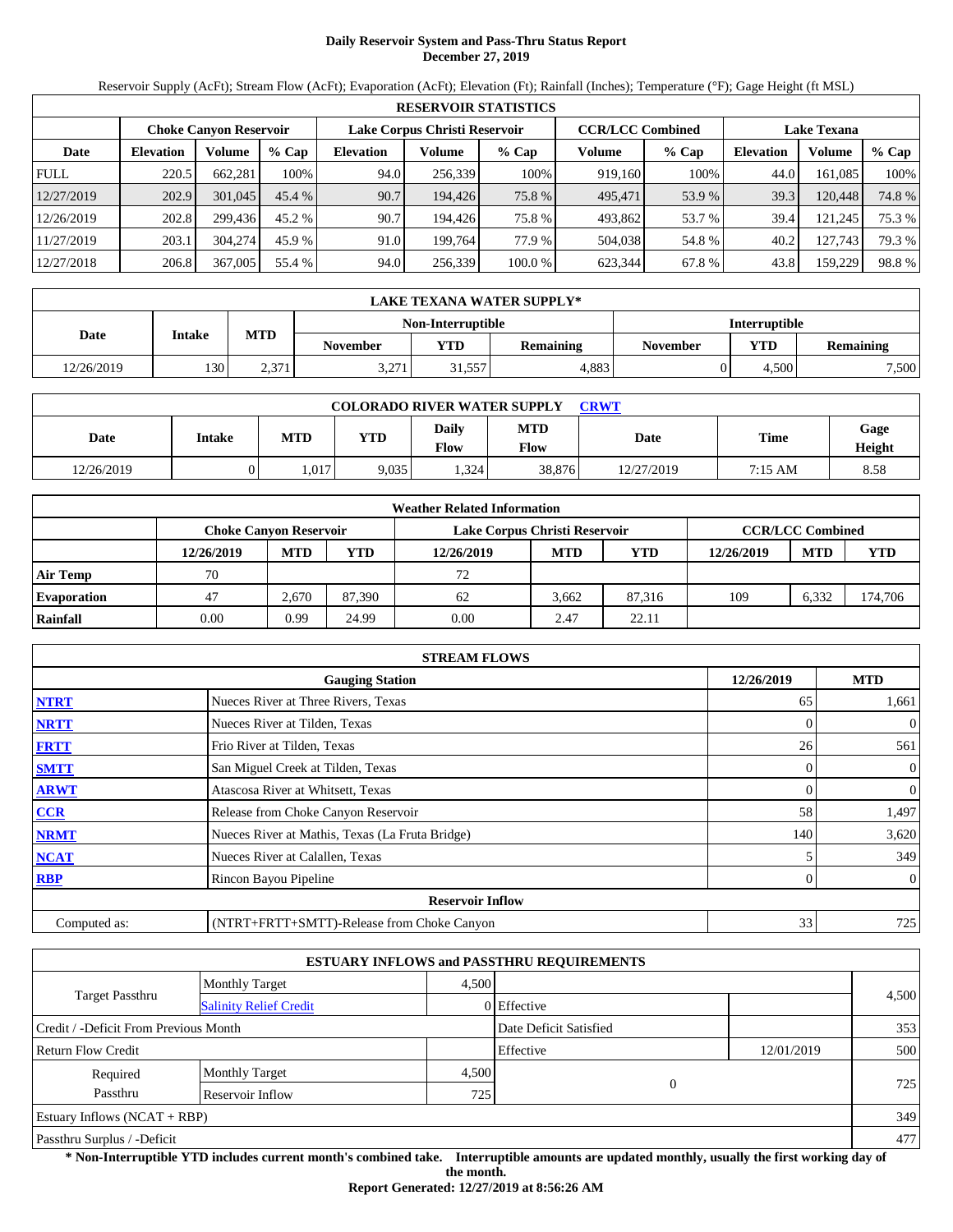# **Daily Reservoir System and Pass-Thru Status Report December 28, 2019**

Reservoir Supply (AcFt); Stream Flow (AcFt); Evaporation (AcFt); Elevation (Ft); Rainfall (Inches); Temperature (°F); Gage Height (ft MSL)

|             | <b>RESERVOIR STATISTICS</b> |                               |          |                  |                               |         |                         |         |                    |         |        |  |
|-------------|-----------------------------|-------------------------------|----------|------------------|-------------------------------|---------|-------------------------|---------|--------------------|---------|--------|--|
|             |                             | <b>Choke Canyon Reservoir</b> |          |                  | Lake Corpus Christi Reservoir |         | <b>CCR/LCC Combined</b> |         | <b>Lake Texana</b> |         |        |  |
| Date        | <b>Elevation</b>            | Volume                        | $%$ Cap  | <b>Elevation</b> | Volume                        | $%$ Cap | Volume                  | $%$ Cap | <b>Elevation</b>   | Volume  | % Cap  |  |
| <b>FULL</b> | 220.5                       | 662.281                       | 100%     | 94.0             | 256,339                       | 100%    | 919,160                 | 100%    | 44.0               | 161.085 | 100%   |  |
| 12/28/2019  | 202.8                       | 299,436                       | $45.2\%$ | 90.7             | 194,426                       | 75.8 %  | 493,862                 | 53.7 %  | 39.3               | 120.448 | 74.8%  |  |
| 12/27/2019  | 202.9                       | 301,045                       | 45.4 %   | 90.7             | 194.426                       | 75.8 %  | 495.471                 | 53.9 %  | 39.3               | 120.448 | 74.8 % |  |
| 11/28/2019  | 203.1                       | 304,274                       | 45.9 %   | 90.9             | 197.976                       | 77.2 %  | 502,250                 | 54.6 %  | 40.1               | 126.918 | 78.8%  |  |
| 12/28/2018  | 206.7                       | 365,226                       | 55.1 %   | 94.0             | 256,339                       | 100.0 % | 621,565                 | 67.6 %  | 43.8               | 159.229 | 98.8%  |  |

|            | LAKE TEXANA WATER SUPPLY* |            |                 |                      |           |                 |            |                  |  |  |  |
|------------|---------------------------|------------|-----------------|----------------------|-----------|-----------------|------------|------------------|--|--|--|
|            |                           |            |                 | <b>Interruptible</b> |           |                 |            |                  |  |  |  |
| Date       | <b>Intake</b>             | <b>MTD</b> | <b>November</b> | YTD                  | Remaining | <b>November</b> | <b>YTD</b> | <b>Remaining</b> |  |  |  |
| 12/27/2019 | 130                       | 2.501      | 3,271           | 1,557                | 4.883     |                 | 4.500      | 7,500            |  |  |  |

| <b>COLORADO RIVER WATER SUPPLY</b><br>CRWT |        |            |            |                      |             |            |             |                       |  |  |  |
|--------------------------------------------|--------|------------|------------|----------------------|-------------|------------|-------------|-----------------------|--|--|--|
| Date                                       | Intake | <b>MTD</b> | <b>YTD</b> | Daily<br><b>Flow</b> | MTD<br>Flow | Date       | <b>Time</b> | Gage<br><b>Height</b> |  |  |  |
| 12/27/2019                                 |        | .017       | 9.035      | 1,187                | 40.063      | 12/28/2019 | 7:15 AM     | 8.39                  |  |  |  |

|                    |                               |            |        | <b>Weather Related Information</b> |            |        |            |                         |            |
|--------------------|-------------------------------|------------|--------|------------------------------------|------------|--------|------------|-------------------------|------------|
|                    | <b>Choke Canvon Reservoir</b> |            |        | Lake Corpus Christi Reservoir      |            |        |            | <b>CCR/LCC Combined</b> |            |
|                    | 12/27/2019                    | <b>MTD</b> | YTD    | 12/27/2019                         | <b>MTD</b> | YTD    | 12/27/2019 | <b>MTD</b>              | <b>YTD</b> |
| <b>Air Temp</b>    | 73                            |            |        | 75                                 |            |        |            |                         |            |
| <b>Evaporation</b> | 103                           | 2.773      | 87.493 | 93                                 | 3.755      | 87,409 | 196        | 6.528                   | 174.902    |
| Rainfall           | 0.00                          | 0.99       | 24.99  | 0.00                               | 2.47       | 22.11  |            |                         |            |

|              | <b>STREAM FLOWS</b>                             |            |                  |
|--------------|-------------------------------------------------|------------|------------------|
|              | <b>Gauging Station</b>                          | 12/27/2019 | <b>MTD</b>       |
| <b>NTRT</b>  | Nueces River at Three Rivers, Texas             | 65         | 1,726            |
| <b>NRTT</b>  | Nueces River at Tilden, Texas                   |            | $\theta$         |
| <b>FRTT</b>  | Frio River at Tilden, Texas                     | 26         | 587              |
| <b>SMTT</b>  | San Miguel Creek at Tilden, Texas               | 0          | $\mathbf{0}$     |
| <b>ARWT</b>  | Atascosa River at Whitsett, Texas               |            | 0                |
| CCR          | Release from Choke Canyon Reservoir             | 58         | 1,554            |
| <b>NRMT</b>  | Nueces River at Mathis, Texas (La Fruta Bridge) | 114        | 3,735            |
| <b>NCAT</b>  | Nueces River at Calallen, Texas                 | 40         | 389              |
| <b>RBP</b>   | Rincon Bayou Pipeline                           |            | $\boldsymbol{0}$ |
|              | <b>Reservoir Inflow</b>                         |            |                  |
| Computed as: | (NTRT+FRTT+SMTT)-Release from Choke Canyon      | 33         | 758              |

|                                                  |                       |       | <b>ESTUARY INFLOWS and PASSTHRU REQUIREMENTS</b> |            |       |
|--------------------------------------------------|-----------------------|-------|--------------------------------------------------|------------|-------|
|                                                  | <b>Monthly Target</b> | 4.500 |                                                  |            |       |
| Target Passthru<br><b>Salinity Relief Credit</b> |                       |       | 0 Effective                                      |            | 4,500 |
| Credit / -Deficit From Previous Month            |                       |       | Date Deficit Satisfied                           |            | 353   |
| <b>Return Flow Credit</b>                        |                       |       | Effective                                        | 12/01/2019 | 500   |
| Required                                         | <b>Monthly Target</b> | 4,500 |                                                  |            |       |
| Passthru<br>Reservoir Inflow                     |                       |       | $\Omega$<br>758                                  |            | 758   |
| Estuary Inflows $(NCAT + RBP)$                   |                       |       |                                                  |            | 389   |
| Passthru Surplus / -Deficit                      |                       |       |                                                  |            | 484   |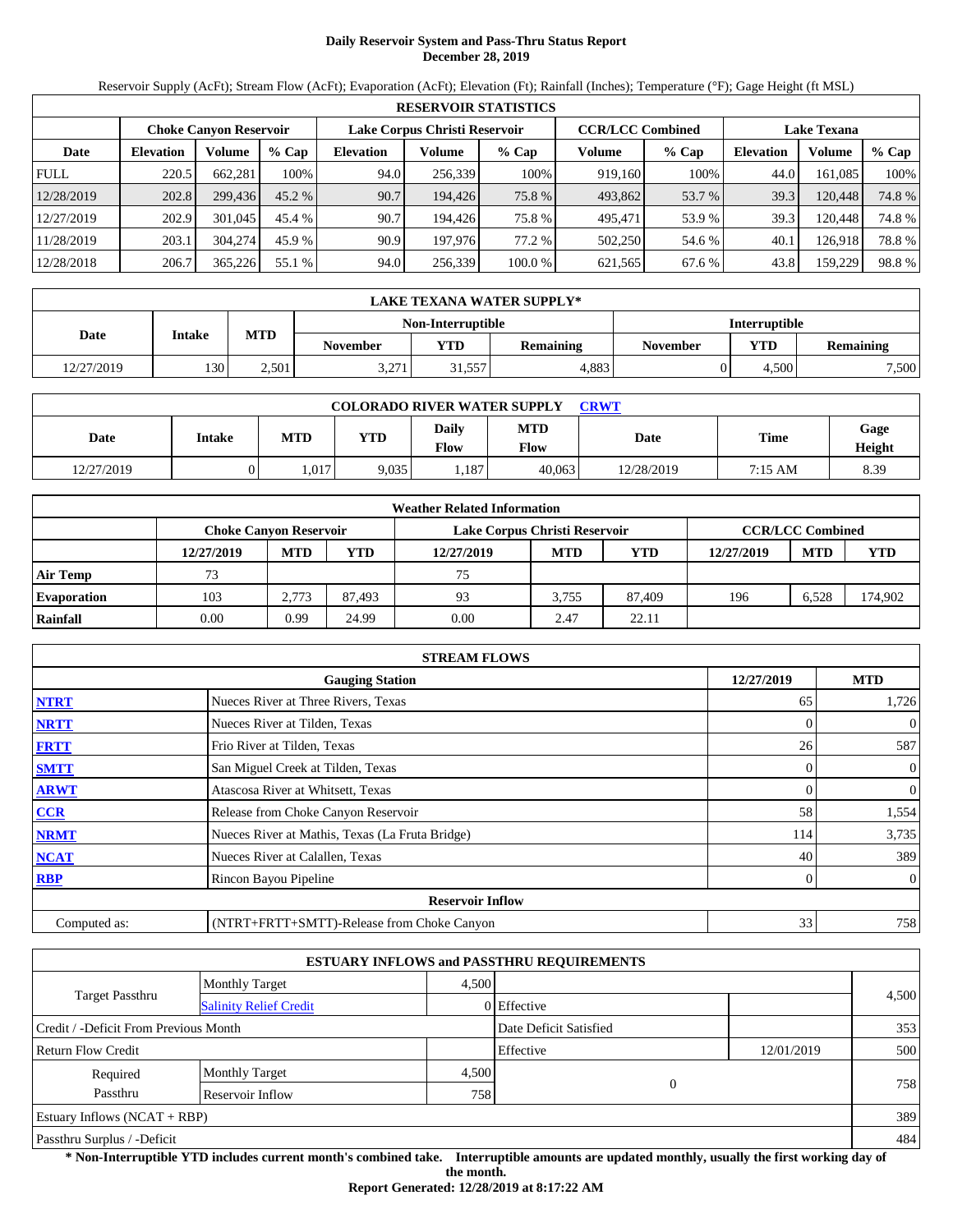# **Daily Reservoir System and Pass-Thru Status Report December 29, 2019**

Reservoir Supply (AcFt); Stream Flow (AcFt); Evaporation (AcFt); Elevation (Ft); Rainfall (Inches); Temperature (°F); Gage Height (ft MSL)

|             | <b>RESERVOIR STATISTICS</b> |                               |          |                               |         |         |                         |         |                    |         |        |  |
|-------------|-----------------------------|-------------------------------|----------|-------------------------------|---------|---------|-------------------------|---------|--------------------|---------|--------|--|
|             |                             | <b>Choke Canyon Reservoir</b> |          | Lake Corpus Christi Reservoir |         |         | <b>CCR/LCC Combined</b> |         | <b>Lake Texana</b> |         |        |  |
| Date        | <b>Elevation</b>            | Volume                        | $%$ Cap  | <b>Elevation</b>              | Volume  | $%$ Cap | Volume                  | $%$ Cap | <b>Elevation</b>   | Volume  | % Cap  |  |
| <b>FULL</b> | 220.5                       | 662.281                       | 100%     | 94.0                          | 256,339 | 100%    | 919,160                 | 100%    | 44.0               | 161.085 | 100%   |  |
| 12/29/2019  | 202.8                       | 299,436                       | $45.2\%$ | 90.7                          | 194,426 | 75.8 %  | 493,862                 | 53.7 %  | 39.3               | 120.448 | 74.8%  |  |
| 12/28/2019  | 202.8                       | 299.436                       | 45.2 %   | 90.7                          | 194.426 | 75.8 %  | 493.862                 | 53.7 %  | 39.3               | 120.448 | 74.8 % |  |
| 11/29/2019  | 203.1                       | 304,274                       | 45.9 %   | 90.9                          | 197.976 | 77.2 %  | 502,250                 | 54.6 %  | 40.1               | 126.918 | 78.8%  |  |
| 12/29/2018  | 206.7                       | 365,226                       | 55.1 %   | 94.0                          | 256,339 | 100.0 % | 621,565                 | 67.6 %  | 43.8               | 159.229 | 98.8%  |  |

|            | LAKE TEXANA WATER SUPPLY* |            |                 |                   |                      |          |            |                  |  |  |
|------------|---------------------------|------------|-----------------|-------------------|----------------------|----------|------------|------------------|--|--|
|            |                           |            |                 | Non-Interruptible | <b>Interruptible</b> |          |            |                  |  |  |
| Date       | <b>Intake</b>             | <b>MTD</b> | <b>November</b> | YTD               | <b>Remaining</b>     | November | <b>YTD</b> | <b>Remaining</b> |  |  |
| 12/28/2019 | 130                       | 2,631      | 3,271           | 1,557             | 4.883                |          | 4.500      | 7,500            |  |  |

| <b>COLORADO RIVER WATER SUPPLY</b><br>CRWT |        |            |            |                      |             |            |             |                       |  |  |
|--------------------------------------------|--------|------------|------------|----------------------|-------------|------------|-------------|-----------------------|--|--|
| Date                                       | Intake | <b>MTD</b> | <b>YTD</b> | Daily<br><b>Flow</b> | MTD<br>Flow | Date       | <b>Time</b> | Gage<br><b>Height</b> |  |  |
| 12/28/2019                                 |        | .017       | 9.035      | 1,106                | 41.169      | 12/29/2019 | 7:15 AM     | 8.38                  |  |  |

|                    |                        |            |        | <b>Weather Related Information</b> |            |            |            |                         |         |
|--------------------|------------------------|------------|--------|------------------------------------|------------|------------|------------|-------------------------|---------|
|                    | Choke Canvon Reservoir |            |        | Lake Corpus Christi Reservoir      |            |            |            | <b>CCR/LCC Combined</b> |         |
|                    | 12/28/2019             | <b>MTD</b> | YTD    | 12/28/2019                         | <b>MTD</b> | <b>YTD</b> | 12/28/2019 | <b>MTD</b>              | YTD     |
| Air Temp           | 73                     |            |        | 77                                 |            |            |            |                         |         |
| <b>Evaporation</b> | 84                     | 2.857      | 87.577 | 72                                 | 3.827      | 87.481     | 156        | 6.684                   | 175,058 |
| Rainfall           | 0.00                   | 0.99       | 24.99  | 0.00                               | 2.47       | 22.11      |            |                         |         |

|              | <b>STREAM FLOWS</b>                             |            |                |
|--------------|-------------------------------------------------|------------|----------------|
|              | <b>Gauging Station</b>                          | 12/28/2019 | <b>MTD</b>     |
| <b>NTRT</b>  | Nueces River at Three Rivers, Texas             | 65         | 1,791          |
| <b>NRTT</b>  | Nueces River at Tilden, Texas                   |            | $\mathbf{0}$   |
| <b>FRTT</b>  | Frio River at Tilden, Texas                     | 25         | 612            |
| <b>SMTT</b>  | San Miguel Creek at Tilden, Texas               |            | $\mathbf{0}$   |
| <b>ARWT</b>  | Atascosa River at Whitsett, Texas               | 0          | $\overline{0}$ |
| <b>CCR</b>   | Release from Choke Canyon Reservoir             | 58         | 1,612          |
| <b>NRMT</b>  | Nueces River at Mathis, Texas (La Fruta Bridge) | 100        | 3,835          |
| <b>NCAT</b>  | Nueces River at Calallen, Texas                 | 30         | 419            |
| <b>RBP</b>   | Rincon Bayou Pipeline                           |            | $\overline{0}$ |
|              | <b>Reservoir Inflow</b>                         |            |                |
| Computed as: | (NTRT+FRTT+SMTT)-Release from Choke Canyon      | 32         | 791            |

|                                                         |                       |       | <b>ESTUARY INFLOWS and PASSTHRU REQUIREMENTS</b> |            |       |
|---------------------------------------------------------|-----------------------|-------|--------------------------------------------------|------------|-------|
|                                                         | <b>Monthly Target</b> | 4.500 |                                                  |            |       |
| <b>Target Passthru</b><br><b>Salinity Relief Credit</b> |                       |       | 0 Effective                                      |            | 4,500 |
| Credit / -Deficit From Previous Month                   |                       |       | Date Deficit Satisfied                           |            | 353   |
| <b>Return Flow Credit</b>                               |                       |       | Effective                                        | 12/01/2019 | 500   |
| Required                                                | <b>Monthly Target</b> | 4,500 |                                                  |            |       |
| Passthru                                                | Reservoir Inflow      | 791   | $\Omega$                                         |            | 791   |
| Estuary Inflows $(NCAT + RBP)$                          |                       |       |                                                  |            | 419   |
| Passthru Surplus / -Deficit                             |                       |       |                                                  |            | 482   |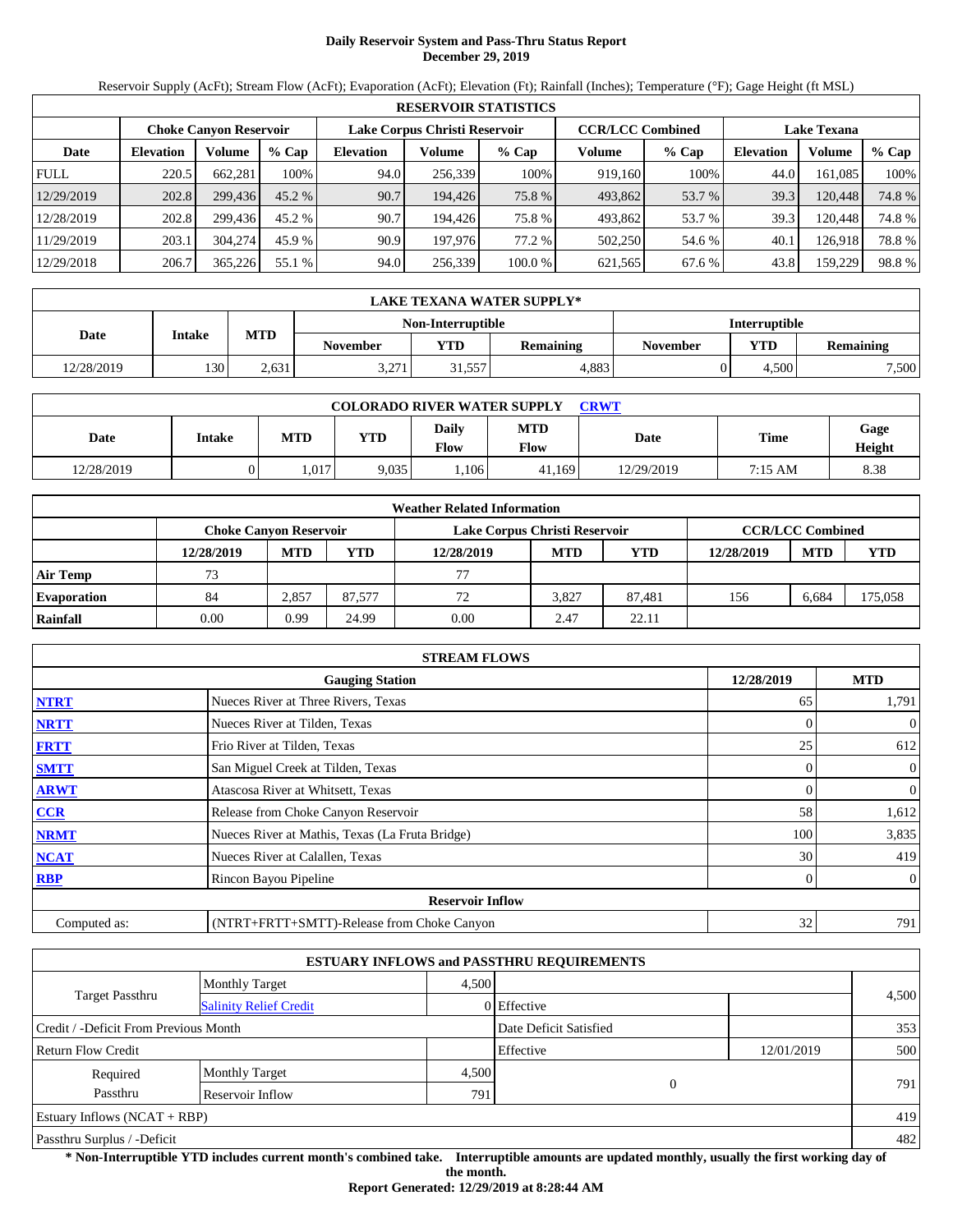# **Daily Reservoir System and Pass-Thru Status Report December 30, 2019**

Reservoir Supply (AcFt); Stream Flow (AcFt); Evaporation (AcFt); Elevation (Ft); Rainfall (Inches); Temperature (°F); Gage Height (ft MSL)

|             | <b>RESERVOIR STATISTICS</b> |                               |          |                               |         |         |                         |         |                    |         |        |  |
|-------------|-----------------------------|-------------------------------|----------|-------------------------------|---------|---------|-------------------------|---------|--------------------|---------|--------|--|
|             |                             | <b>Choke Canyon Reservoir</b> |          | Lake Corpus Christi Reservoir |         |         | <b>CCR/LCC Combined</b> |         | <b>Lake Texana</b> |         |        |  |
| Date        | <b>Elevation</b>            | Volume                        | $%$ Cap  | <b>Elevation</b>              | Volume  | $%$ Cap | Volume                  | $%$ Cap | <b>Elevation</b>   | Volume  | % Cap  |  |
| <b>FULL</b> | 220.5                       | 662.281                       | 100%     | 94.0                          | 256,339 | 100%    | 919,160                 | 100%    | 44.0               | 161.085 | 100%   |  |
| 12/30/2019  | 202.8                       | 299,436                       | $45.2\%$ | 90.7                          | 194,426 | 75.8 %  | 493,862                 | 53.7 %  | 39.3               | 120.448 | 74.8%  |  |
| 12/29/2019  | 202.8                       | 299.436                       | 45.2 %   | 90.7                          | 194.426 | 75.8 %  | 493.862                 | 53.7 %  | 39.3               | 120.448 | 74.8 % |  |
| 11/30/2019  | 203.1                       | 304,274                       | 45.9 %   | 90.9                          | 197.976 | 77.2 %  | 502,250                 | 54.6 %  | 40.0               | 126.098 | 78.3 % |  |
| 12/30/2018  | 206.7                       | 365,226                       | 55.1 %   | 94.0                          | 256,339 | 100.0 % | 621,565                 | 67.6 %  | 43.8               | 159.229 | 98.8%  |  |

|            | LAKE TEXANA WATER SUPPLY* |            |                  |                                           |                  |          |            |                  |  |  |
|------------|---------------------------|------------|------------------|-------------------------------------------|------------------|----------|------------|------------------|--|--|
|            |                           |            |                  | Non-Interruptible<br><b>Interruptible</b> |                  |          |            |                  |  |  |
| Date       | <b>Intake</b>             | <b>MTD</b> | <b>November</b>  | YTD                                       | <b>Remaining</b> | November | <b>YTD</b> | <b>Remaining</b> |  |  |
| 12/29/2019 | 130                       | 2.761      | .271<br>، ∠ پې ب | 1.557ء                                    | 4.883            |          | 4.500      | 7,500            |  |  |

| <b>COLORADO RIVER WATER SUPPLY</b><br>CRWT |        |            |            |                      |             |            |             |                       |  |  |
|--------------------------------------------|--------|------------|------------|----------------------|-------------|------------|-------------|-----------------------|--|--|
| Date                                       | Intake | <b>MTD</b> | <b>YTD</b> | Daily<br><b>Flow</b> | MTD<br>Flow | Date       | <b>Time</b> | Gage<br><b>Height</b> |  |  |
| 12/29/2019                                 |        | .017       | 9.035      | 0.108                | 42,277      | 12/30/2019 | 7:15 AM     | 8.49                  |  |  |

|                    |                               |            |        | <b>Weather Related Information</b> |            |        |            |                         |            |
|--------------------|-------------------------------|------------|--------|------------------------------------|------------|--------|------------|-------------------------|------------|
|                    | <b>Choke Canvon Reservoir</b> |            |        | Lake Corpus Christi Reservoir      |            |        |            | <b>CCR/LCC Combined</b> |            |
|                    | 12/29/2019                    | <b>MTD</b> | YTD    | 12/29/2019                         | <b>MTD</b> | YTD    | 12/29/2019 | <b>MTD</b>              | <b>YTD</b> |
| <b>Air Temp</b>    | 69                            |            |        | 69                                 |            |        |            |                         |            |
| <b>Evaporation</b> | 215                           | 3.072      | 87.792 | 113                                | 3.940      | 87.594 | 328        | 7.012                   | 175,386    |
| Rainfall           | 0.00                          | 0.99       | 24.99  | 0.00                               | 2.47       | 22.11  |            |                         |            |

|              | <b>STREAM FLOWS</b>                             |            |                  |
|--------------|-------------------------------------------------|------------|------------------|
|              | <b>Gauging Station</b>                          | 12/29/2019 | <b>MTD</b>       |
| <b>NTRT</b>  | Nueces River at Three Rivers, Texas             | 65         | 1,855            |
| <b>NRTT</b>  | Nueces River at Tilden, Texas                   |            | $\theta$         |
| <b>FRTT</b>  | Frio River at Tilden, Texas                     | 25         | 637              |
| <b>SMTT</b>  | San Miguel Creek at Tilden, Texas               | 0          | $\mathbf{0}$     |
| <b>ARWT</b>  | Atascosa River at Whitsett, Texas               |            | $\boldsymbol{0}$ |
| CCR          | Release from Choke Canyon Reservoir             | 58         | 1,669            |
| <b>NRMT</b>  | Nueces River at Mathis, Texas (La Fruta Bridge) | 115        | 3,949            |
| <b>NCAT</b>  | Nueces River at Calallen, Texas                 | 20         | 440              |
| <b>RBP</b>   | Rincon Bayou Pipeline                           |            | $\overline{0}$   |
|              | <b>Reservoir Inflow</b>                         |            |                  |
| Computed as: | (NTRT+FRTT+SMTT)-Release from Choke Canyon      | 32         | 822              |

|                                                  |                       |       | <b>ESTUARY INFLOWS and PASSTHRU REQUIREMENTS</b> |            |       |
|--------------------------------------------------|-----------------------|-------|--------------------------------------------------|------------|-------|
|                                                  | <b>Monthly Target</b> | 4.500 |                                                  |            |       |
| Target Passthru<br><b>Salinity Relief Credit</b> |                       |       | 0 Effective                                      |            | 4,500 |
| Credit / -Deficit From Previous Month            |                       |       | Date Deficit Satisfied                           |            | 353   |
| <b>Return Flow Credit</b>                        |                       |       | Effective                                        | 12/01/2019 | 500   |
| Required                                         | <b>Monthly Target</b> | 4,500 |                                                  |            |       |
| Passthru                                         | Reservoir Inflow      | 822   | 0                                                |            | 822   |
| Estuary Inflows $(NCAT + RBP)$                   |                       |       |                                                  |            | 440   |
| Passthru Surplus / -Deficit                      |                       |       |                                                  |            | 470   |